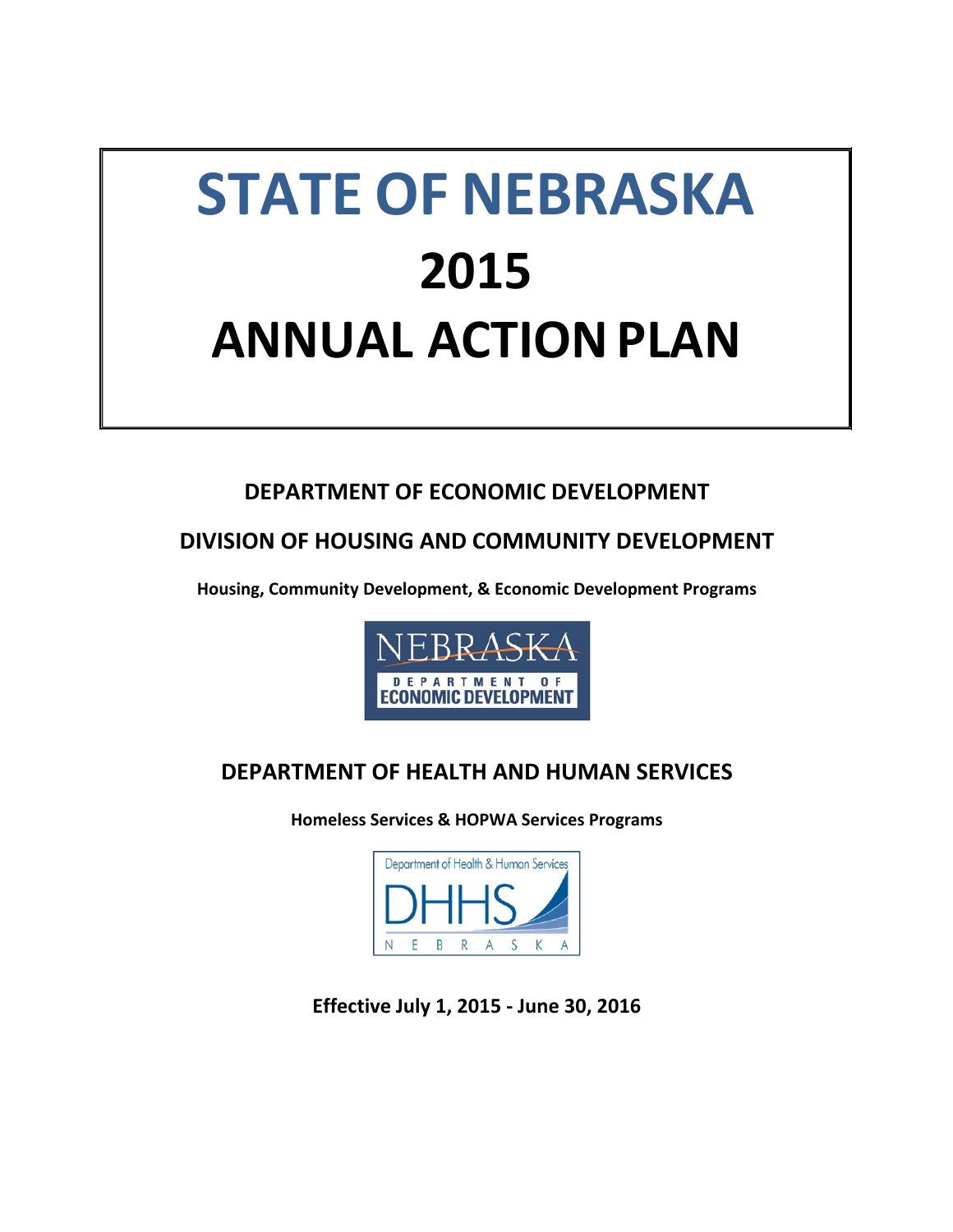# **Table of Contents**

#### **2015 Annual Action Plan**

| <b>Section</b>                                     | Page #       |
|----------------------------------------------------|--------------|
| <b>Expected Resources</b>                          | $AP-15-2$    |
| <b>Annual Goals and Objectives</b>                 | $AP-20-8$    |
| <b>Allocation Priorities</b>                       | $AP-25-11$   |
| <b>Methods of Distribution</b>                     | $AP-30-14$   |
| Projects                                           | AP-35-47     |
| <b>Project Summary</b>                             | AP-38-48     |
| <b>Section 108 Loan Guarantee</b>                  | AP-40-48     |
| <b>Community Revitalization Strategies</b>         | $AP-45-48$   |
| <b>Geographic Distribution</b>                     | AP-50-49     |
| <b>Affordable Housing</b>                          | $AP-55 - 51$ |
| <b>Public Housing</b>                              | $AP-60-52$   |
| <b>Homeless and Other Special Needs Activities</b> | $AP-65 - 53$ |
| <b>HOPWA Goals</b>                                 | AP-70-56     |
| <b>Barriers to Affordable Housing</b>              | $AP-75-56$   |
| <b>Other Actions</b>                               | $AP-85-59$   |
| <b>Program Specific Requirements</b>               | $AP-90-62$   |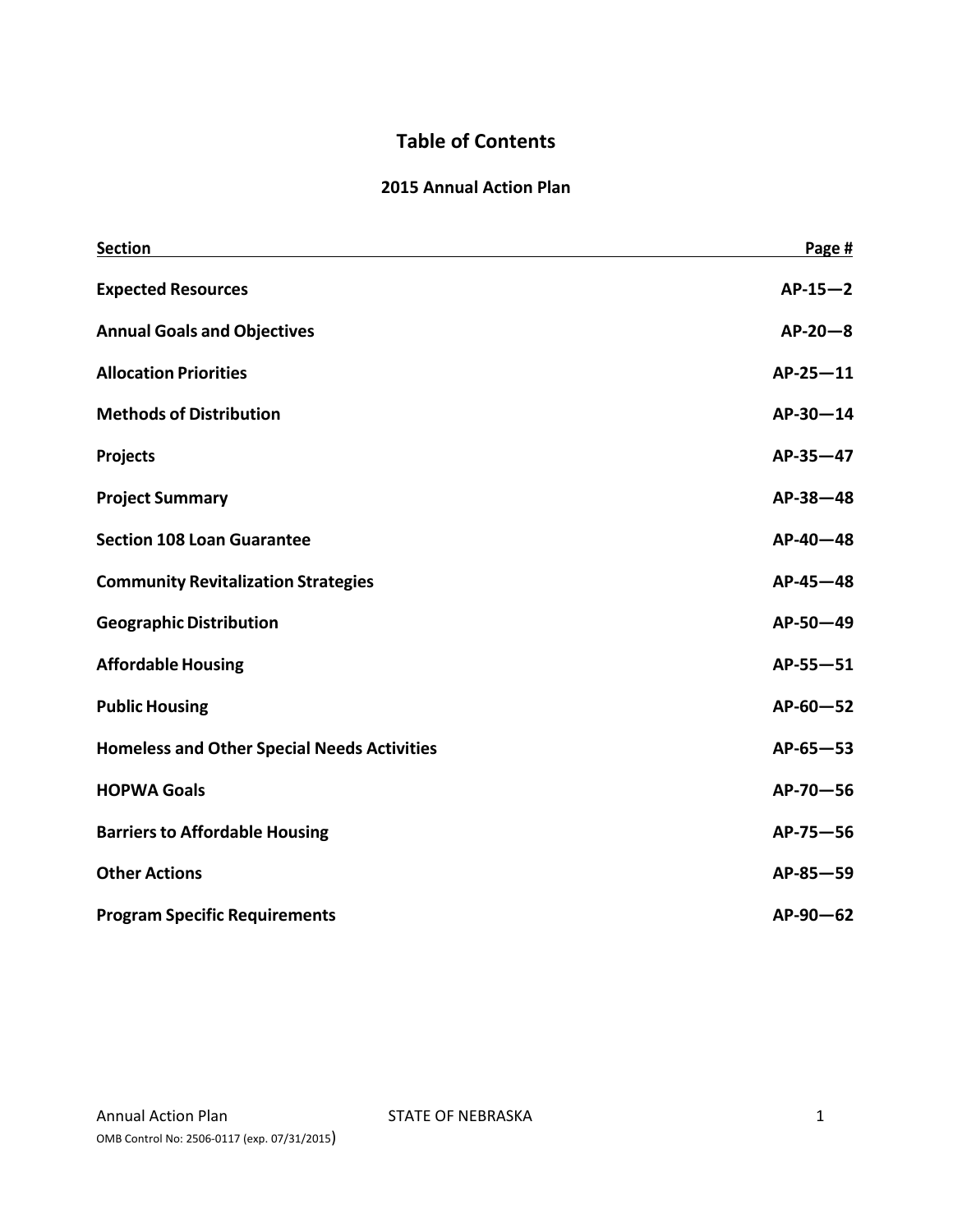## **Expected Resources**

## **AP‐15 Expected Resources – 91.320(c)(1,2)**

#### **Introduction**

The following table describes the anticipated resources to be allocated throughout Nebraska broken down by program type. These anticipated resource projections are made for FY 2015 and the remaining four years of the Consolidated Plan.

Nebraska anticipates receiving the following amount in FY 2015:

CDBG: \$9,464,002 HOME: \$3,002,167 ESG: \$948,440 HOPWA: \$362,364

In addition, Nebraska anticipates utilizing the following additional State resources in FY 2015:

NAHTF: \$9 million HSATF: \$1.9 million

Further details regarding expected resources are identified below.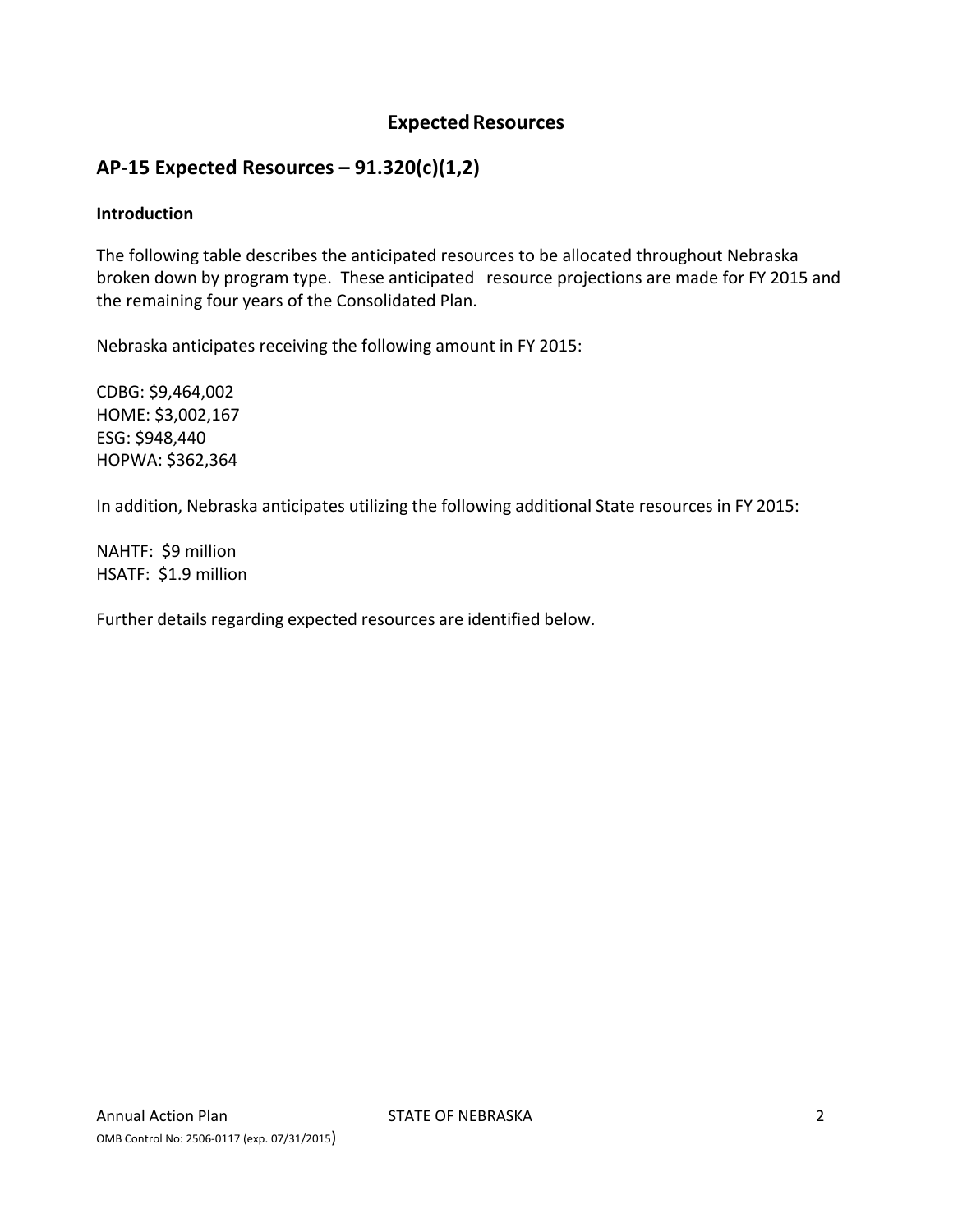## **Anticipated Resources**

| Program     | Sourceof            | <b>Uses of Funds</b>                                                                                                                                                                |                                    | <b>Expected Amount Available Year 1</b> |                                              |              | <b>Expected Amount</b>                                  | <b>Narrative Description</b>                                                                                                                                                                                                                                                                                                                                                        |
|-------------|---------------------|-------------------------------------------------------------------------------------------------------------------------------------------------------------------------------------|------------------------------------|-----------------------------------------|----------------------------------------------|--------------|---------------------------------------------------------|-------------------------------------------------------------------------------------------------------------------------------------------------------------------------------------------------------------------------------------------------------------------------------------------------------------------------------------------------------------------------------------|
|             | <b>Funds</b>        |                                                                                                                                                                                     | Annual<br><b>Allocation:</b><br>\$ | Program<br>Income:<br>\$                | <b>Prior Year</b><br><b>Resources:</b><br>\$ | Total:<br>\$ | Available<br><b>Reminder of</b><br><b>ConPlan</b><br>\$ |                                                                                                                                                                                                                                                                                                                                                                                     |
| <b>CDBG</b> | public -<br>federal | Acquisition, Admin<br>and Planning<br>Economic Development<br><b>Housing</b><br>Public Improvements<br><b>Public Services</b>                                                       | \$9,464,002                        | \$1,900,000                             | \$0                                          | \$11,464,002 | \$45,856,008                                            | Nebraska CDBG funds will be<br>matched in some categories by units<br>of local government.<br>A portion of CDBG funds will be<br>used in order to meet CDBG<br>Program match requirements.                                                                                                                                                                                          |
| <b>HOME</b> | public -<br>federal | Acquisition<br>Homebuyer assistance<br>Homeowner rehab<br>Multifamily rental new<br>construction<br>Multifamily rental<br>rehab<br>New construction for<br>ownership<br><b>TBRA</b> | \$3,002,167                        | \$0                                     | \$0                                          | \$3,002,167  | \$12,008,668                                            | Nebraska HOME funds will be<br>matched with additional resources<br>by sub-recipients who receive<br>HOME funds for LIHTC rental<br>housing development.<br>Eligible CHDOs will also provide<br>matching funds within their<br>acquisition, rehabilitation, and<br>resale projects.<br>A portion of HOME funds will be<br>used in order to meet HOME<br>Program match requirements. |

Annual ActionOMB Control No: <sup>2506</sup>‐<sup>0117</sup> (exp. 07/31/2015)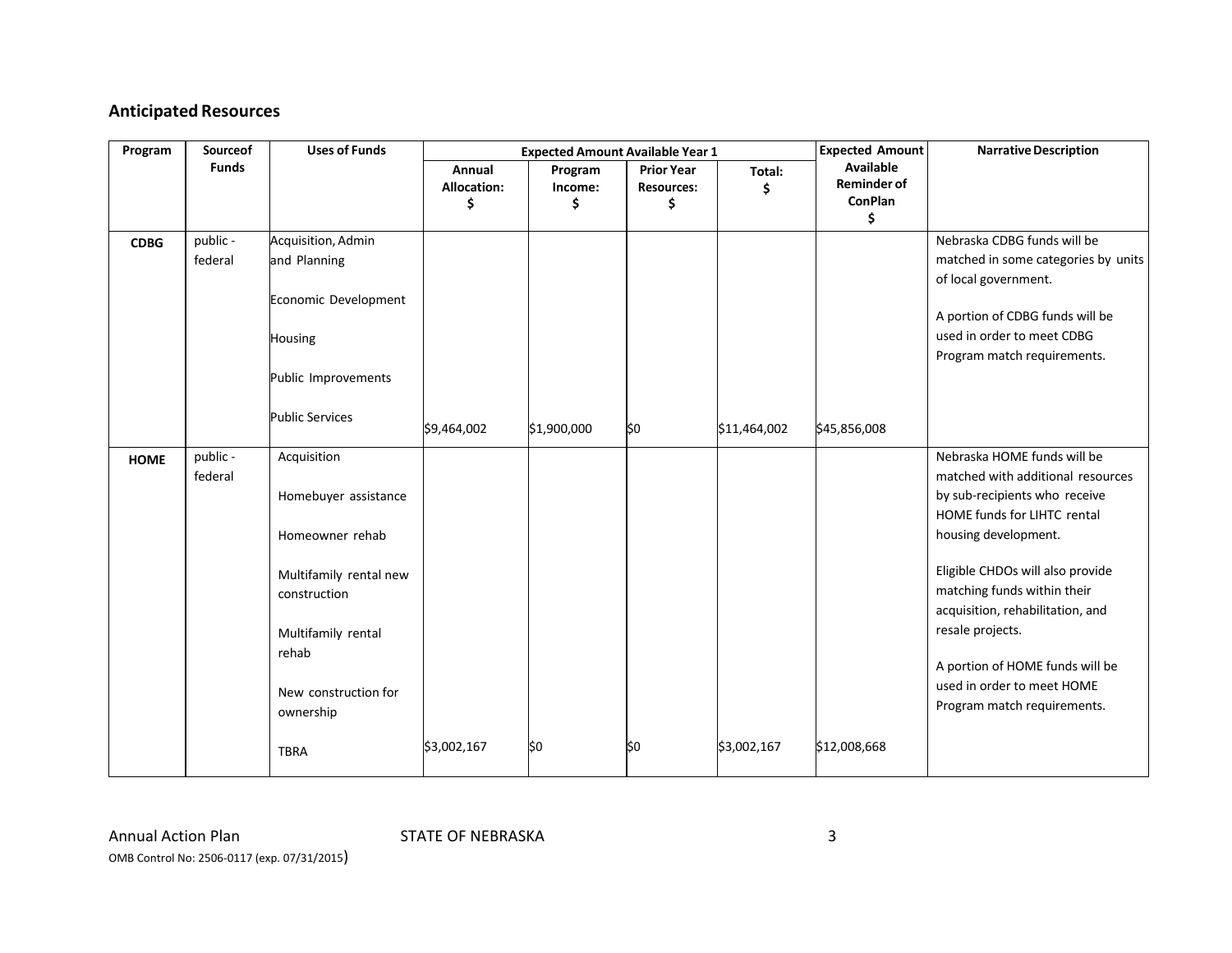| Program      | Source of           | <b>Uses of Funds</b>                                                                                                                                                                           |                                    | <b>Expected Amount Available Year 1</b> |                                              |             | <b>Expected Amount</b>                                         | <b>Narrative Description</b>                                                                                                                                                                                                                                                                  |
|--------------|---------------------|------------------------------------------------------------------------------------------------------------------------------------------------------------------------------------------------|------------------------------------|-----------------------------------------|----------------------------------------------|-------------|----------------------------------------------------------------|-----------------------------------------------------------------------------------------------------------------------------------------------------------------------------------------------------------------------------------------------------------------------------------------------|
|              | <b>Funds</b>        |                                                                                                                                                                                                | Annual<br><b>Allocation:</b><br>\$ | Program<br>Income:<br>\$                | <b>Prior Year</b><br><b>Resources:</b><br>\$ | Total:<br>Ś | <b>Available</b><br><b>Reminder of</b><br><b>ConPlan</b><br>\$ |                                                                                                                                                                                                                                                                                               |
| <b>HOPWA</b> | public -<br>federal | Permanent housing in<br>facilities<br>Permanent housing<br>placement<br>Short term or<br>transitional housing<br>facilities<br><b>STRMU</b><br>Supportive services                             |                                    |                                         |                                              |             |                                                                | The majority of HOPWA resources<br>are matched with resources from<br>the Ryan White Part B Program and<br>from Community Action Agencies.<br>A portion of HOPWA funds will<br>be used for administrative<br>expenses provided to the<br>Nebraska AIDS Project, the<br>HOPWA Program Sponsor. |
|              |                     | <b>TBRA</b>                                                                                                                                                                                    | \$362,364                          | \$0                                     | \$0                                          | \$362,364   | \$1,449,456                                                    |                                                                                                                                                                                                                                                                                               |
| <b>ESG</b>   | public -<br>federal | Conversion and rehab<br>for transitional housing<br><b>Financial Assistance</b><br>Overnight shelter<br>Rapid re-housing<br>(rental assistance)<br><b>Rental Assistance</b><br><b>Services</b> |                                    |                                         |                                              |             |                                                                | Nebraska Homeless Assistance<br>Program (NHAP) funding consists<br>of ESG funds and HSATF. HSATF<br>dollars serve as the HUD-required<br>one-to-one match for ESG dollars<br>at the state level, so activates<br>funded with HSATF dollars must<br>also meet federal ESG<br>requirements.     |
|              |                     | <b>Transitional housing</b>                                                                                                                                                                    | \$948,440                          | \$0                                     | \$0                                          | \$948,440   | \$3,793,760                                                    |                                                                                                                                                                                                                                                                                               |

Annual ActionOMB Control No: <sup>2506</sup>‐<sup>0117</sup> (exp. 07/31/2015) STATE OF NEBRASKA 4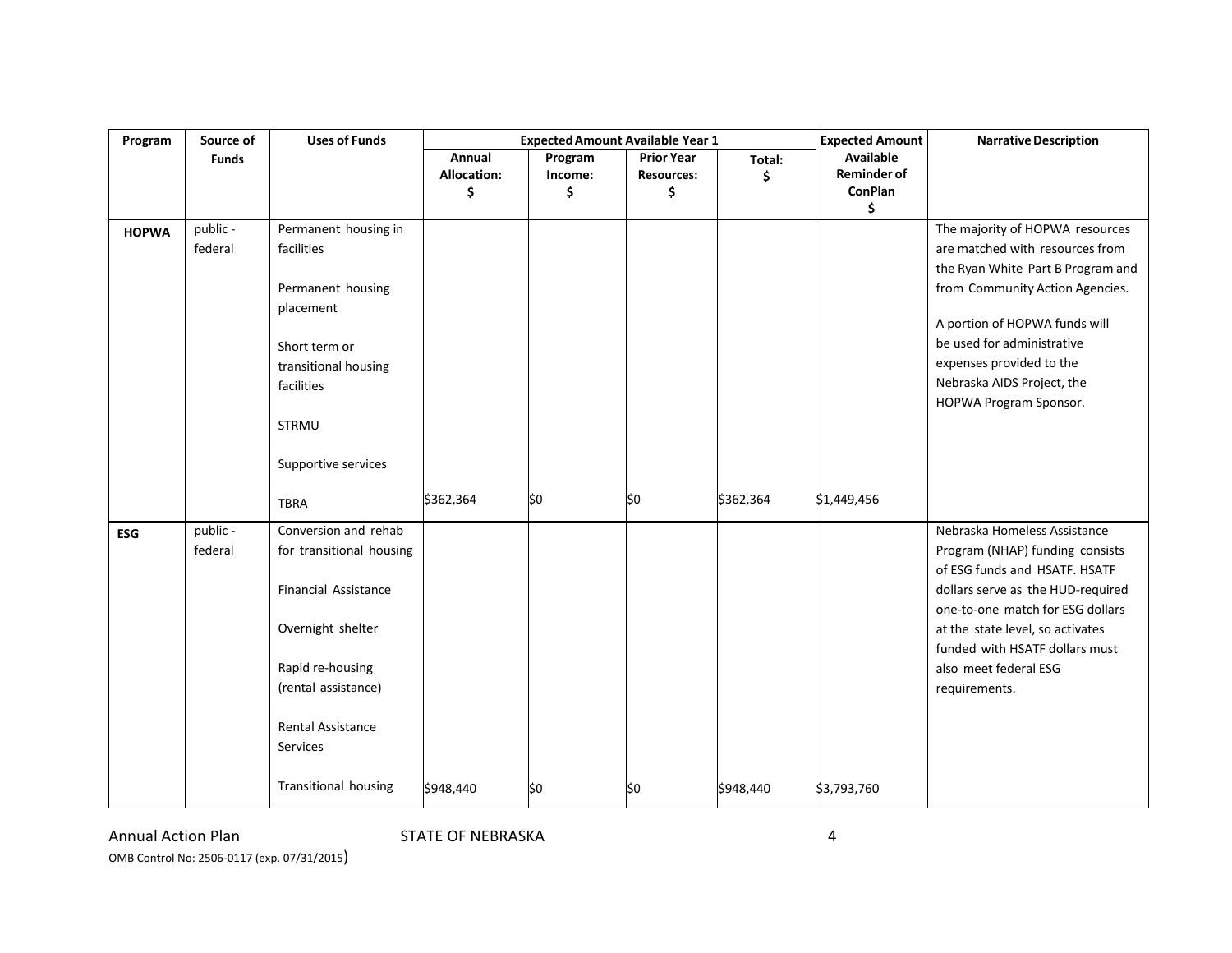| Program                     | Source of    | <b>Uses of Funds</b>              |             | <b>Expected Amount Available Year 1</b> |                   |             | <b>Expected Amount</b> | <b>Narrative Description</b>                                       |
|-----------------------------|--------------|-----------------------------------|-------------|-----------------------------------------|-------------------|-------------|------------------------|--------------------------------------------------------------------|
|                             | <b>Funds</b> |                                   | Annual      | Program                                 | <b>Prior Year</b> | Total:      | Available              |                                                                    |
|                             |              |                                   | Allocation: | Income:                                 | <b>Resources:</b> | S           | <b>Reminder of</b>     |                                                                    |
|                             |              |                                   | Ş           |                                         | S                 |             | ConPlan                |                                                                    |
| <b>Housing</b>              | public       | Acquisition, Admin and            |             |                                         |                   |             |                        | Nebraska Affordable Housing Trust                                  |
| <b>Trust</b><br><b>Fund</b> | state        | Planning                          |             |                                         |                   |             |                        | Fund (NAHTF) resources will be<br>utilized to further housing      |
| (NAHTF)                     |              | Homebuyer assistance              |             |                                         |                   |             |                        | programs throughout the state. A<br>portion of the NAHTF resources |
|                             |              | Homeowner rehab                   |             |                                         |                   |             |                        | will be used as match for the                                      |
|                             |              | Housing                           |             |                                         |                   |             |                        | HOME Program funds.                                                |
|                             |              | Multifamily rental new            |             |                                         |                   |             |                        |                                                                    |
|                             |              | construction                      | \$9,000,000 | \$0                                     | \$0               | \$9,000,000 | \$36,000,000           |                                                                    |
|                             |              | Multifamily rental rehab          |             |                                         |                   |             |                        |                                                                    |
|                             |              | New construction for<br>ownership |             |                                         |                   |             |                        |                                                                    |
|                             |              | <b>TBRA</b>                       |             |                                         |                   |             |                        |                                                                    |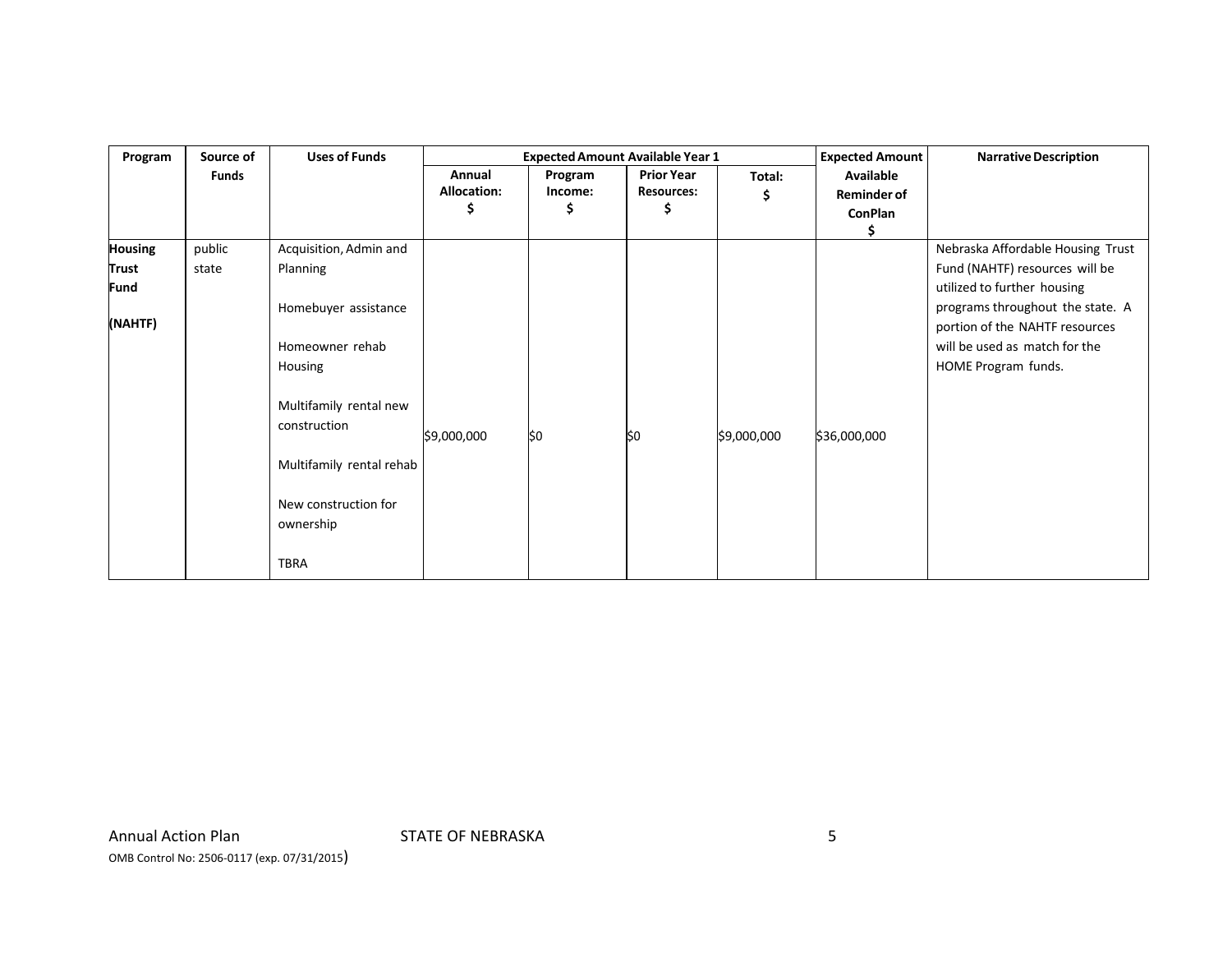| Other   | public - | Conversion and rehab for    |             |     |     |             |             | <b>Homeless Shelter Assistance</b> |
|---------|----------|-----------------------------|-------------|-----|-----|-------------|-------------|------------------------------------|
|         | state    | transitional housing        |             |     |     |             |             | Trust Fund (HSATF) resources       |
| (HSATF) |          |                             |             |     |     |             |             | will be utilized to supplement     |
|         |          | <b>Financial Assistance</b> |             |     |     |             |             | ESG activities. A portion of       |
|         |          |                             |             |     |     |             |             | these funds will be utilized as    |
|         |          | Overnight shelter           |             |     |     |             |             | match for the ESG Program.         |
|         |          |                             |             |     |     |             |             |                                    |
|         |          | Rapid re-housing            |             |     |     |             |             |                                    |
|         |          | (rental assistance)         |             |     |     |             |             |                                    |
|         |          |                             |             |     |     |             |             |                                    |
|         |          | <b>Rental Assistance</b>    |             |     |     |             |             |                                    |
|         |          | Services                    |             |     |     |             |             |                                    |
|         |          |                             |             |     |     |             |             |                                    |
|         |          | Transitional housing        | \$1,900,000 | \$0 | \$0 | \$1,900,000 | \$7,600,000 |                                    |
|         |          |                             |             |     |     |             |             |                                    |

**Table 1 ‐ Expected Resources – Priority Table**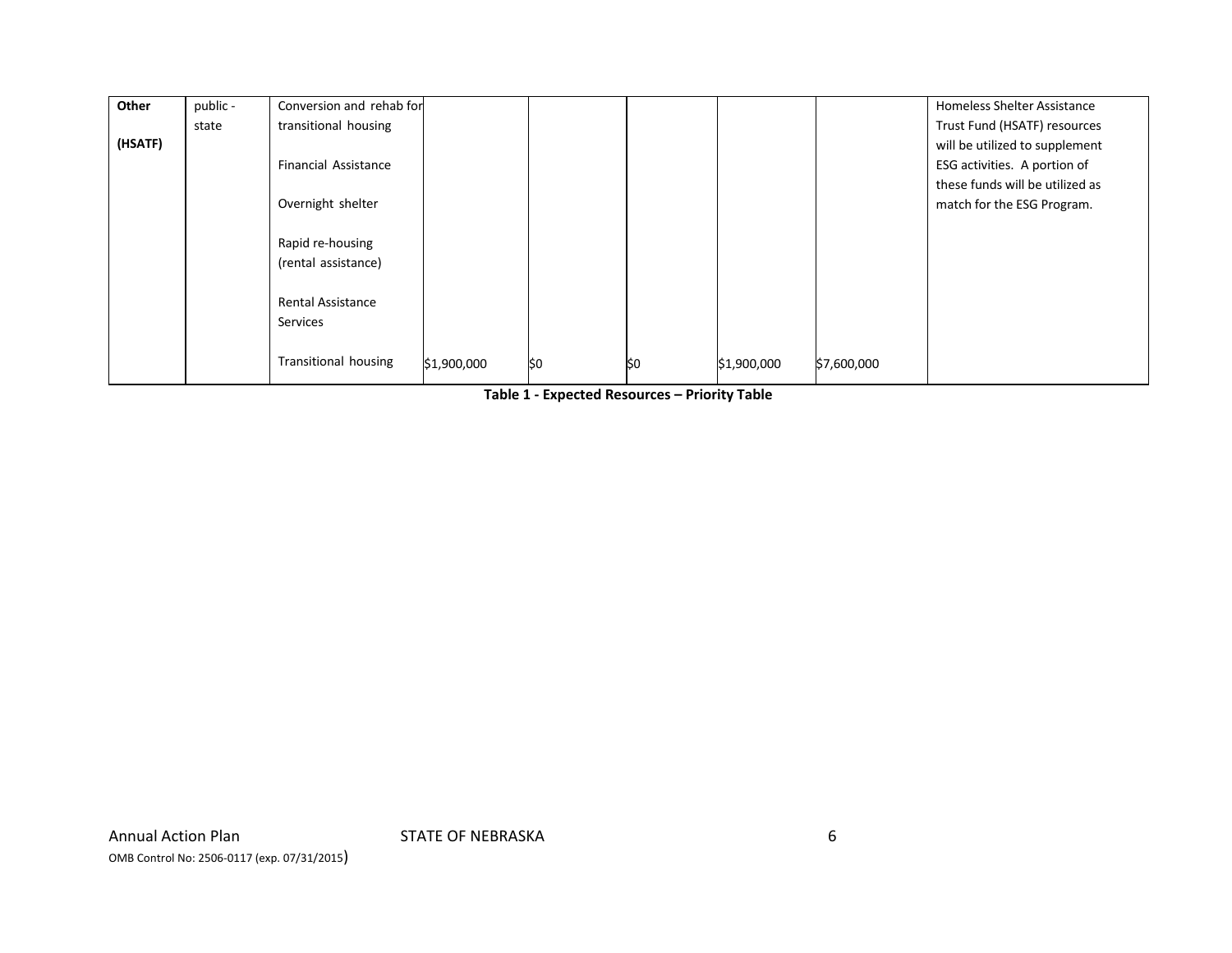#### **Explain how federal funds will leverage those additional resources (private, state and local funds), including a description of how matching requirements will be satisfied**

CDBG funds will be leveraged within many of the programs including: Economic Development; CR; CIS; Public Works; and Downtown Revitalization. These matching funds will come from the units of general local government. CDBG Program matching requirements will be met by DED through additional resources provided as match to the CDBG administration allocation. This amount will fulfill the one for one matching requirements of the CDBG Program. Further information on program allocations and distributions is provided within the Appendix.

HOME funds will be leveraged with resources from sub-recipients who are funded through the NIFA/DED Low Income Housing Tax Credit rounds for the development of rental housing. Funds will also be leveraged with resources from the CHDOs who are funded with HOME funds through the CHDO Set Aside. Annually, 15% of HOME resources are utilized by CHDO eligible projects. HOME Program matching requirements will be provided by NAHTF resources in order to meet the 25% HOME Match requirement for non‐ administration funds.

ESG funds, through the Nebraska Homeless Assistance Program, will be leveraged with Nebraska Homeless Assistance Trust Fund (HSATF) resources. The HSATF is state funding that is based on the a twenty‐five cent set‐aside on each \$1,000.00 of the value of real estate sold in Nebraska and collected via the documentary tax stamp on real estate sales. Annually HSATF provides on average approximately 1.9 million dollars to the Nebraska Homeless Assistance Program. HSATF dollars serve as the HUD‐required one‐to‐ one match for ESG dollars, which well exceeds this requirement. Another resource utilized by some ESG sub‐recipients who provide transitional housing and/or supportive services is through the CoC Program (SHP). Lastly, a significant amount of local NHAP sub‐recipients contribute additional resources such as Community Services Block Grant, local foundations, and United Way to the homeless program they operate.

For the HOPWA Program, the majority of leveraging of funds are from the Ryan White Part B Program and from Community Action Agencies across the state. It is not known whether the funds from the Community Action Agencies are private, state or local.

Assistance that HOPWA clients receive from outside resources are entered into our Provide Case Management software program to simplify completion of the Consolidated Annual Performance and Evaluation Report (CAPER).

#### **If appropriate, describe publically owned land or property located within the jurisdiction that may be used to address the needs identified in the plan**

Not applicable.

#### **Discussion**

See above for additional information.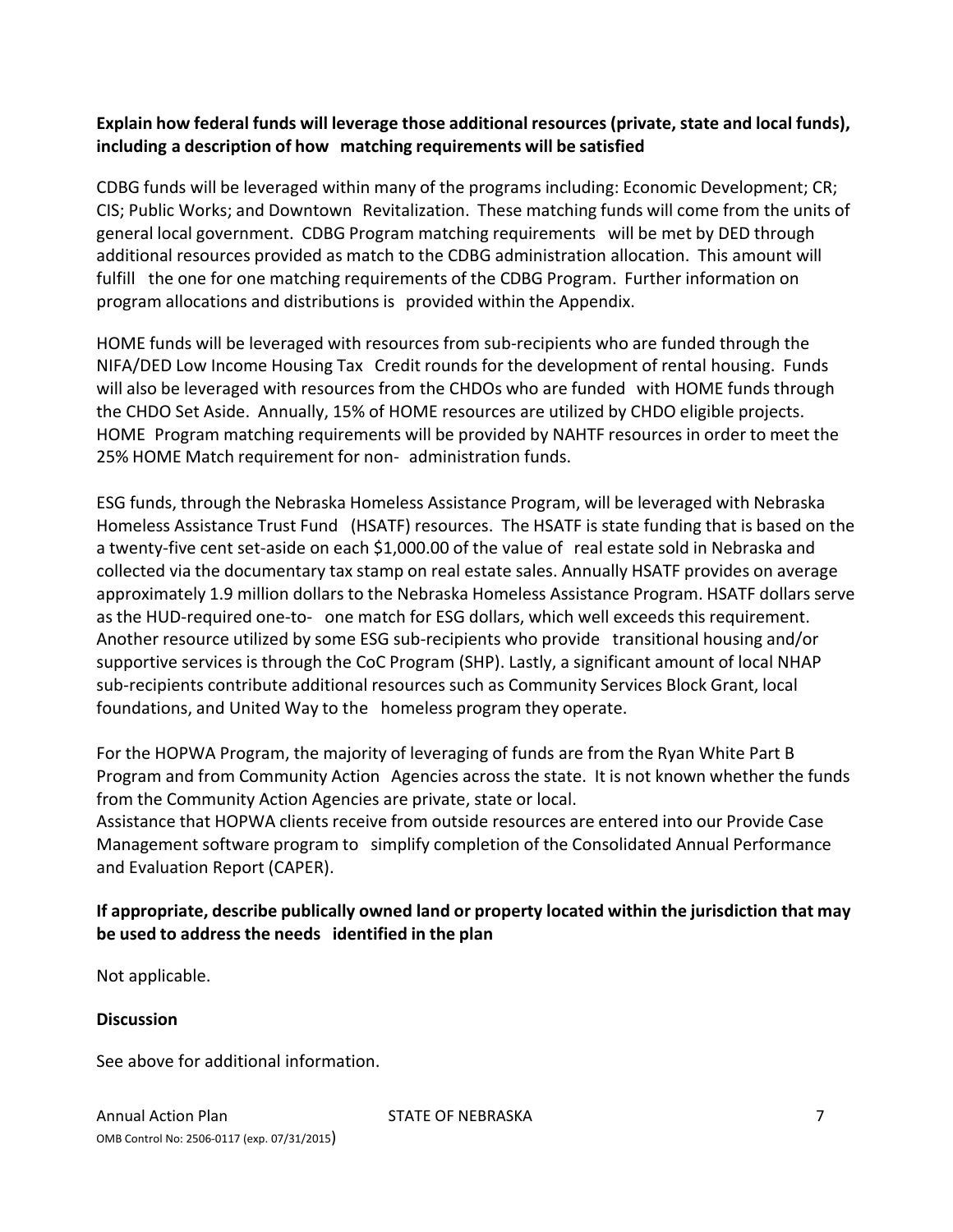## **Annual Goals and Objectives**

# **AP‐20 Annual Goals and Objectives – 91.320(c)(3)&(e)**

#### **Goals Summary Information**

Below is information on the Annual Goals for the Programs identified below.

| Sort<br>Order  | <b>Goal Name</b>                     | Start<br><b>Year</b> | End<br>Year | Category                                | Geographic<br>Area | <b>Needs</b><br>Addressed                 | <b>Funding</b>                               | Goal Outcome Indicator                                                                                                                                                                                              |
|----------------|--------------------------------------|----------------------|-------------|-----------------------------------------|--------------------|-------------------------------------------|----------------------------------------------|---------------------------------------------------------------------------------------------------------------------------------------------------------------------------------------------------------------------|
| $\mathbf{1}$   | Housing Program                      | 2015                 | 2015        | Affordable<br>Housing                   | Statewide          | <b>Housing Priority</b><br>Need           | CDBG:<br>\$1,900,000<br>HOME:                | Rental units constructed: 50<br>Household Housing Units                                                                                                                                                             |
|                |                                      |                      |             |                                         |                    |                                           | \$3,002,167<br><b>Housing Trust</b><br>Fund: | Homeowner Housing Added: 25<br>Household Housing Units                                                                                                                                                              |
|                |                                      |                      |             |                                         |                    |                                           | \$9,000,000                                  | Homeowner Housing<br>Rehabilitated: 50 Household<br><b>Housing Units</b>                                                                                                                                            |
| $\overline{2}$ | Community<br>Developmen<br>t Program | 2015                 | 2015        | Non-Housing<br>Community<br>Development | Statewide          | Community<br>Development<br>Priority Need | CDBG:<br>\$5,892,654                         | Public Facility or Infrastructure<br>Activities other than<br>Low/Moderate Income Housing<br>Benefit:<br>55,500 Persons Assisted<br>Facade treatment/business<br>building rehabilitation:<br>25 Businesses Assisted |

Annual ActionOMB Control No: <sup>2506</sup>‐<sup>0117</sup> (exp. 07/31/2015) STATE OF NEBRASKA 8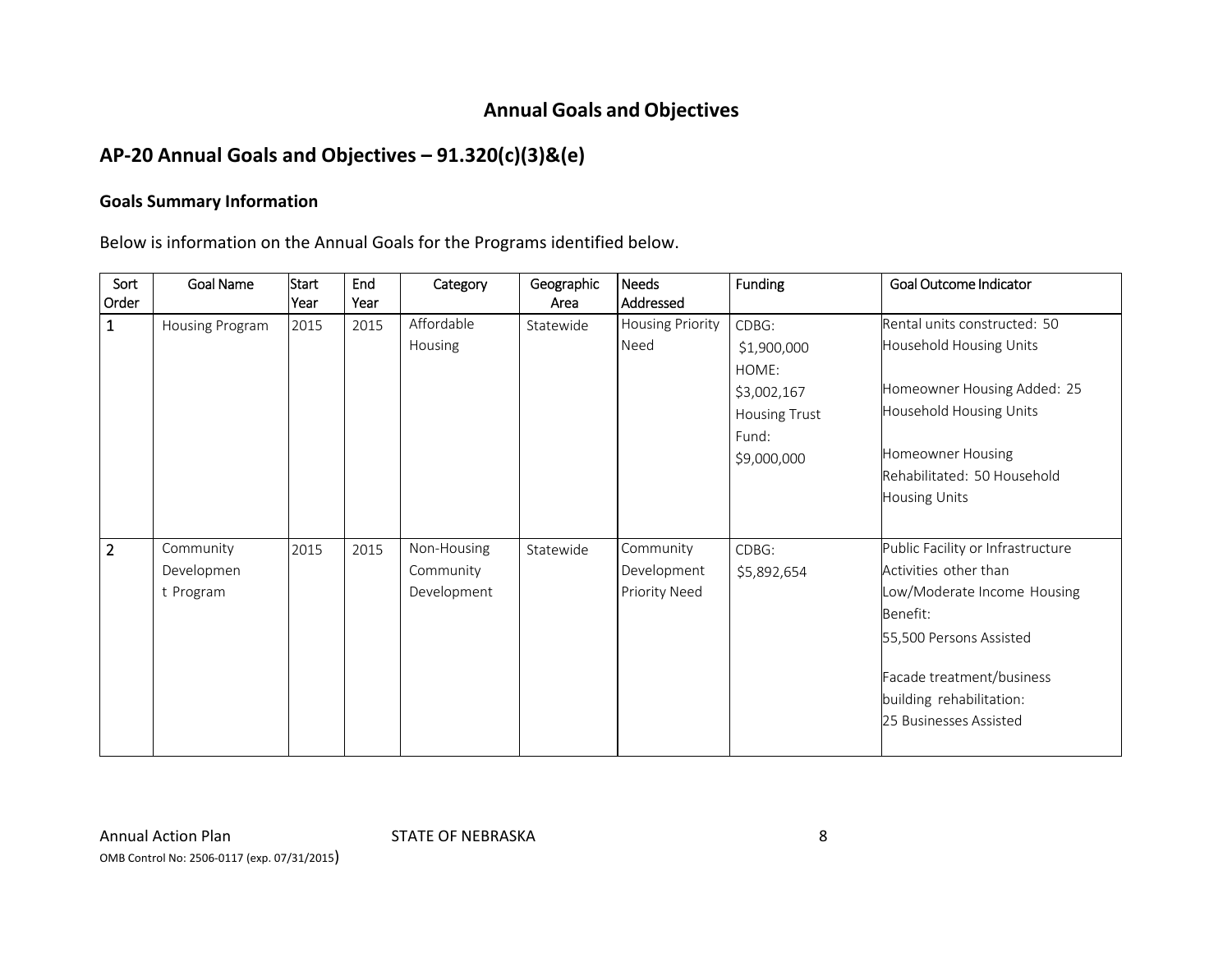| 3 | Economic<br>Developmen<br>t Program                     | 2015 | 2015 | Non-Housing<br>Community<br>Development | Statewide      | Economic<br>Development<br>Priority Need      | CDBG:<br>\$3,637,428                              | Jobs created/retained: 500 Jobs (100<br>Jobs)<br>Businesses assisted: 35 Businesses<br>Assisted (7 Businesses)                                                                                                                                                                                                                 |
|---|---------------------------------------------------------|------|------|-----------------------------------------|----------------|-----------------------------------------------|---------------------------------------------------|--------------------------------------------------------------------------------------------------------------------------------------------------------------------------------------------------------------------------------------------------------------------------------------------------------------------------------|
| 4 | Nebraska<br>Homeless<br>Assistance<br>Program<br>(NHAP) | 2015 | 2015 | Homeless                                | <b>BoS CoC</b> | Homeless<br>Services Priority<br>Need         | ESG:<br>\$948,440<br><b>HSATF:</b><br>\$1,900,000 | Tenant-based rental assistance /<br>Rapid Rehousing: 452 households<br>assisted<br>Number of individuals provided<br>emergency or transitional shelter:<br>Homeless Person Overnight Shelter:<br>7,224 persons<br>Number of individuals provided<br>homeless prevention services:<br>Homelessness Prevention: 1,483<br>persons |
| 5 | <b>HOPWA Program</b>                                    | 2015 | 2015 | Persons with<br>HIV/AIDS                | Statewide      | <b>HOPWA Services</b><br><b>Priority Need</b> | HOPWA:<br>\$362,364                               | Tenant-based rental assistance /<br>Rapid Rehousing: 12 households<br>Other: 45 Other                                                                                                                                                                                                                                          |

**Table 2 – Goals Summary**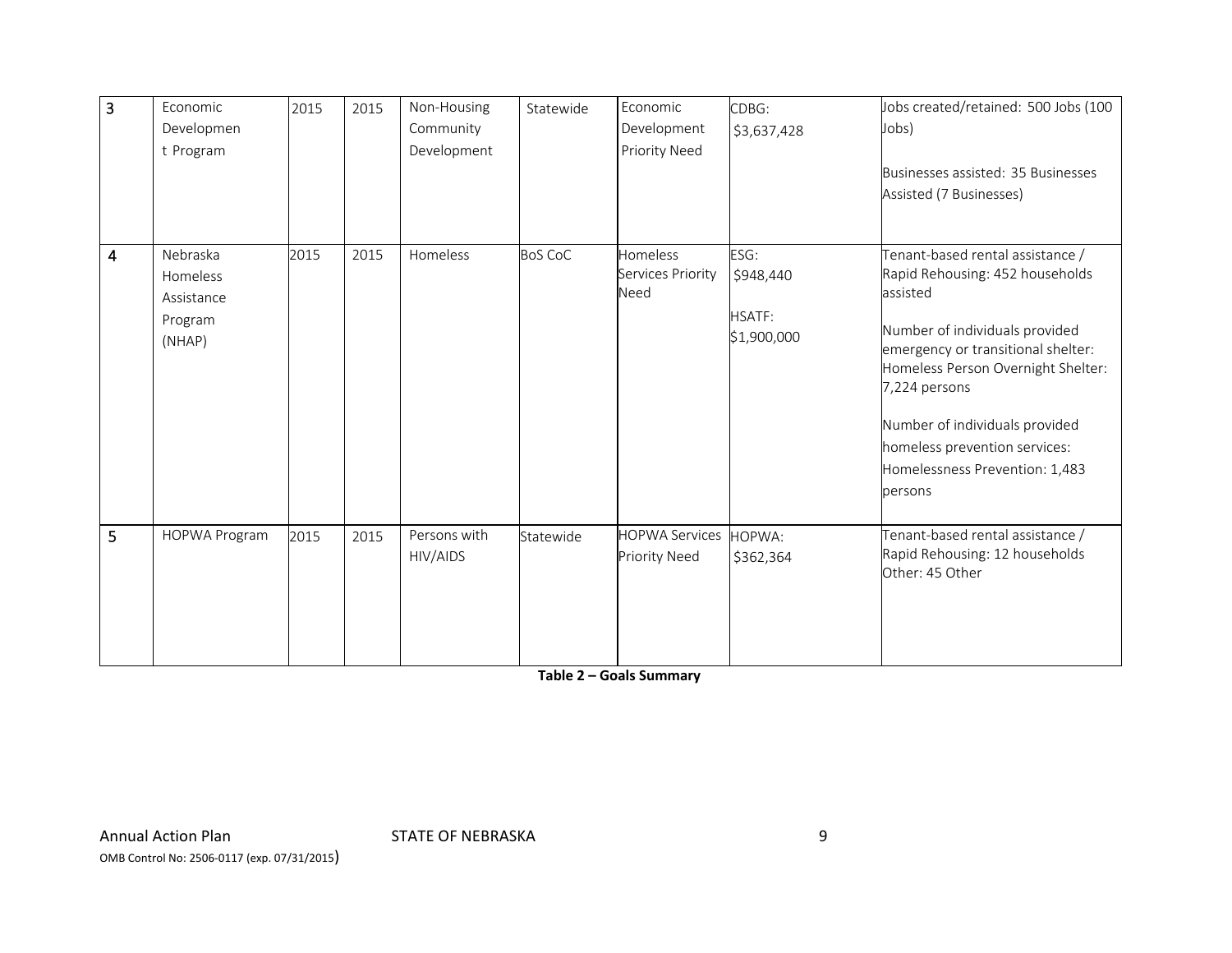#### **Goal Descriptions**

|   | <b>Goal Name</b>        | <b>Housing Program</b>                                                                                                                                                                                                                                                                                                                                                                                                       |
|---|-------------------------|------------------------------------------------------------------------------------------------------------------------------------------------------------------------------------------------------------------------------------------------------------------------------------------------------------------------------------------------------------------------------------------------------------------------------|
|   | <b>Goal Description</b> | Within the Nebraska Affordable Housing Program resources will be provided that primarily benefit low to moderate income persons<br>through affordable housing activities. These activities are completed through resources from CDBG, HOME, and the NAHTF.                                                                                                                                                                   |
| 2 | <b>Goal Name</b>        | <b>Community Development Program</b>                                                                                                                                                                                                                                                                                                                                                                                         |
|   | <b>Goal Description</b> | This Program includes planning; public works; water/waste water; comprehensive revitalization; the Comprehensive Investment &<br>Stabilization Program; and downtown revitalization activities. A wide variety of activities are funded that primarily serve LMI persons<br>throughout the state.                                                                                                                            |
| 3 | <b>Goal Name</b>        | Economic Development Program                                                                                                                                                                                                                                                                                                                                                                                                 |
|   | <b>Goal Description</b> | The primary goals of the Program include: job creation and expansion; and tourism development. A wide variety of activities are<br>funded that primarily serve LMI persons throughout the state.                                                                                                                                                                                                                             |
| 4 | <b>Goal Name</b>        | Nebraska Homeless Assistance Program                                                                                                                                                                                                                                                                                                                                                                                         |
|   | <b>Goal Description</b> | For Rapid Rehousing-Work toward securing permanent housing options for persons who are homeless. For Homeless Services-Plan on<br>ending homelessness for Nebraskans by providing appropriate shelter and/or housing to people who are homeless and/or at imminent<br>risk of becoming homeless. For Homelessness Prevention-Assure needed services are provided to people who are at imminent risk of<br>becoming homeless. |
| 5 | <b>Goal Name</b>        | <b>HOPWA Program</b>                                                                                                                                                                                                                                                                                                                                                                                                         |
|   | <b>Goal Description</b> | The primary goals of the Program help to provide activities that serve persons with HIV/AIDS throughout Nebraska.                                                                                                                                                                                                                                                                                                            |

# **AP‐21 HOPWA Annual Goal ‐ 91.320(c)(3)&(e)**

#### **Narrative (Optional):**

The primary goals of the Program help to provide activities that serve persons with HIV/AIDS throughout Nebraska.

The activities in the "Other" section below include: Short‐term Rent/Mortgage Assistance, Permanent Housing Replacement and Supportive Services.

| <b>Annual Action Plan</b>                   | STATE OF NEBRASKA |  |
|---------------------------------------------|-------------------|--|
| OMB Control No: 2506-0117 (exp. 07/31/2015) |                   |  |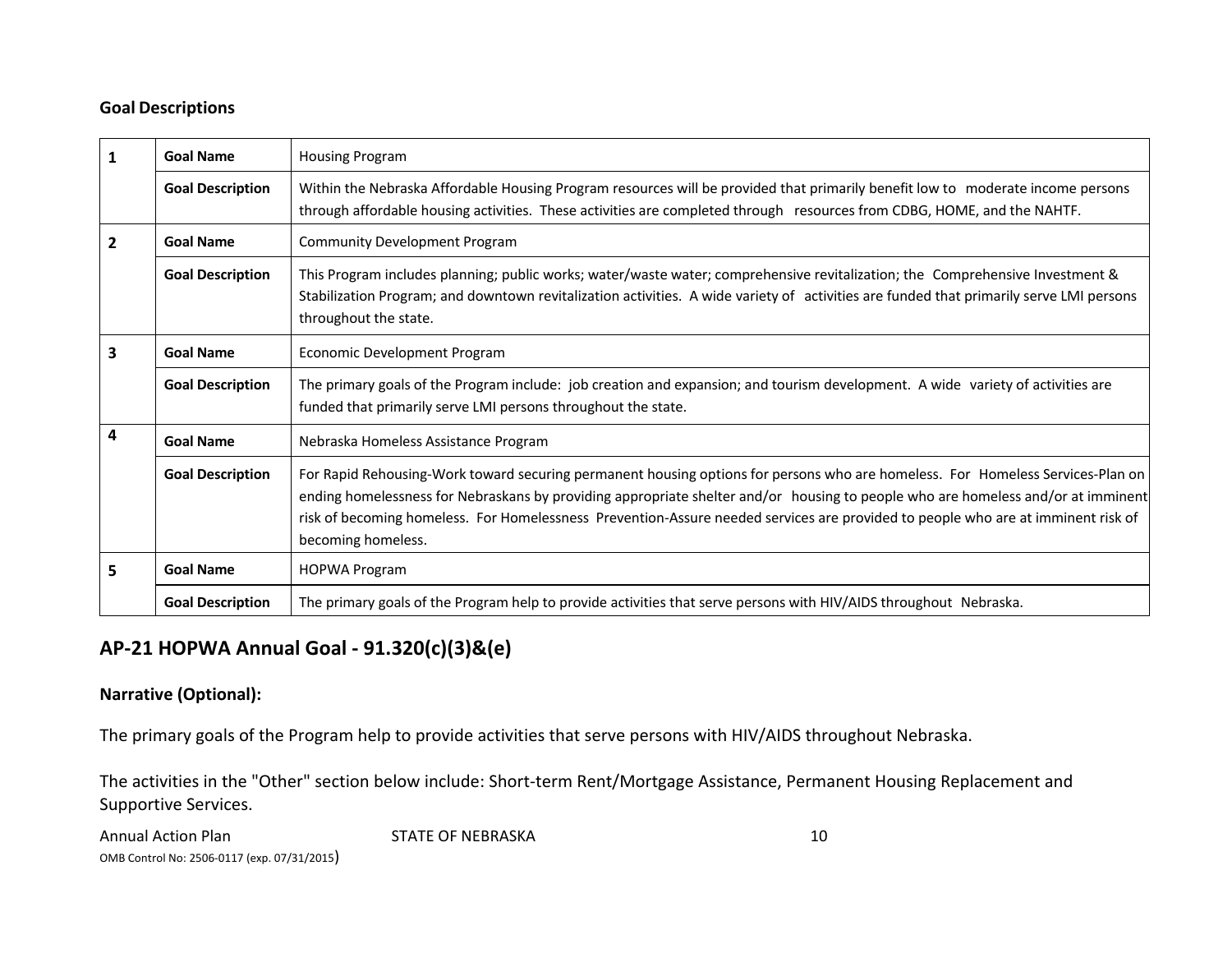#### **Introduction:**

## **Funding Allocation Priorities**

|                      | <b>Housing</b> | <b>Community Development</b> | <b>Economic Development</b> | Nebraska Homeless Assistance | <b>HOPWA</b> | <b>Total</b> |
|----------------------|----------------|------------------------------|-----------------------------|------------------------------|--------------|--------------|
|                      | Program (%)    | Program (%)                  | Program (%)                 | Program (NAHP) (%)           | Program (%)  | (%)          |
| <b>CDBG</b>          | 20%            | 60%                          | 20%                         |                              |              | 100%         |
| <b>HOME</b>          | 100%           |                              |                             |                              |              | 100%         |
| <b>HOPWA</b>         |                |                              |                             |                              | 100%         | 100%         |
| <b>ESG</b>           |                |                              |                             | 100%                         |              | 100%         |
| <b>Housing Trust</b> |                |                              |                             |                              |              |              |
| Fund                 | 100%           |                              |                             |                              |              | 100%         |
| Other HSATF          |                |                              |                             | 100%                         |              | 100%         |

**Table 3 – Funding Allocation Priorities**

## **Reason for Allocation Priorities**

Through experience and consultation, the allocation priorities for CDBG and HOME have been identified as noted above.

In regard to the ESG Program, the NHAP does not currently allocate funds based on priority needs but rather focuses on allocating funds, in consultation with the BoS CoC and regional CoC to ensure the statewide provision of ESG services statewide so all homeless and near homeless Nebraskans have access in or near their communities. NHAP hopes to gather enough valid and reliable data in t he coming years to start incorporating priority needs in to the application and funding allocation process.

In regard to HOPWA, Nebraska's HOPWA Program budget has funds allocated to budget categories needed in order to conduct outreach and serve priority populations (homeless/chronically homeless). The HOPWA Program continues to seek additional funds to expand tenant-based rental assistance and to increase client's hands-on access to employment/job training services. Intensive case management is an important component when serving the priority populations.

STATE OF NEBRASKA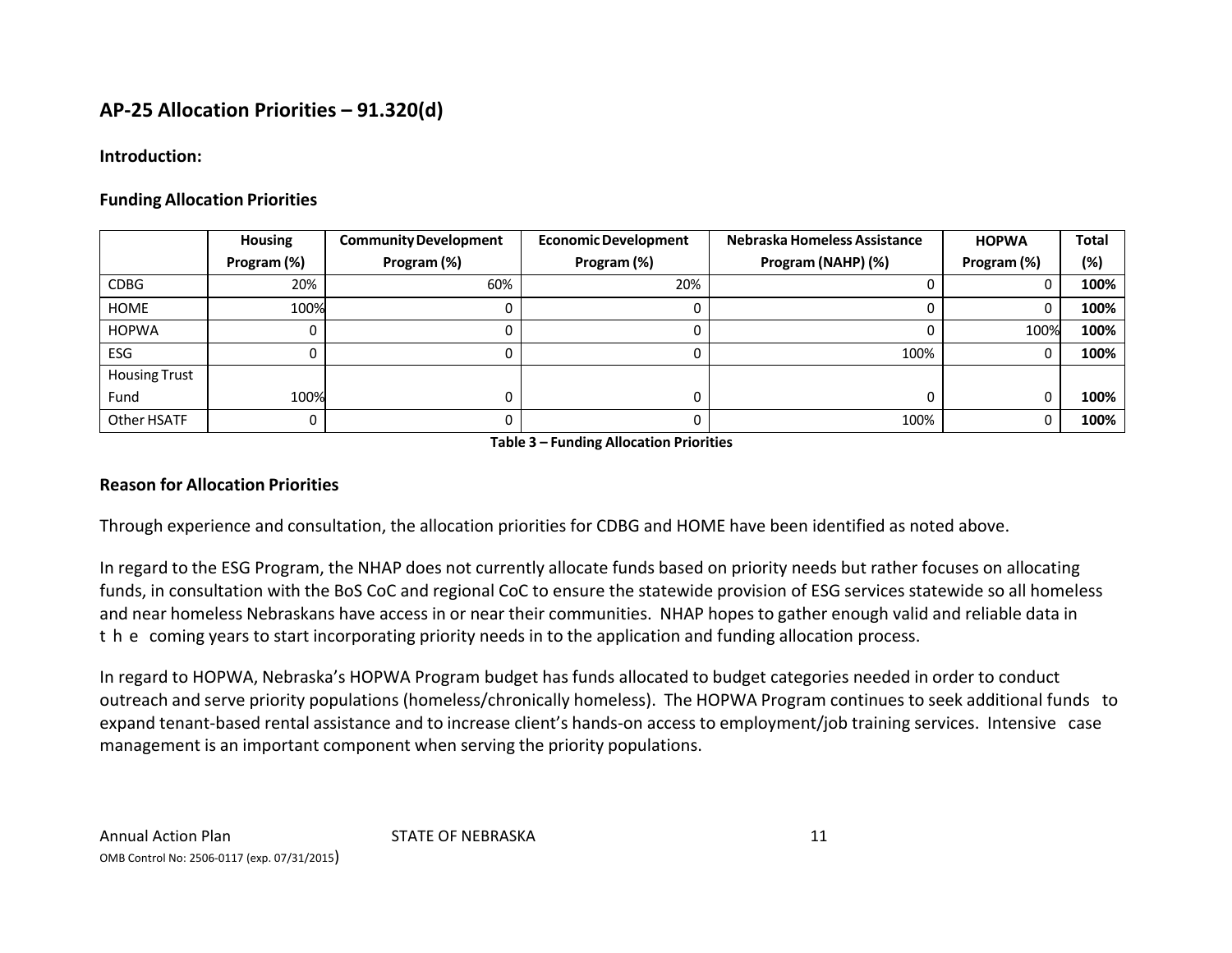## **How will the proposed distribution of funds address the priority needs and specific objectives described in the Consolidated Plan?**

The State's Housing Priority Need includes the need to respond to regional needs for affordable, decent, safe, and appropriate housing as part of balanced economic development in Nebraska. This Priority Need includes 4 Objectives that have been developed in order to meet the Housing Priority and include:

- Promote additional affordable rental housing and preservation of affordable rental housing in selected markets.
- Promote housing preservation by improving the quality of Nebraska's existing affordable housing.
- Promote additional households into homeownership by expanding affordable homeownership opportunities.
- Enhance statewide understanding of fair housing law through outreach and education.

The Nebraska Affordable Housing Program will utilize CDBG, HOME, and NAHTF resources in order to address the Priority Need mentioned above as well as in order to address those specific objectives associated with the priority need.

The Community Development Priority Need has been developed in order to strengthen Nebraska communities through community development programs and services in order to provide a stable platform for economic development. This Priority Need includes 3 primary objectives that include:

- Improve the quality of water and wastewater in Nebraska and assist in developing and financing appropriate infrastructure and facilities for communities and counties that have planned and set priorities for long‐term development;
- Invest in quality projects that are identified in a formal community development plan; compliment or support related community investments; leverage maximum private and/or other investment; and have reasonable plans for long‐term operation and maintenance; and
- Increase capacity, efficiency, and effectiveness of local planning efforts resulting in longterm development.

The Community Development Program will utilize CDBG resources in order to address the Priority Need mentioned above and to address those specific objectives associated with the priority need.

The Economic Development Priority Need includes the need to foster the competitiveness of Nebraska's business and industrial sector, and as a result, assist in the economic development of Nebraska's communities and people. This Priority Need includes 4 primary objectives that include:

- Promote the retention and expansion of existing businesses in Nebraska, and the startup of new businesses in Nebraska, and the immigration of out‐of‐state businesses relocating or expanding into Nebraska.
- Invest in public facilities and improvement activities that make economic opportunities available to low and moderate income persons.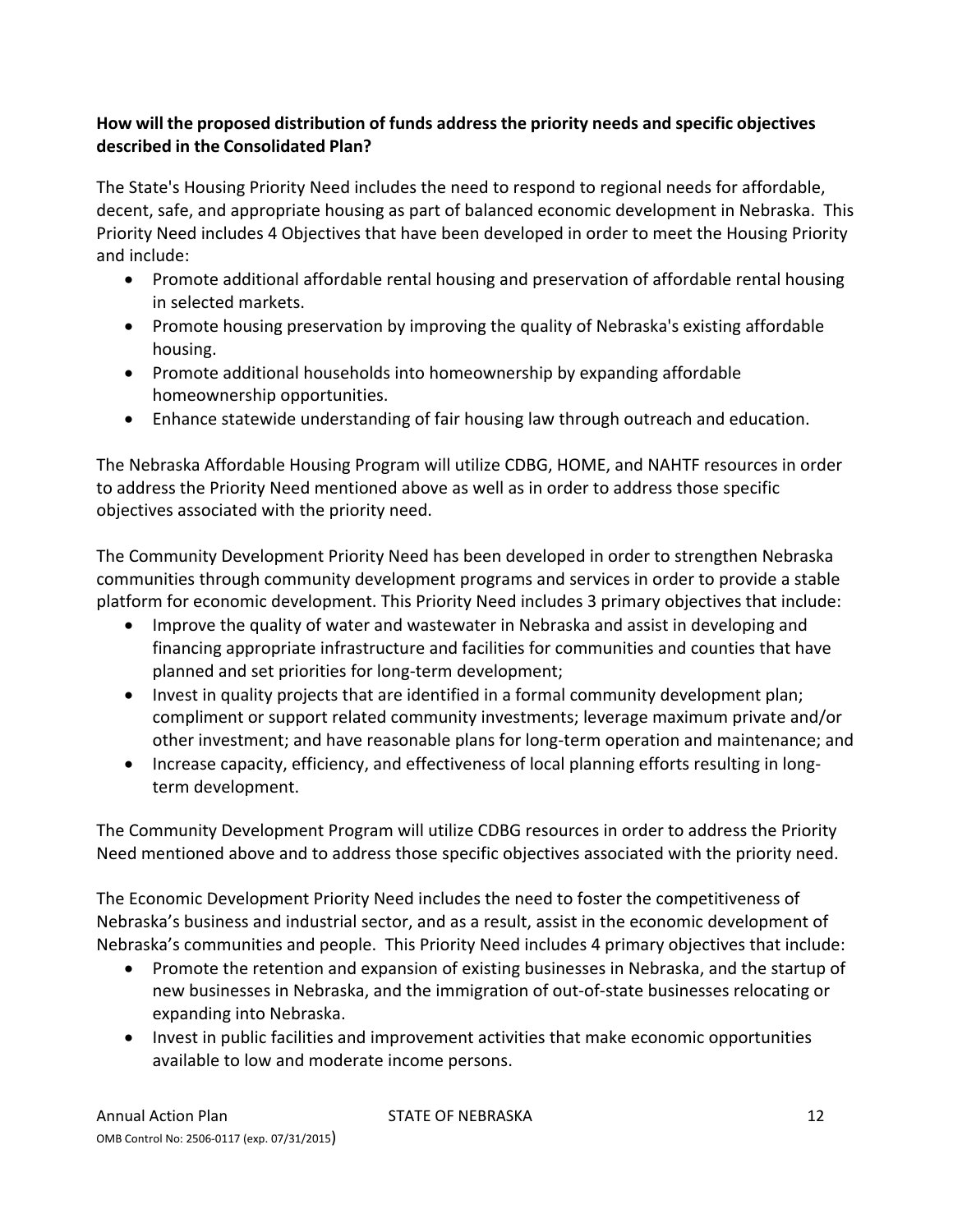- Invest in effective and affordable tourist attractions (for profit or nonprofit) in quality communities that will result in visitor spending, generate jobs, and promote long‐term economic development.
- Undertake planning activities that may include, but are not limited to: a feasibility study; an environmental review; preliminary site planning; site predevelopment; market analysis and a marketing plan; all in preparation for a larger project.

The Economic Development Program will utilize CDBG resources in order to address the Priority Need mentioned above and to address those specific objectives associated with the priority need.

The Homeless Services Priority Need has been developed in order to ensure appropriate emergency shelter and/or transitional housing and services for people who are homeless or at imminent risk of becoming homeless by distributing Emergency Solutions Grant funds and Homeless Shelter Assistance Trust Fund resources. This Priority Need includes 2 primary objectives that include:

- Provide appropriate shelter and/or housing to people who are homeless or at imminent risk of becoming homeless; and
- Provide needed services to people who are homeless or at imminent risk of becoming homeless

The Nebraska Homeless Assistance Program will utilize ESG funds and HSATF resources in order to address the Priority Need mentioned above and to address those specific objectives associated with the priority need.

In addition, addressing homelessness in Nebraska is a critical issue. NHAP funds are allocated as described above in the "Reason for Allocation Priorities". The Nebraska Homeless Assistance Program combines Homeless Shelter Assistance Trust Fund Resource with Emergency Solutions Grant funding. NHAP will use the combined resources through HSATF and ESG for all eligible services within the limitations set by ESG regulations and guided by local CoC direction, to include the following services: Street Outreach, Emergency Shelters, Homelessness Prevention, Rapid Re‐ Housing, HMIS, and administrative activates.

The HOPWA Services Priority Need is intended to ensure appropriate emergency and/or permanent housing and services for people who are homeless or at imminent risk of becoming homeless by distributing funds to a project sponsor in order to meet the needs of persons living with HIV/AIDS. This Priority Need includes one primary objective that includes:

Provide housing assistance and related supportive services to low income persons with HIV/AIDS and their families and enable low income persons with HIV/AIDS to achieve stability in housing, reduce risks of homelessness, and increase access to health care.

The HOPWA Services Program will utilize HOPWA resources in order to address the Priority Need mentioned above and to address those specific objectives associated with the priority need.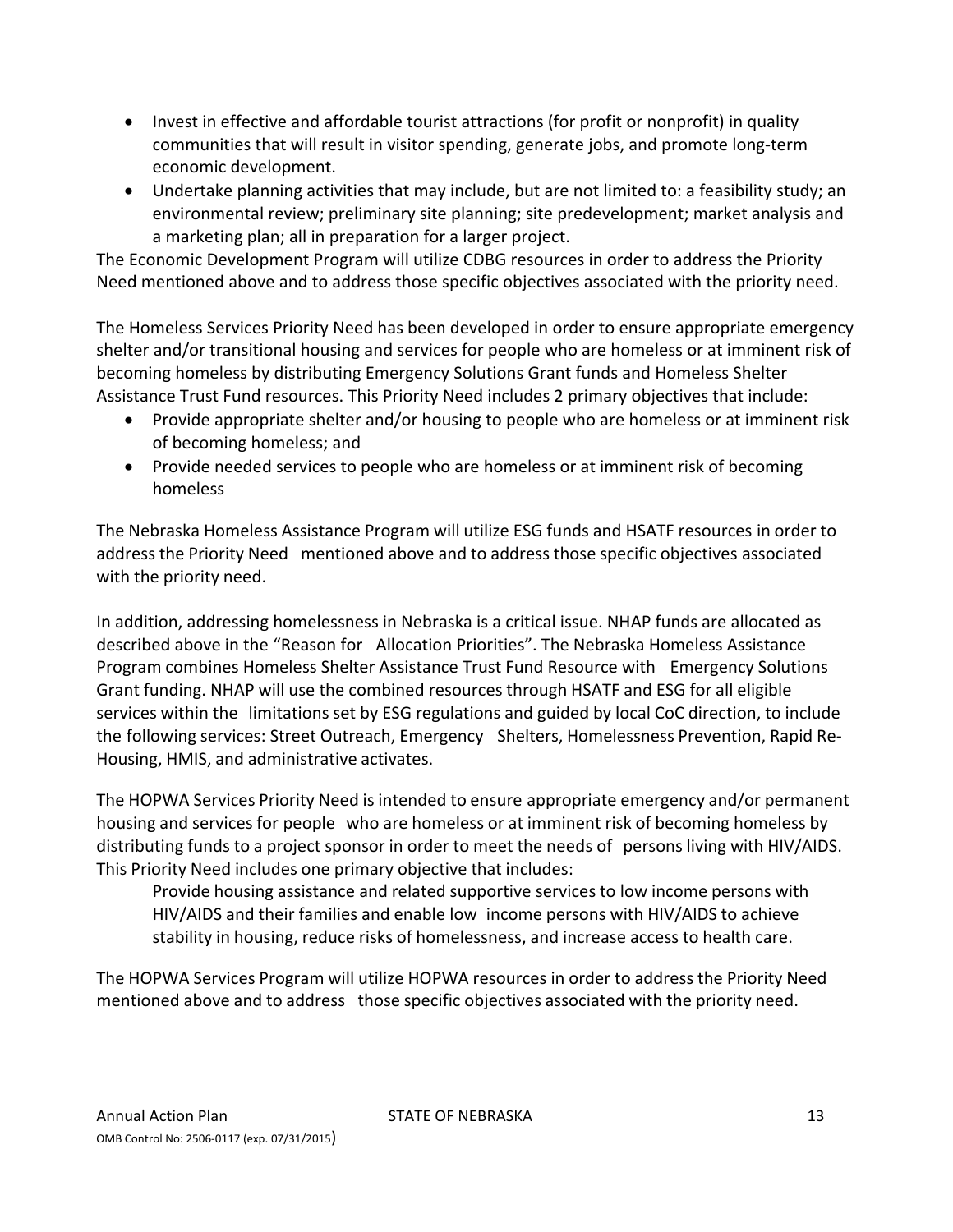In addition, Nebraska's HOPWA Program has identified the majority of homeless/chronically homeless clients have medical concerns and/or are not employed. Placing individuals into housing and connecting them to healthcare are the first steps when services have been established. Utilizing Permanent Housing Placement and Tenant‐Based Rental Assistance seems to be the best use of HOPWA resources if the person is not eligible for other assistance.

# **AP‐30 Methods of Distribution – 91.320(d)&(k)**

## **Introduction:**

The Methods of Distribution will be identified for four federal resources which include CDBG, HOME, ESG, and HOPWA. In addition, a brief discussion will be provided regarding two State programs related to the Nebraska Affordable Housing Trust Fund (NAHTF) and the Homeless Shelter Assistance Trust Fund (HSATF).

Within the IDIS eCon Planning Suite System, the Distribution Methods by State Program Table has been generated (See below). For purposes of providing more detailed information the following table has been supplemented and reformatted in order to provide the public with a clearer picture on the State's methods of distribution.

#### **Distribution Methods**

| Table 4 - Distribution Methods by State Program                                                                        |  |
|------------------------------------------------------------------------------------------------------------------------|--|
| <b>State Program Name:</b>                                                                                             |  |
| <b>Funding Sources:</b>                                                                                                |  |
| Describe the state program addressed by the Method of Distribution.                                                    |  |
| Describe all of the criteria that will be used to select applications and the relative importance of these criteria.   |  |
| If only summary criteria were described, how can potential applicants access application manuals or other              |  |
| state publications describing the application criteria? (CDBG only)                                                    |  |
| Describe the process for awarding funds to state recipients and how the state will make its allocation available       |  |
| to units of general local government, and non-profit organizations, including community and faith-based                |  |
| organizations. (ESG only)                                                                                              |  |
| Identify the method of selecting project sponsors (including providing full access to grassroots faith-based and other |  |
| community-based organizations). (HOPWA only)                                                                           |  |
| Describe how resources will be allocated among funding categories.                                                     |  |
| Describe threshold factors and grant size limits.                                                                      |  |
| What are the outcome measures expected as a result of the method of distribution?                                      |  |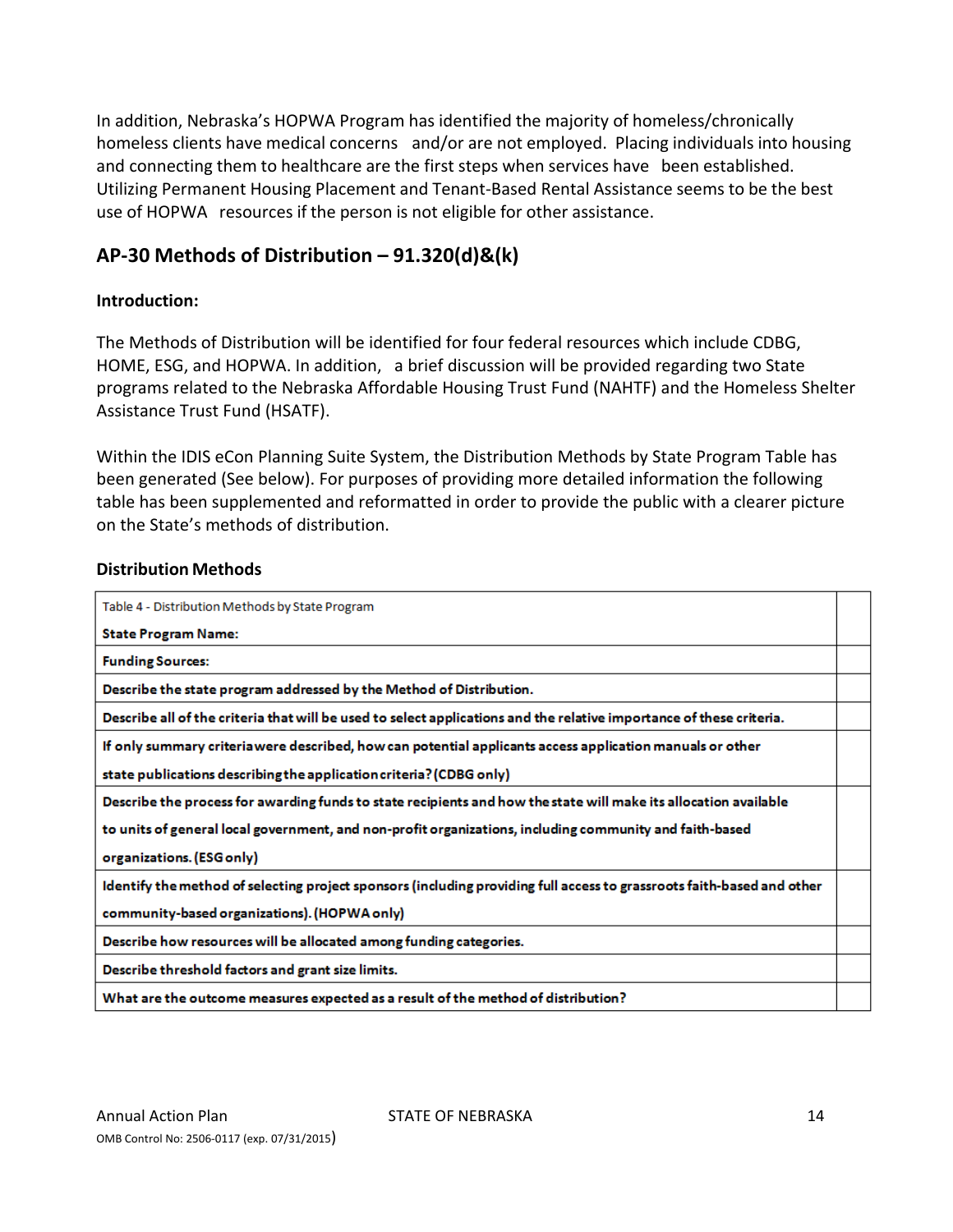#### **Federal Programs**

#### **Community Development Block Grant (CDBG)**

CDBG funds will be used for several activities authorized in Section 105(a) of the amended 1974 Housing and Community Development Act that meet national CDBG objectives. Projects are funded in order to meet at least one of three CDBG National Objectivesthat include: (1) benefit low- and moderate-income persons; (2) prevent or eliminate slums or blight; and (3) meet urgent community development needs. The State annually certifies that not less than 70% of the aggregate funds received during a 3 year period (as identified to HUD) shall be used for activities benefitting low and moderate income (LMI) persons.

CDBG funds are not specifically targeted to areas of minority concentration, but are distributed throughout the state's non‐ entitlement areas (all areas outside of Omaha, Lincoln, and Bellevue) targeted for activities that serve LMI persons. Since projects funded with CDBG resources typically provide a community‐wide benefit, it can be assumed that minority groups benefit equally in the same proportion as they occur in the general population.

The State Programs set forth within this Method of Distribution of the current CDBG allocation attempt to balance the need for providing jobs and suitable placesto live. Funds are reserved in each category based on a percent of the total funds available for distribution to local governments. The State is allowed \$100,000 plus 3% of the State grant for administration and technical assistance in accordance with HUD regulations. The State is also allowed 3% of the program income received by units of general local government (whether retained by the unit of general local government or paid to the State) and funds reallocated by HUD to the State.

To achieve the most effective and efficient use of CDBG funds, DED may, at its discretion, use categorical adjustments. A categorical adjustment allows DED to reserve up to 10% of the total CDBG allocation for use as needed among categories. An adjustment of more than 10% of the total allocation, or the creation or elimination of a category, will be considered a substantial amendment to the AAP, and would require further steps as identified within the Citizen Participation Plan section of the Consolidated Plan. Adjustments may be made for remaining balances within a Category within the last 3 monthsfollowing a 12 month Program Year in order to meet the HUD Timely Distribution requirement which requiresthe CDBG grant amount for a given Federal Fiscal Year to be distributed within a HUD required 15-month time frame.

For purposes of the Consolidated Plan and the Annual Action Plan, the overall CDBG Program includes activities within the Housing Priority Need, the Community Development Priority Need, and the Economic Development Priority Need.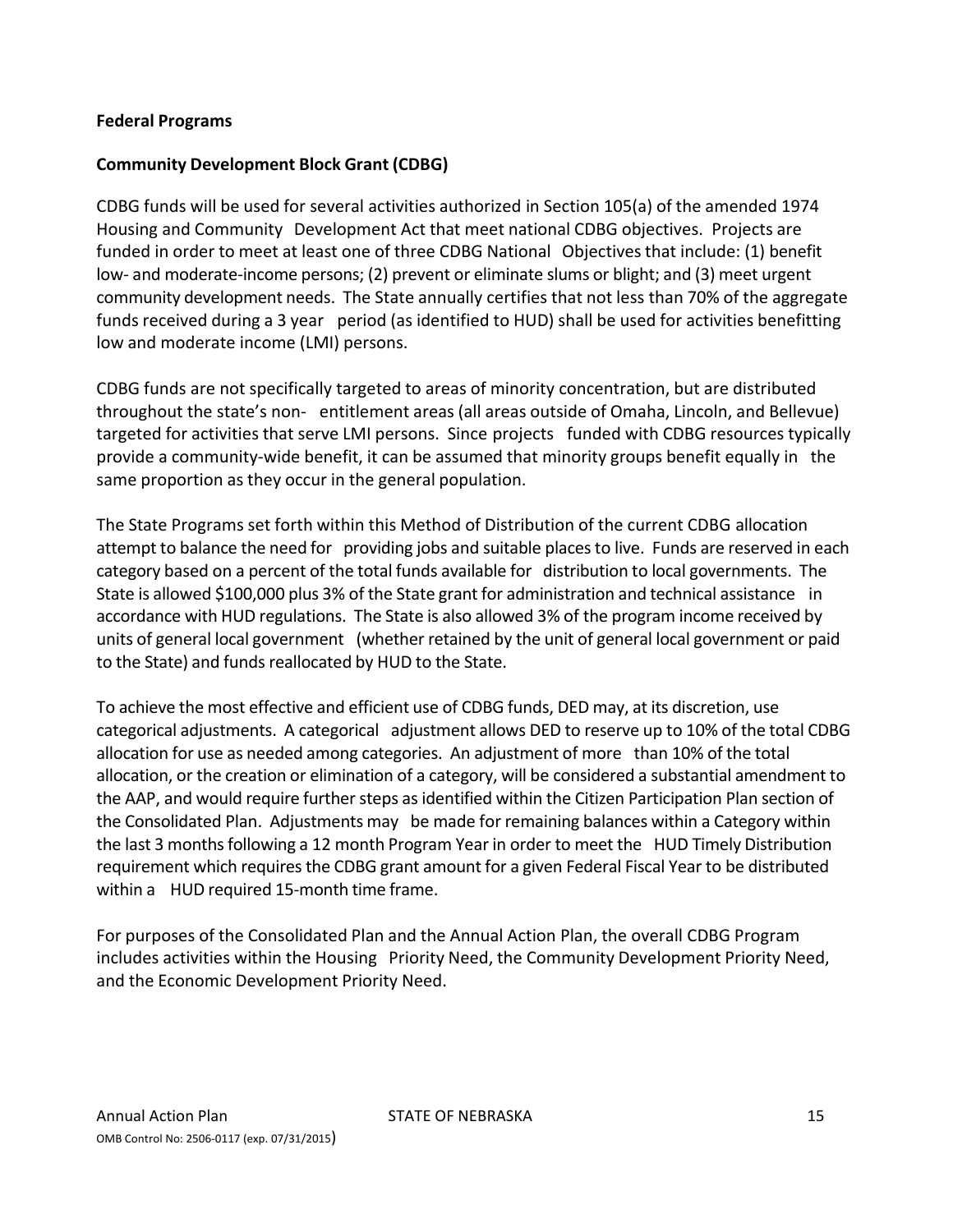A description and details of each State Program will be identified below.

**State Program Name:** CDBG Owner Occupied Rehabilitation (CDBG OOR)

#### **Funding Sources:** CDBG funds

## **Describe the state program addressed by the Method of Distribution.**

Within the Housing Priority Need, CDBG funds will be utilized for owner occupied rehabilitation activities and made available to LMI persons at or below 80% of the Area Median Income.

## **Describe all of the criteria that will be used to select applications and the relative importance of these criteria.**

The CDBG OOR Program will be implemented by the Nebraska Affordable Housing Program (NAHP) within DED. The NAHP will utilize a separate application cycle titled the "NAHP CDBG Owner Occupied Rehabilitation Cycle". CDBG funds will only be available for applicants that are CDBG‐ eligible units of general local government.

Specific application questions will be developed for the CDBG OOR Cycle and will include a section for Demonstrates Desired Results and a section for Probability of Producing Desired Results. The Demonstrates Desired Results section will include: a) Pre‐ Application; b) Threshold Questions; c) Program Guidelines and Reuse Plan; and d) Program Guidelines Additional Points. The Probability of Producing Desired Results section will include: a) Capacity & Feasibility. In addition, a third section includes information on the Municipal Equalization Fund (MEF) score which will be calculated for each applicant and added to the total application score within the CDBG OOR Cycle.

The total points available for any given application will be 345 points. Applicants will be required to obtain a minimum score within the Pre‐Application and Threshold Questions sections, and must meet all the threshold requirements, in order to be scored and considered for an award recommendation. In addition, failure of the Applicant to score a minimum number of total points on the application will result in the Application not being funded during the 2015 CDBG OOR Cycle.

A Selection Criteria Matrix has been developed for the CDBG OOR Cycle which provides for three sections for scoring within an application and includes: I) Demonstrates Desired Results, II) Probability of Producing Desired Results and III) Municipal Equalization Fund (MEF) Score. The Selection Criteria Matrix is noted as follows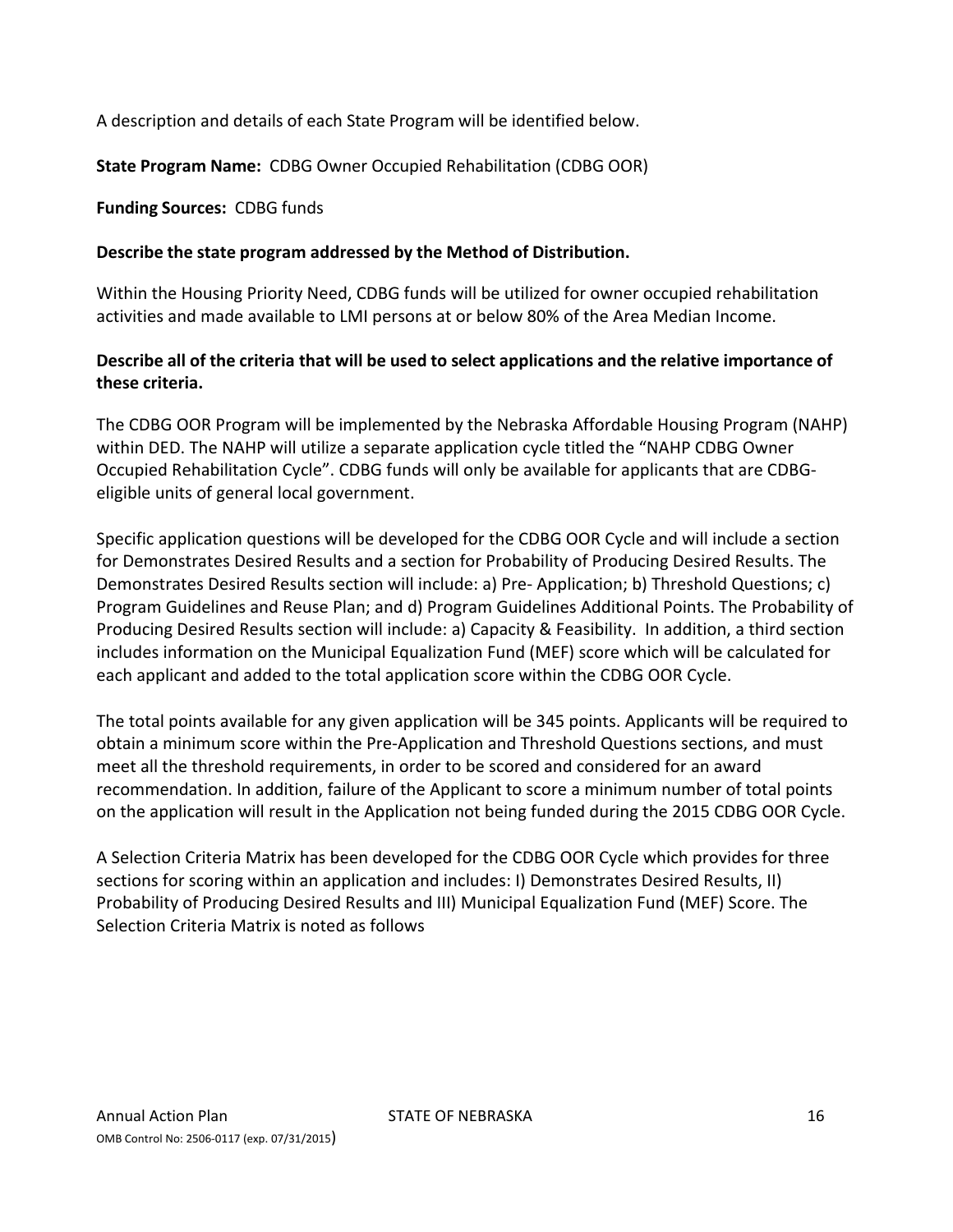|                                                                                   | <b>Selection Criteria Matrix</b>           |                    |                   |
|-----------------------------------------------------------------------------------|--------------------------------------------|--------------------|-------------------|
| Characteristic                                                                    | Criteria                                   | Points<br>Possible | Points<br>Awarded |
| <b>L</b> Demonstrates<br><b>Desired Results</b>                                   |                                            |                    |                   |
|                                                                                   | a) Pre-Application                         | 5                  |                   |
|                                                                                   | b) Threshold Questions                     | 40                 |                   |
|                                                                                   | c) Program Guidelines and Reuse Plan       | 35                 |                   |
| <b>Demonstrates Desired</b><br><b>Results Total</b>                               | <b>Possible Points</b>                     | 80                 |                   |
| II. Probability of<br><b>Producing Desired</b><br><b>Results</b>                  |                                            |                    |                   |
|                                                                                   | a) Capacity & Feasibility                  | 165                |                   |
| <b>Probability Total</b>                                                          | <b>Possible Points</b>                     | 165                |                   |
| III. MEF                                                                          | a) Municipal Equalization Fund (MEF) Score | 100                |                   |
| <b>Probability Total</b>                                                          | <b>Possible Points</b>                     | 100                |                   |
| <b>Demonstrates Desired</b><br><b>Results Total +</b><br><b>Probability Total</b> | <b>Total Possible Points</b>               | 345                |                   |

Specific Questions regarding the application criteria will be made available within the CDBG OOR Cycle Application Guidelines. Additional information regarding the application sections, particularly regarding the Municipal Equalization Fund (MEF) section is noted within the Appendix.

Overall, the information provided above is a summary of the criteria that will be utilized within the CDBG OOR Cycle.

## **If only summary criteria were described, how can potential applicants access application manuals or other state publications describing the application criteria? (CDBG only)**

As noted above within the description of the criteria used to select applications, this information was a summary of the criteria. Complete information regarding the application criteria will be made available within the CDBG OOR Cycle Application Guidelines. The Guidelines will provide specific details on the Application questions, deadlines for completing applications, threshold requirements, and any other necessary items. This information will be available on the DED website at: http://www.neded.org/community/grants/applications/cdbg‐forms

#### **Describe how resources will be allocated among funding categories.**

\$1,900,000 million in CDBG resources will be available for the CDBG OOR Program.

#### **Describe threshold factors and grant size limits.**

The threshold factors within the CDBG OOR Program are noted below. The maximum amount of CDBG funds that may be obtained will be \$500,000.

Each project funded must meet the CDBG National Objective of benefiting low to moderate (LMI) income persons.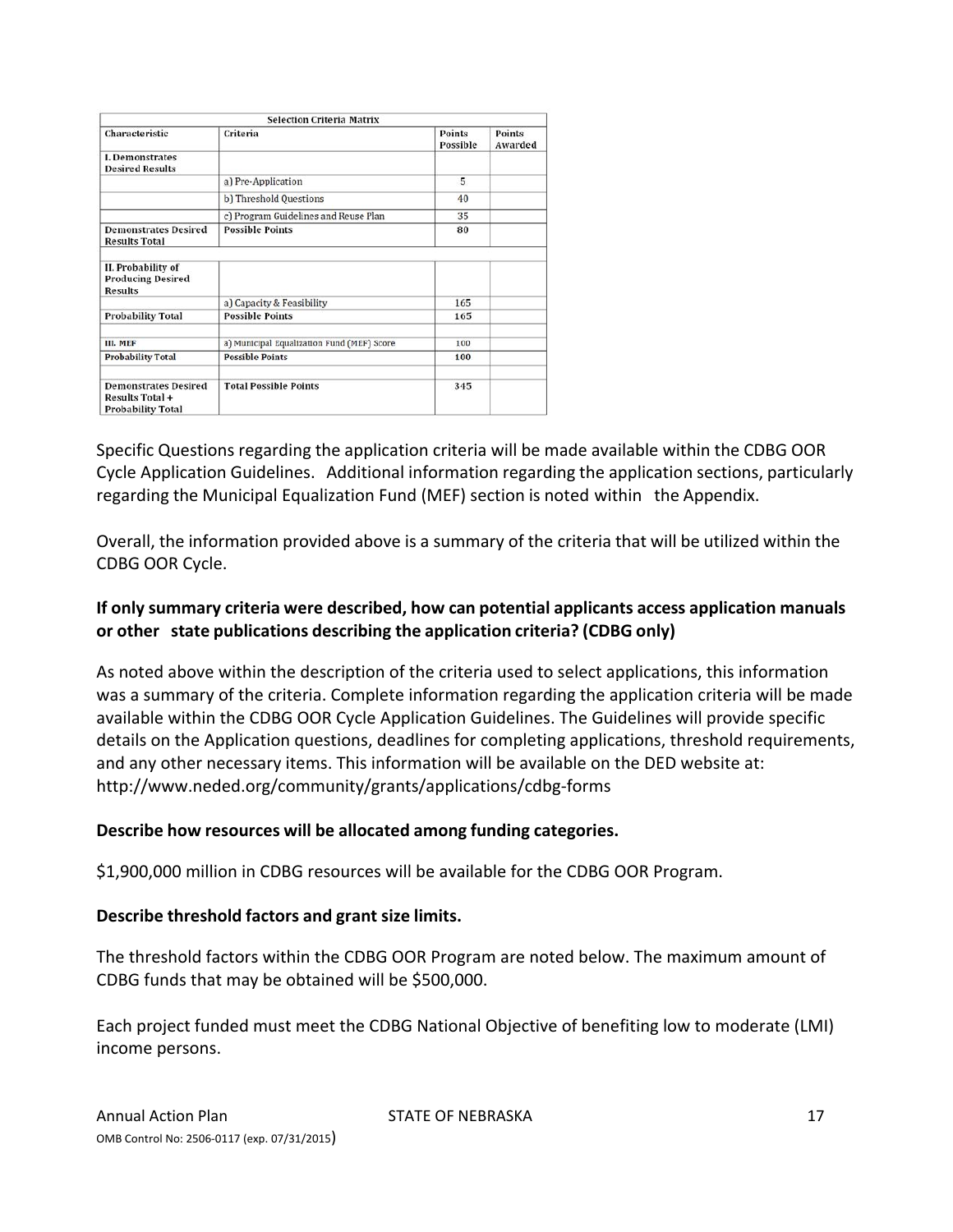Additional threshold factors include: Whether the Pre‐Application was submitted by the application due date; whether the applicant is an eligible unit of general local government classified as a municipality (i.e. City or Village); and whether the applicant has achieved the expenditures of previous grant funds for other projects.

#### **What are the outcome measures expected as a result of the method of distribution?**

Through the CDBG OOR Program additional owner‐occupied rehabilitation will occur for housing units occupied by LMI persons throughout the state. The additional number of units rehabilitated will be quantified within the Annual Performance Report under the "Housing Program" Goal that is completed after the conclusion of the previous Program Year.

**State Program Name:** Comprehensive Revitalization (CR)

**Funding Sources:** CDBG funds

#### **Describe the state program addressed by the Method of Distribution.**

Within the Community Development Priority Need, CDBG funds will be utilized for CDBG Eligible activities that include those identified as State Priorities in the Housing, Public Works, Planning, and Downtown Revitalization categories and made available to LMI persons or in areas that are defined under the Slum and Blight National Objective criteria. A complete list will be identified within the Appendix.

## **Describe all of the criteria that will be used to select applications and the relative importance of these criteria.**

Grant recipients are selected based on the population size of the communities. Only a limited number of communities in Nebraska are eligible and these include: Columbus, Fremont, Grand Island, Hastings, Kearney, Norfolk, and North Platte only. The CDBG entitlement communities of Omaha, Lincoln, and Bellevue are not eligible nor are any other communities whose populations are less than 20,000 persons.

For the 2015 Program Year, which is the third year of a CR Cycle that includes 2013 and 2014 resources as well, the distribution formula is based on the greater amount for either: a minimum funding level of \$150,000 (which also includes a maximum of \$225,000) or the formula allocation according to the number of low‐ and moderate‐income (LMI) persons residing in the community. The funding allocations were determined by dividing the amount of the CDBG Program funds available for distribution in the Downtown Revitalization, Housing, Planning, Water Wastewater, and Public Works categories (excludes Economic Development and Tourism Development categories) by the total number of low and moderate‐income (LMI) persons residing in the non‐ entitlement areas of the state multiplied by the number of LMI persons residing in the eligible community. The source of the LMI persons is the U.S. Department of Housing and Urban Development calculations for 2014 based on the 2006‐2010 American Community Survey (ACS)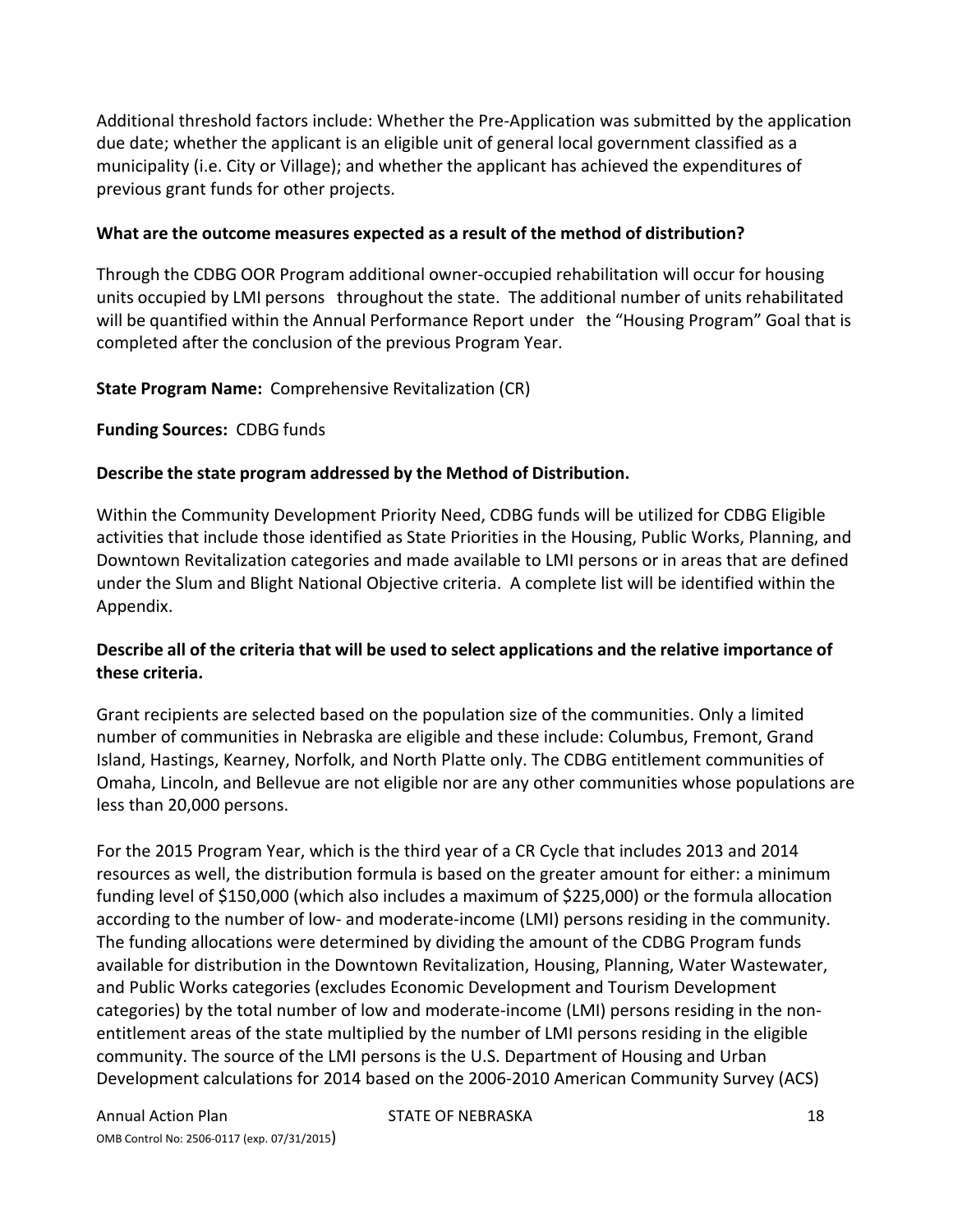from the U.S. Census.

All activities, except general administration and housing management, require 1:1 leverage. Proposed leverage must be from CDBG eligible activities directly related to the proposed project(s) in the same neighborhood or directly benefiting a substantial majority of the LMI persons or families residing within the neighborhood during the grant award period. Consideration for leverage will be given for such sources as public/private cash, loans and program income from prior awards.

The General Administration activity cannot exceed 10% of the city's allocation. The Housing Management activity cannot exceed 10% of the city's allocation. These amounts are taken out of the CDBG CR funds allocation for each city. General Administration and Housing Management activities require no matching funds.

Only up to 25% of each community's allocation can be used for activities eligible for assistance under the Downtown Revitalization (DTR) Program; provided that such activities were identified as needs in the comprehensive needs assessment, and provide a benefit to low/moderate income residents of the community. If the CR grantee is awarded funds within the DTR Program, 0% of the CR allocation may be used for activities eligible for assistance under the DTR except for housing activities.

Grantees with open Comprehensive Revitalization awards cannot apply within the Public Works and Water Wastewater Program Categories.

Overall, the information provided above is a summary of the criteria that will be utilized within the CR Program.

## **If only summary criteria were described, how can potential applicants access application manuals or other state publications describing the application criteria? (CDBG only)**

As noted above within the description of the criteria used to select applications, this information was a summary of the criteria. Complete information regarding the application criteria will be made available within the CDBG Comprehensive Revitalization Application Guidelines. The Guidelines will provide specific details on the Application questions, deadlines for completing applications, threshold requirements, and any other necessary items. This information will be available on the DED website at: http://www.neded.org/community/grants/applications/cdbg‐forms

## **Describe how resources will be allocated among funding categories.**

The seven eligible communities and approximate funding allocations are shown below. The formula allocation is based on the available CDBG allocation for 2015 Downtown Revitalization, Housing, Planning, Public Works, and Water/Waste Water Category distributions of \$5,142,653, divided by a non‐entitlement LMI population of 376,900 persons equals \$13.645/per capita, multiplied by the respective number of LMI persons.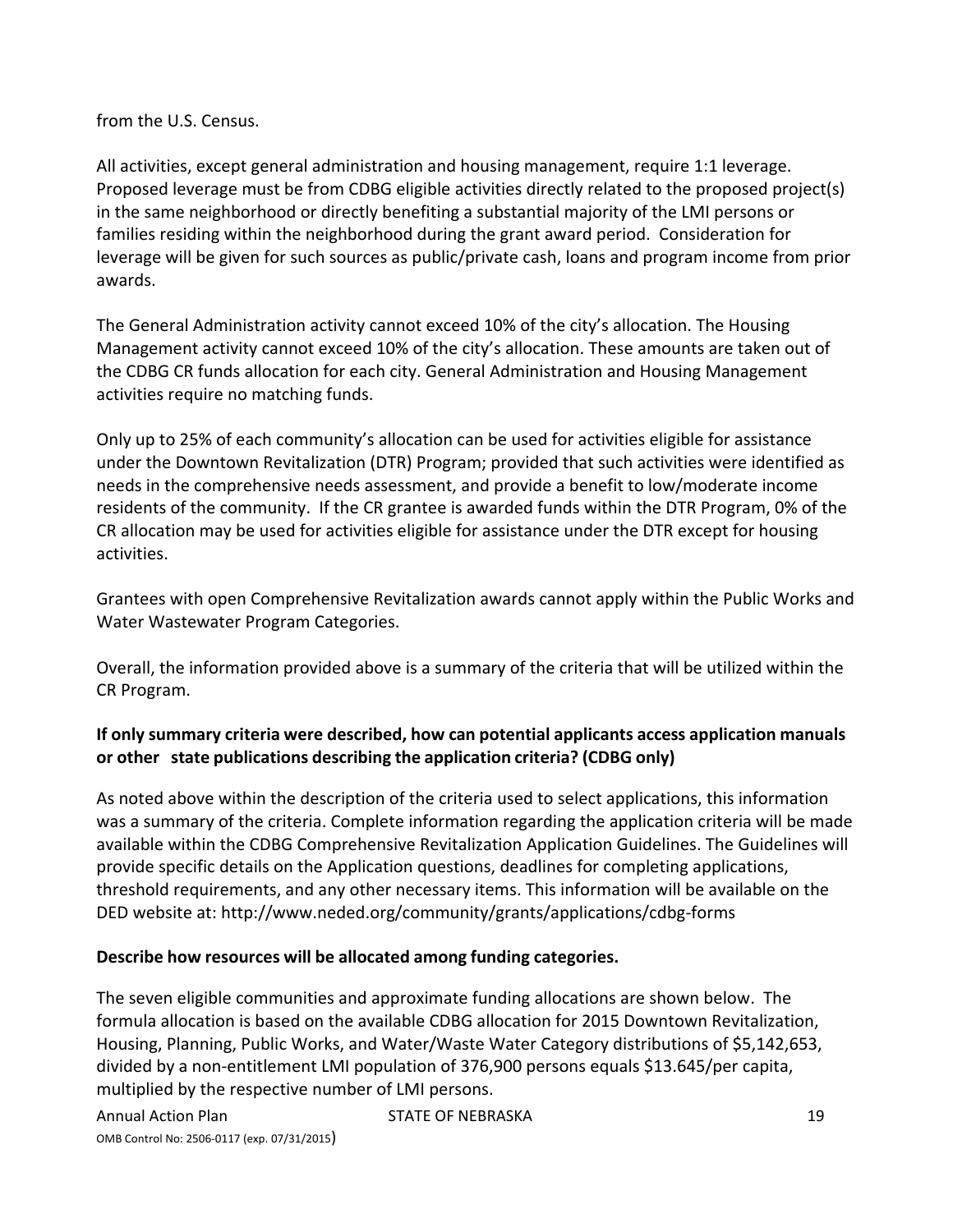**These amounts are subject to change based on CDBG funds available; a community's threshold compliance; the participating municipalities (including the amount of match, leverage, and additional resources each participating municipality is able to provide); and the overall scope and design of each community's proposed activities. Application proposals that demonstrate the most significant comprehensive economic impact will receive priority.**

| City                | <b>LMI Population</b> | Formula     | <b>Allocation</b> |
|---------------------|-----------------------|-------------|-------------------|
| Columbus            | 8,175                 | \$111,547   | \$150,000         |
| Fremont             | 10,255                | \$139,929   | \$150,000         |
| <b>Grand Island</b> | 19,775                | \$269,829   | \$225,000         |
| Hastings            | 10,390                | \$141,771   | \$150,000         |
| Kearney             | 12,825                | \$174,997   | \$175,000         |
| <b>Norfolk</b>      | 9,950                 | \$135,767   | \$150,000         |
| <b>North Platte</b> | 10,855                | \$148,116   | \$150,000         |
|                     |                       |             |                   |
| <b>TOTAL</b>        | 82,225                | \$1,121,960 | \$1,150,000       |

#### **Describe threshold factors and grant size limits.**

Each project funded must meet either the CDBG National Objective of benefiting low to moderate (LMI) income persons or SBA.

As noted above, the grant size limits for the eligible communities range from \$150,000 per community to \$225,000.

#### **What are the outcome measures expected as a result of the method of distribution?**

Additional comprehensive revitalization efforts will improve communities throughout the state.

**State Program Name:** Comprehensive Investment & Stabilization (CIS)

**Funding Sources:** CDBG funds

#### **Describe the state program addressed by the Method of Distribution.**

Within the Community Development Priority Need, CDBG funds will be utilized for activities similar to those noted within the CR section (See above) and made available to LMI persons or in areas that are defined under the Slum and Blight CDBG National Objective criteria.

## **Describe all of the criteria that will be used to select applications and the relative importance of these criteria.**

For the 2015 Program Year, which is the second year of the CIS Cycle that includes 2014 resources as well, the distribution formula is based on the number of LMI persons in each community and the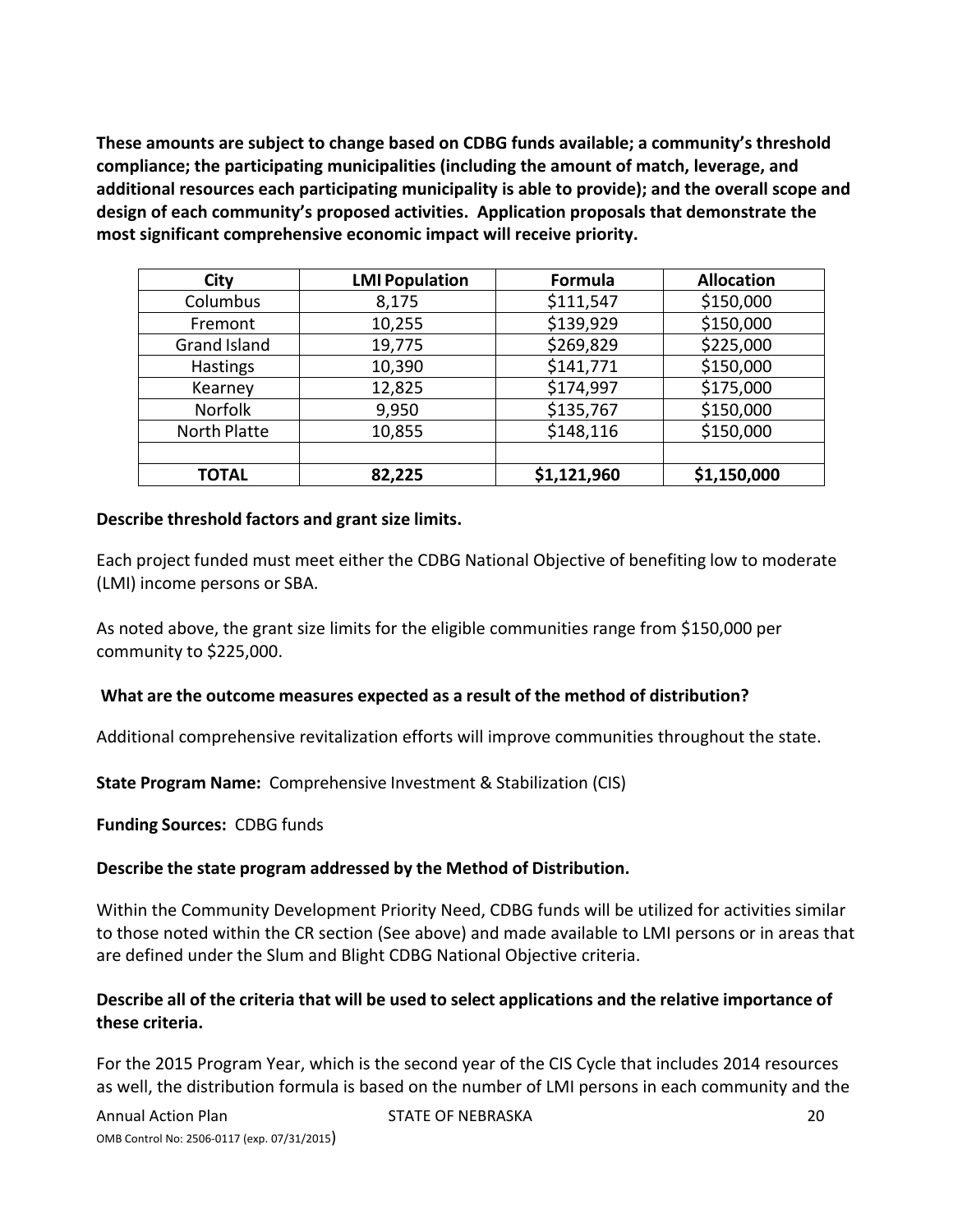funding allocation amounts that were provided during the 2014 Program Year. The source of the LMI persons is the U.S. Department of Housing and Urban Development calculations for 2014 based on the 2006‐2010 American Community Survey (ACS) from the U.S. Census.

CIS activities undertaken during the 2nd Year require a 25% match. No more than half of the total project match may be in‐kind source contributions. At least half of the total project match must include non‐CDBG cash contributions, of the total CIS project costs.

The General Administration activity cannot exceed 10% of the city's allocation. The Housing Management activity cannot exceed 10% of the city's allocation. These amounts are taken out of the CDBG CIS funds allocation for each city. General Administration and Housing Management activities require no matching funds.

All CDBG‐eligible CIS activities, except General Administration and Housing Management, are encouraged to demonstrate 1:1 leverage. Proposed leverage must be from CDBG eligible activities directly related to the proposed project(s) in the same neighborhood or directly benefiting a substantial majority of the LMI persons or families residing within the neighborhood during the grant award period. Consideration for leverage will be given for such sources as public/private cash, loans and program income from prior awards. Each applicant's proposed leverage will be reviewed and considered, and compared against other eligible applicants, in order to determine 2015 CDBG funding levels for CIS applicants.

Only up to 25% of each community's allocation can be used for activities eligible for assistance under the Downtown Revitalization (DTR) Program; provided that such activities were identified as needs in the comprehensive needs assessment, and provide a benefit to low/moderate income residents of the community. If the CR grantee is awarded funds within the DTR Program, 0% of the CIS allocation may be used for activities eligible for assistance under the DTR except for housing activities.

All activities, except General Administration, are encouraged, which includes matching funds, to demonstrate a 1:1 leverage. Proposed leverage must be from CDBG eligible activities directly related to the proposed project(s) in the same neighborhood or directly benefiting a substantial majority of the LMI persons or families residing within the neighborhood during the grant award period. Consideration for leverage will be given for such sources as public/private cash, loans and program income from prior awards.

The General Administration activity cannot exceed 10% of the city's allocation. The Housing Management activity cannot exceed 10% of the city's allocation. These amounts are taken out of the CDBG CIS funds allocation for each city. General Administration and Housing Management activities require no matching funds.

Grantees with open Comprehensive Investment & Stabilization Category awards cannot apply within the Public Works and Water Wastewater Priorities or the Downtown Revitalization Program Category.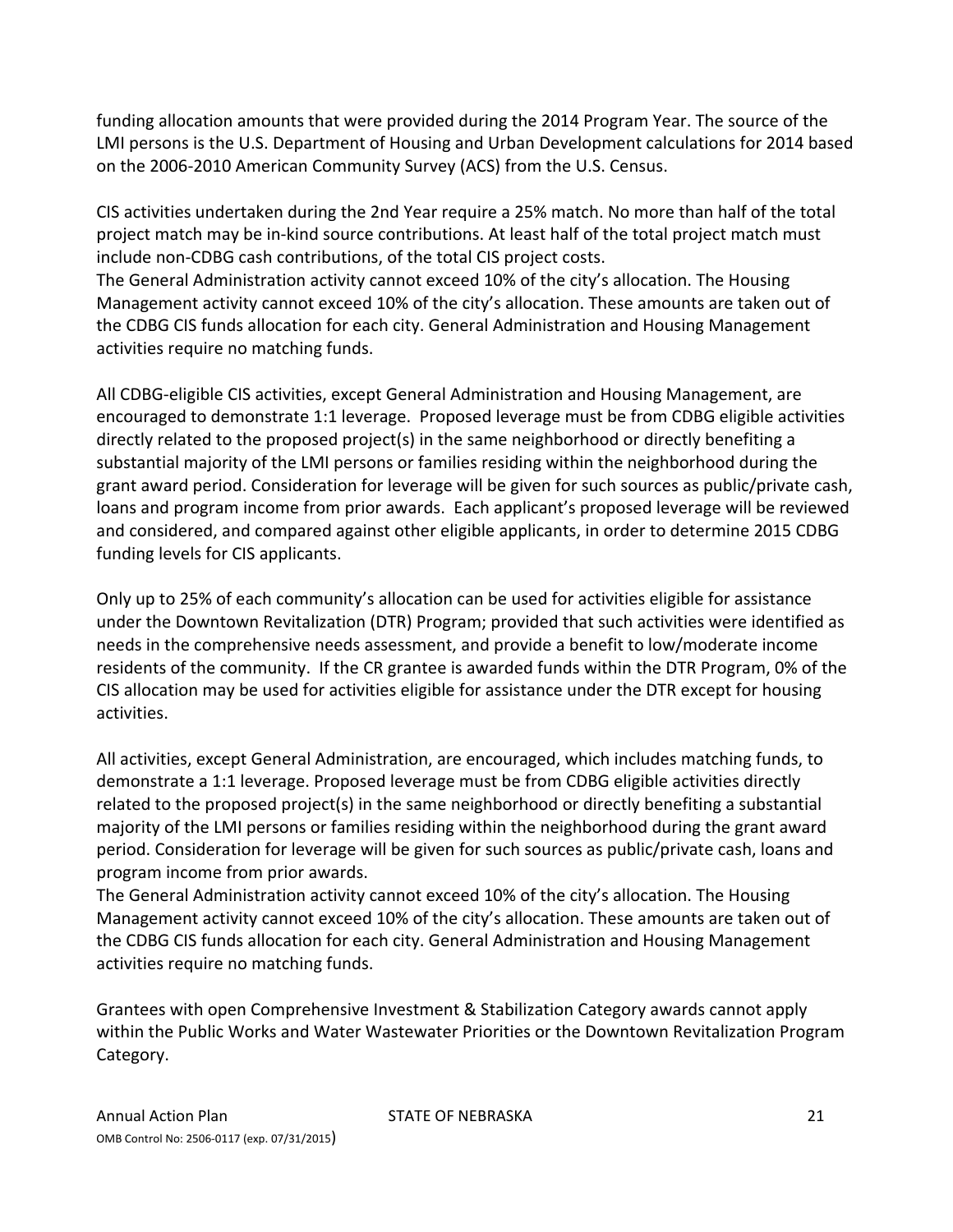Overall, the information provided above is a summary of the criteria that will be utilized within the CIS Program.

## **If only summary criteria were described, how can potential applicants access application manuals or other state publications describing the application criteria? (CDBG only)**

As noted above within the description of the criteria used to select applications, this information was a summary of the criteria. Complete information regarding the application criteria will be made available within the CDBG Comprehensive Investment & Stabilization Application Guidelines. The Guidelines will provide specific details on the Application questions, deadlines for completing applications, threshold requirements, and any other necessary items. This information will be available on the DED website at: http://www.neded.org/community/grants/applications/cdbg‐ forms

## **Describe how resources will be allocated among funding categories.**

The six eligible communities and approximate funding allocations are shown **below these amounts are subject to change based on CDBG funds available; a community's threshold compliance; the participating municipalities (including the amount of match, leverage, and additional resources each participating municipality is able to provide); and the overall scope and design of each community's proposed activities. Application proposals that demonstrate the most significant comprehensive economic impact will receive priority.** 

| <b>Community</b> | <b>Proposed Allocation Amount</b> |
|------------------|-----------------------------------|
| Nebraska City    | \$220,000                         |
| Wayne            | \$130,000                         |
| Schuyler         | \$210,000                         |
| Holdrege         | \$130,000                         |
| Lexington        | \$250,000                         |
| Plattsmouth      | \$210,000                         |
|                  |                                   |
| TOTAL            | \$1,150,000                       |

#### **Describe threshold factors and grant size limits.**

Each project funded must meet the CDBG National Objective of benefiting low to moderate (LMI) income persons or SBA. As noted above, the grant size limits for the eligible communities range from \$130,000 per community to \$250,000.

## **What are the outcome measures expected as a result of the method of distribution?**

Through the CIS Program additional investments will be made in Nebraska communities in order to contribute to the stabilization, revitalization, and redevelopment of housing and infrastructure throughout the state in order to assist LMI persons.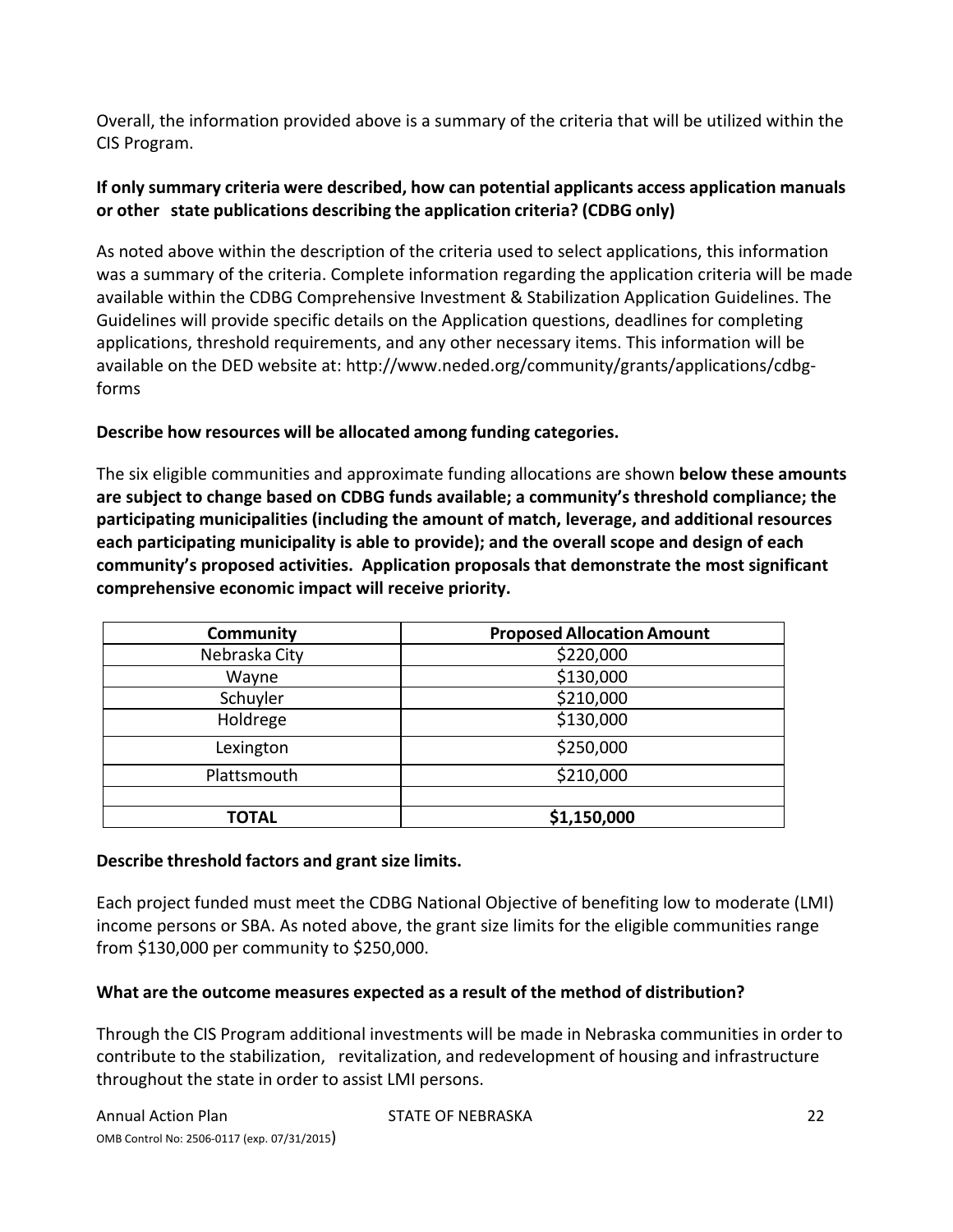## **State Program Name:** Public Works (PW)

## **Funding Sources:** CDBG funds

## **Describe the state program addressed by the Method of Distribution.**

Within the Community Development Priority Need, CDBG funds will be utilized for public works projects. Within the PW Program CDBG funds will be utilized for and made available under the LMI‐ National Objective measures. Funds are awarded for: community centers; senior centers exclusively for persons aged 62 and over; nonprofit centers for day care, primary health and mental health clinics; remodel shelter facilities for the homeless (excludes costs for operation); accredited public libraries; fire and/or rescue buildings, including fire trucks; removal of architectural barriers from city/village halls or county courthouses for accessibility; parks (a new facility/improvement or a quantifiable increase of an existing facility/improvement); street, curb, gutter, sidewalk, or storm sewer; flood control and drainage; and tornado‐safe shelters in manufactured home parks.

For more information see §3.01‐3.04 of the PW Application Guidelines.

## **Describe all of the criteria that will be used to select applications and the relative importance of these criteria.**

Full applications are scored with pre‐set categorical criterion as noted below. A scoring team will review the applications independently and then come together to prepare a consensus tabulation.

| Below is the Scoring Criteria Matrix that will be utilized within the Public Works Program Category. |  |  |
|------------------------------------------------------------------------------------------------------|--|--|
|                                                                                                      |  |  |
|                                                                                                      |  |  |

| $\left( 1\right)$ | (2)     | (3)               | (4)           | (5)      | (6)     | (7)        | (8)          |              |
|-------------------|---------|-------------------|---------------|----------|---------|------------|--------------|--------------|
| Project           | Project | Project           | Citizen       | Leverage | LMI     | <b>MEF</b> | <b>Bonus</b> | <b>TOTAL</b> |
| Need              | Impact  | Readiness         | Participation |          | Benefit |            | Points       |              |
| 200               | 150     | 250               | 150           | 50       | 50      | 100        | 50           | 1,000 points |
| <b>75 min</b>     | 75 min  | $100 \text{ min}$ | 50 min        | 0        | 0       | 0          | ΝA           | 300 minimum  |

Items 1 through 4 include minimum threshold criteria and minimum points must be earned in order to obtain threshold.

A new tool will be utilized which replaces the Community Needs Factor (CNF) score that is called the Municipal Equalization Fund (MEF) evaluation criteria. MEF was created in 1996 as a needs‐based method of providing state aid to cities. The program is administered by the Nebraska Department of Revenue, with data provided by the Department of Revenue's Property Assessment and Research Divisions, and the Nebraska Auditor of Public Accounts. Final aid calculations for Nebraska communities are posted in June of each year.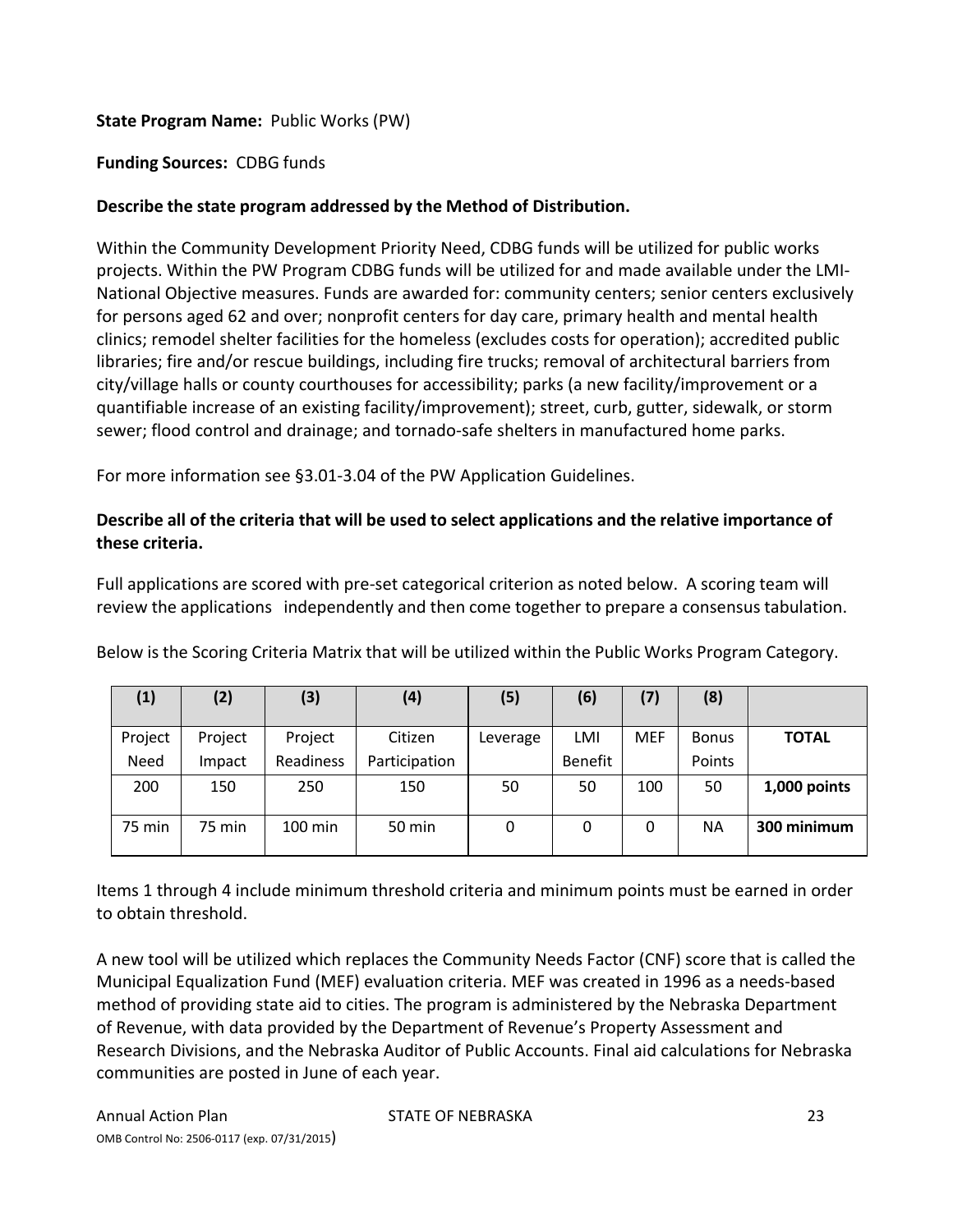This aid formula provides a way of looking at needs and resources while at the same time ensuring that local governments provide a level of local resources. DED will incorporate the MEF calculation as one of the scoring categories used to produce points towards the total score of a PW application.

Each city's population is multiplied by the average per capita property tax levy for the relevant population group. Then each city's property tax valuation is multiplied by the state average property tax levy. These numbers are used to make the preliminary determination for state aid under the MEF formula. If a city's population multiplied by the average per capita property tax levy is greater than the state‐wide average levy multiplied by its valuation, the community qualifies for points towards their CDBG Public Works application. If the difference is negative, no points will be awarded under MEF category used for scoring CDBG Public Works applications. Populations, used in the MEF are based on the last decennial census including those modified by annexations that have taken place since the last census and any special censuses completed by the U.S. Census Bureau.

Overall, the information provided above is a summary of the criteria that will be utilized within the PW Program. Further information will be provided within the Appendix and within the CDBG Program Guidelines for this Program.

## **If only summary criteria were described, how can potential applicants access application manuals or other state publications describing the application criteria? (CDBG only)**

As noted above within the description of the criteria used to select applications, this information was a summary of the criteria. Complete information regarding the application criteria will be made available within the CDBG Public Works Application Guidelines. The Guidelines will provide specific details on the Application questions, deadlines for completing applications, threshold requirements, and any other necessary items. This information will be available on the DED website at: http://www.neded.org/community/grants/applications/cdbg‐forms

## **Describe how resources will be allocated among funding categories.**

For the 2015 Program Year, DED is considering funding public works infrastructure activities/projects with an anticipated \$1,000,000 in CDBG resources. The Public Works award amount is based on beneficiary data of the project area as well as the feasibility and need for the project.

## **Describe threshold factors and grant size limits.**

Each project funded must meet the CDBG National Objective of benefiting low to moderate (LMI) income persons. Up to \$250,000 in CDBG funds may be awarded per project for project activity and general administration combined; no more than \$20,000.00 may be used for general administration. The cost per resident beneficiary cannot exceed \$3,000, except for daycare facility projects where the cost per resident beneficiary cannot exceed \$5,000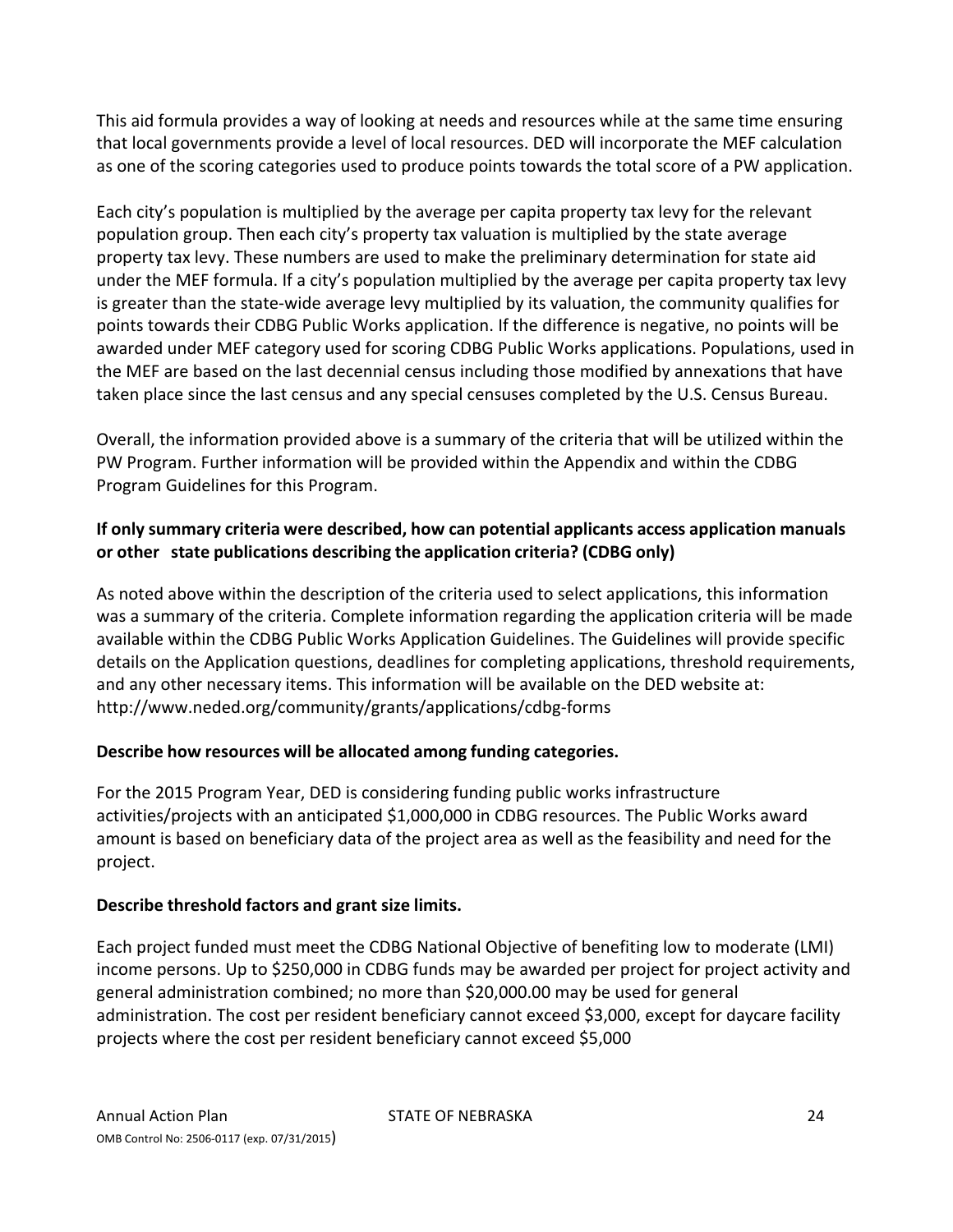## **What are the outcome measures expected as a result of the method of distribution?**

The State will be able to identify qualified projects in areas that are economically distressed in order to appropriately invest CDBG funds for public works projects that meet the National Objectives described in 24 CFR Part 570.

#### **State Program Name:** Water Wastewater (WW)

**Funding Sources:** CDBG funds

#### **Describe the state program addressed by the Method of Distribution.**

Within the Community Development Priority Need, CDBG funds will be utilized for and made available to LMI persons on an area basis. Eligible applicants may submit one of two types of applications:

- 1. Individual: Except as provided in the DED application guidelines in  $\S$  1.03, an eligible municipality may apply only for projects within its corporate limits, and an eligible county may apply only for such projects or activities in unincorporated areas.
- 2. Joint: Eligible applicants may jointly apply for projects when it can be clearly documented that mutual action by the applicants is required. The applicant local government in a multi‐ jurisdictional application must also be a direct participant in the study/project. The applicant local government cannot serve only as a pass through for CDBG funds or only as the general administrator of the study/ project.

Funds are awarded to publicly‐owned systems. The fundable activities include: final engineering design, water source, treatment, storage, distribution; sanitary sewer treatment or collection.

## **Describe all of the criteria that will be used to select applications and the relative importance of these criteria.**

Applicants anticipating the use of federal and/or state administered funds in order to finance water or sanitary sewer improvements must apply with the Water Wastewater Advisory Committee (WWAC). WWAC is made up of several state and federal agencies that include: the Nebraska Department of Economic Development, the Nebraska Department of Environmental Quality, and the Nebraska

Department of Health & Human Services, and the U.S. Department of Agriculture. The application process includes submitting the application and pre‐application with information regarding a facility plan (FP) or Preliminary Engineering Report (PER) to one of the WWAC agency partners.

WWAC reviews the project pre‐application then advises the applicant which assistance provider(s) can best meet the project funding needs. Project owners may also contact the individual agencies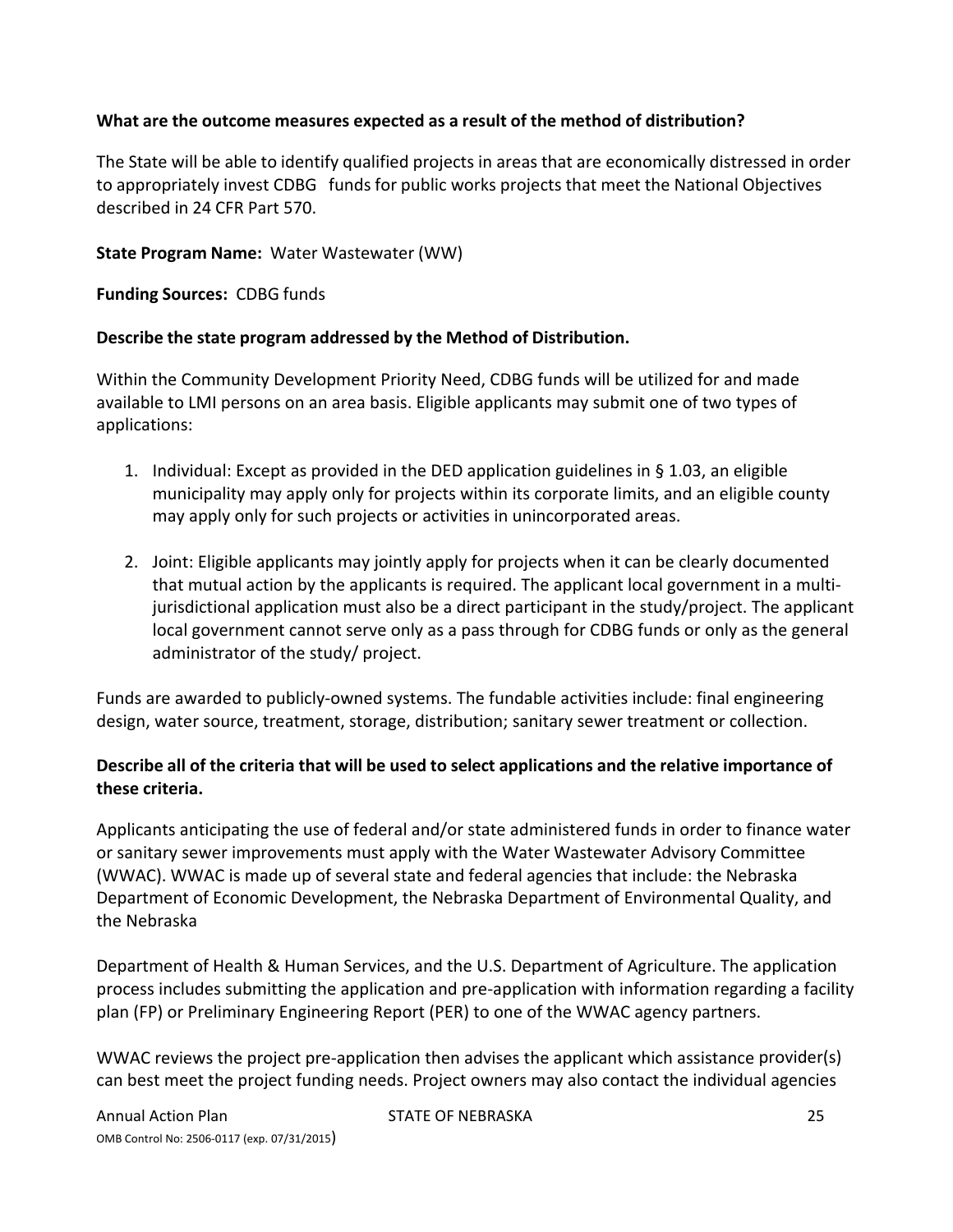directly without going to the WWAC. It is important to note that the DED relies on the ranking systems in this Intended Use Plan (IUP) as their initial step for determining the eligibility of a community for their grants. Drinking water projects must score a minimum of 85 points and clean water projects must meet a minimum of 55 points as described in the IUP. The community, at that time, is also reviewed to determine whether a CDBG National Objective has been met for the State's CDBG program. If, after a WWAC review, it has been determined that CDBG funds are an appropriate funding source for a community, DED will invite the community to apply for a CDBG WW award.

Priority ranking will be utilized for projects when two or more projects are similar within the following areas that include: a) each project has an equivalent SRF priority ranking, b) each project proposes appropriate solutions, c) each community is ready to promptly start and complete activities, and d) adequate CDBG funding for all projects is not available. In this instance, the community with the highest percent of low‐ and moderate‐income persons shall have priority.

The invitee's application is reviewed for CDBG thresholds and requirements as outlined in the Water/Wastewater Program Guidelines. Awards will be reserved until December 31, 2015 for communities scoring 85 or more points on the Drinking Water Revolving Fund Intended Use Priority (IUP) and 55 or more IUP points on the Clean Water Revolving Fund priority system. If funds remain available thereafter, CDBG reserves will be considered for the next highest ranked and eligible community determined by WWAC as an appropriate source for funding.

## **If only summary criteria were described, how can potential applicants access application manuals or other state publications describing the application criteria? (CDBG only)**

As noted above within the description of the criteria used to select applications, this information was a summary of the criteria. Complete information regarding the application criteria will be made available within the CDBG Water Wastewater Application Guidelines. The Guidelines will provide specific details on the Application questions, deadlines for completing applications, threshold requirements, and any other necessary items. This information will be available on the DED website at: http://www.neded.org/community/grants/applications/cdbg‐forms

## **Describe how resources will be allocated among funding categories.**

For the 2015 Program Year, DED anticipates utilizing \$1,000,000 of funding allocated to this Program.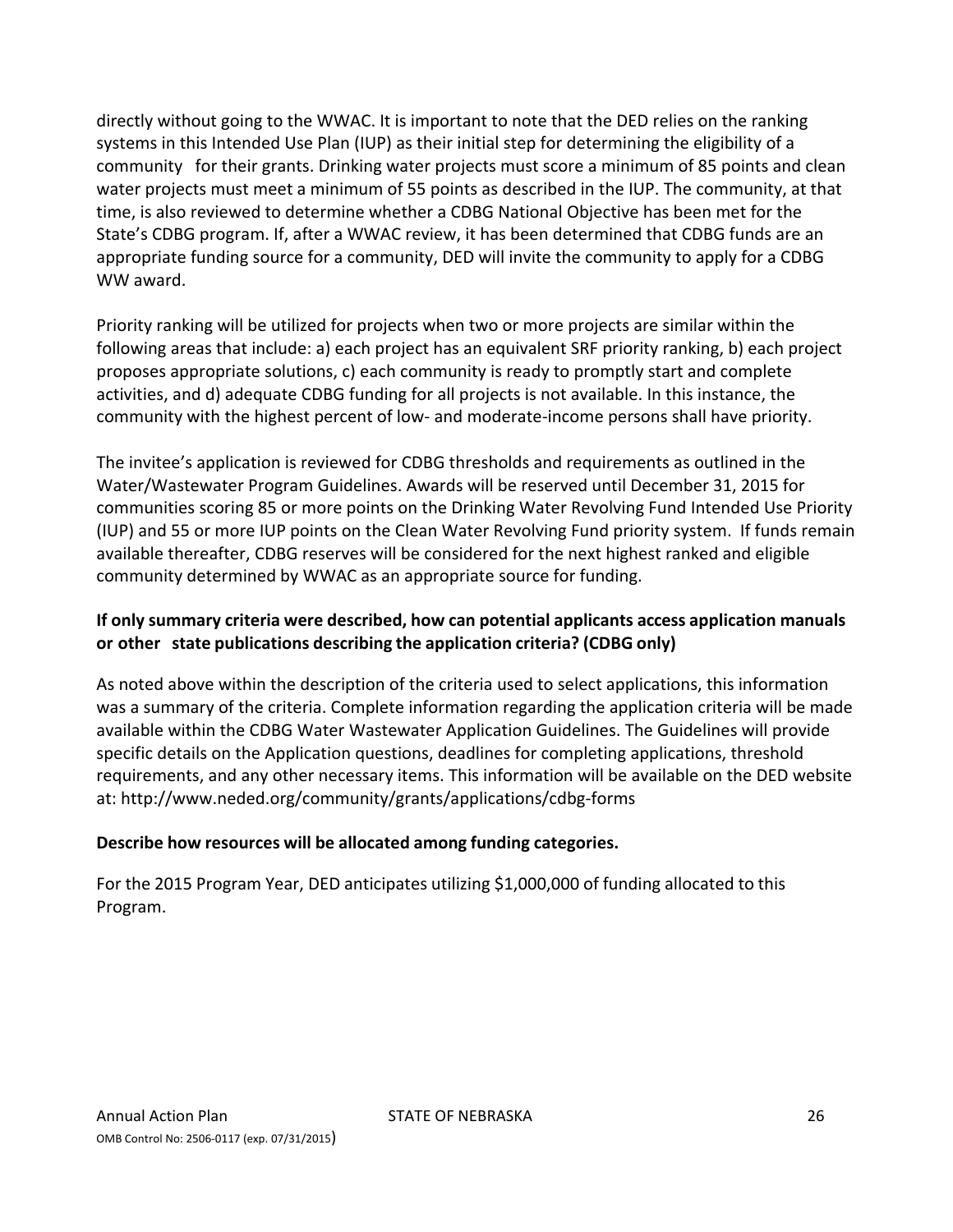#### **Describe threshold factors and grant size limits.**

Each project funded must meet the CDBG National Objective of benefiting low to moderate (LMI) income persons.

Once a community is invited to apply for a Water/Wastewater CDBG award, all applications are reviewed and held to the same criterion as all of the other State's WW projects appraised. There is a 25% match requirement for CDBG Water/Wastewater awarded activities.

Up to \$250,000 in CDBG funds are available per project. No more than \$3,000 in CDBG funds per beneficiary of record can be invested in the described project area.

#### **What are the outcome measures expected as a result of the method of distribution?**

DED will be able to identify those water/wastewater project areas that meet a CDBG National Objective and target those projects that are impacting the safety of our citizens. Through a collaborative effort with other funding agencies, DED is better able to leverage CDBG resources in order to obtain maximum impact.

#### **State Program Name:** Planning (PP)

**Funding Sources:** CDBG funds

#### **Describe the state program addressed by the Method of Distribution.**

Within the Community Development Priority Need, CDBG funds will be utilized by a local unit of government to provide community planning, fair housing studies, strategic planning, and functional or special studies, related to: housing, infrastructure, economic development, land use/regulatory measures, main street improvement district, energy conservation, transportation planning, environmental planning, heritage tourism studies, historic preservation studies, etc. and made available under the LMI or Slum and Blight National Objective criteria.

Describe all of the criteria that will be used to select applications and the relative importance of these criteria.

CDBG funds will only be available for applicants that are CDBG‐eligible units of general local government. Specific application questions have been developed, which include: problem statement, impact, strategy/work plan, National Objective, leverage, and bonus points are available for sustainability. The total points available for any given application will be 1,000 points; a minimum of 400 points is required in order to be considered for funding. In addition, applicants will be required to obtain a minimum score within the problem statement, impact, and strategy/work plan sections, and must meet all the threshold requirements, in order to be scored and considered for an award recommendation. In addition, failure of the Applicant to score a minimum number of total points on the application will result in the Application not being funded.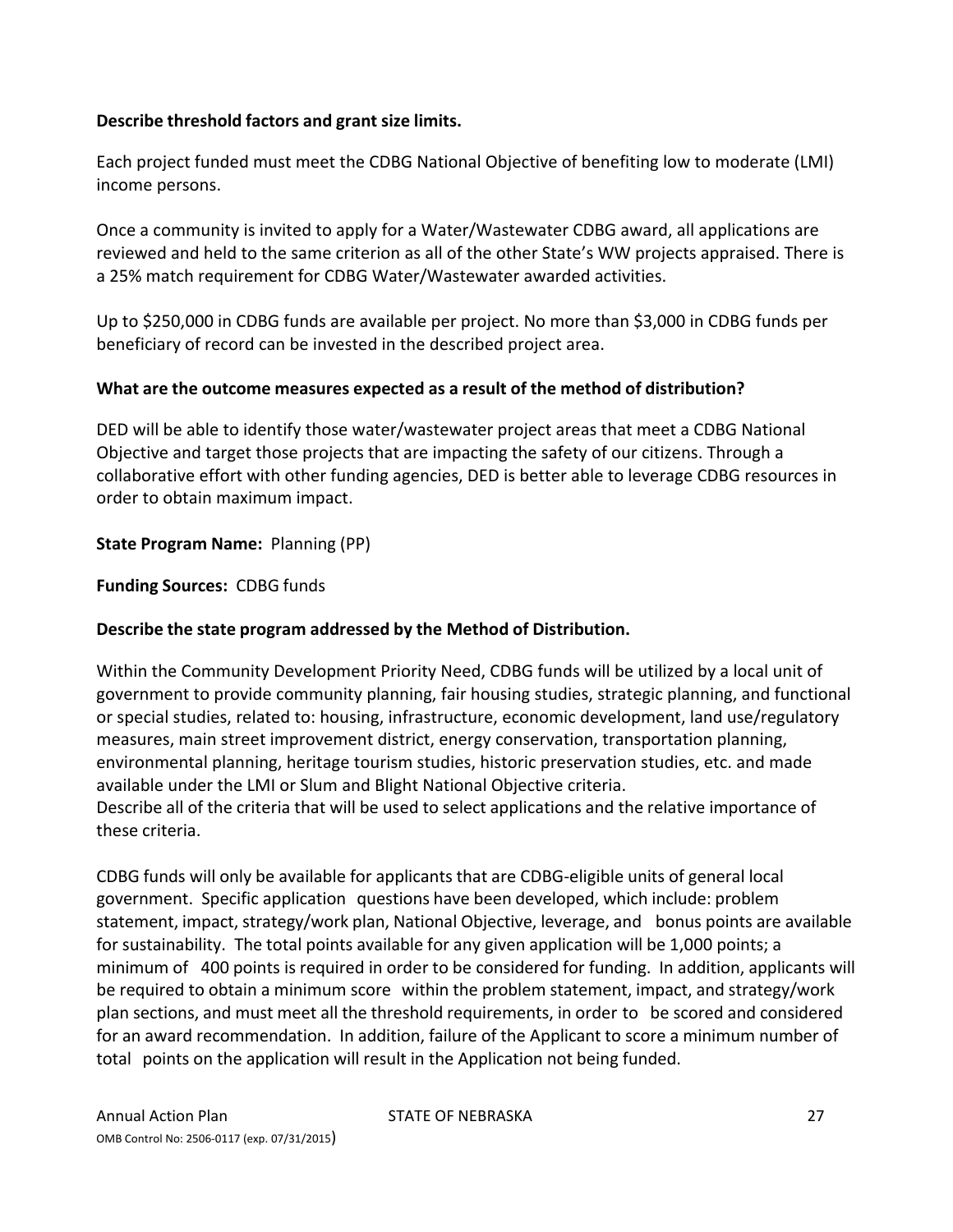Below is the Selection Criteria Matrix that will be used for the Planning Program.

| (1)             | (2)               | (3)                                    | (4)      | (5)            | (6)        | (7)                    |              |
|-----------------|-------------------|----------------------------------------|----------|----------------|------------|------------------------|--------------|
| Project<br>Need | Project<br>Impact | Project<br>Readiness<br>(Local Effort) | Leverage | LMI<br>Benefit | <b>MEF</b> | <b>Bonus</b><br>Points | <b>TOTAL</b> |
| 250             | 250               | 250                                    | 50       | 50             | 100        | 50                     | 1,000 points |
| 150 min         | $125$ min         | 125 min                                | 0        | 0              | 0          | ΝA                     | 400 minimum  |

The above mentioned information is a summary. Additional information on the Planning Program will be made available within the Appendix.

## **If only summary criteria were described, how can potential applicants access application manuals or other state publications describing the application criteria? (CDBG only)**

As noted above within the description of the criteria used to select applications, this information was a summary of the criteria. Complete information regarding the application criteria will be made available within the CDBG Planning Application Guidelines. The Guidelines will provide specific details on the Application questions, deadlines for completing applications, threshold requirements, and any other necessary items. This information will be available on the DED website at: http://www.neded.org/community/grants/applications/cdbg‐forms

Technical assistance is available from the State during preparation of the application to ensure that the application will meet threshold requirements. Application guidelines are available as a downloadable document on the Department website or may be acquired by contacting the program representative.

#### **Describe how resources will be allocated among funding categories.**

\$242,654 in CDBG resources will be available for the CDBG Planning Category.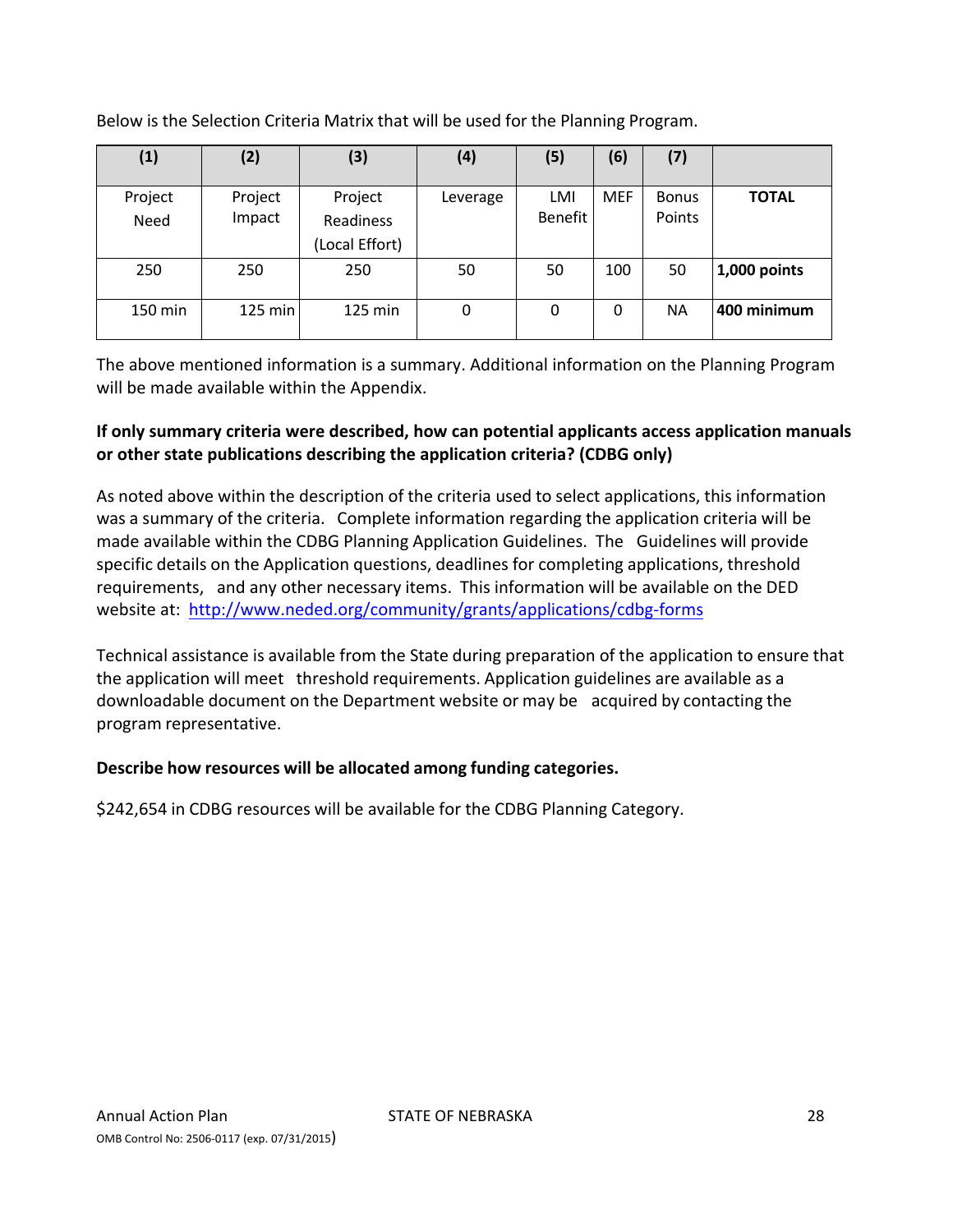## **Describe threshold factors and grant size limits.**

Eligible local governments may individually or jointly apply and receive more than one grant per cycle in the Planning Category. The applicant local government in multi-jurisdictional application must also be a direct participant in the study/project. The applicant local government cannot serve only as a pass through for CDBG funds or only as the general administrator of the study/project. All municipalities must be involved with the same project, which addresses a common issue. The product can, however, be packaged to meet individual municipal or county needs. There must be a product for the regional study and each municipality or county may have its own product that addresses local recommendations, strategies, or needs as an example. Projects are to be completed within twenty‐four (24) months following award. Funds are available in 2015 in two cycles, including one in the spring and an open‐ cycle throughout the remainder of the Program Year.

For 2015, no Preliminary Engineering Reports (PERs) that are prepared in anticipation of WWAC funding will be funded through the CDBG Planning Program. PERs that are needed outside of the WWAC process may be funded.

No more than 60% of CDBG funds allocated will be awarded from the first application cycle. The maximum grant is \$30,000 per community/unincorporated county. The maximum grant for multi‐ community, countywide, or regional planning projects may not exceed \$50,000. There is an estimated \$242,654 reserved for planning projects out of the 2015 CDBG allocation.

All planning activities require a 25% match (minimum 12.5% non‐CDBG cash, in‐kind services, contributions) of the total project cost. General administration activities require no matching

funds. General administration activities shall not exceed 7% of the CDBG funds awarded or \$1,500, whichever is greater.

Additional threshold factors are required within the Planning Program. This information will be available within the Appendix.

#### **What are the outcome measures expected as a result of the method of distribution?**

Through additional planning, communities and counties will be able to better prepare for potential projects throughout the state. These planning efforts will help provide communities the opportunity to solve problems and meet citizen needs through a community planning process that assesses community development needs, develops options for meeting those needs, and packages work plans or carries out processes that lead to successful projects.

**State Program Name:** Downtown Revitalization (DTR)

**Funding Sources:** CDBG funds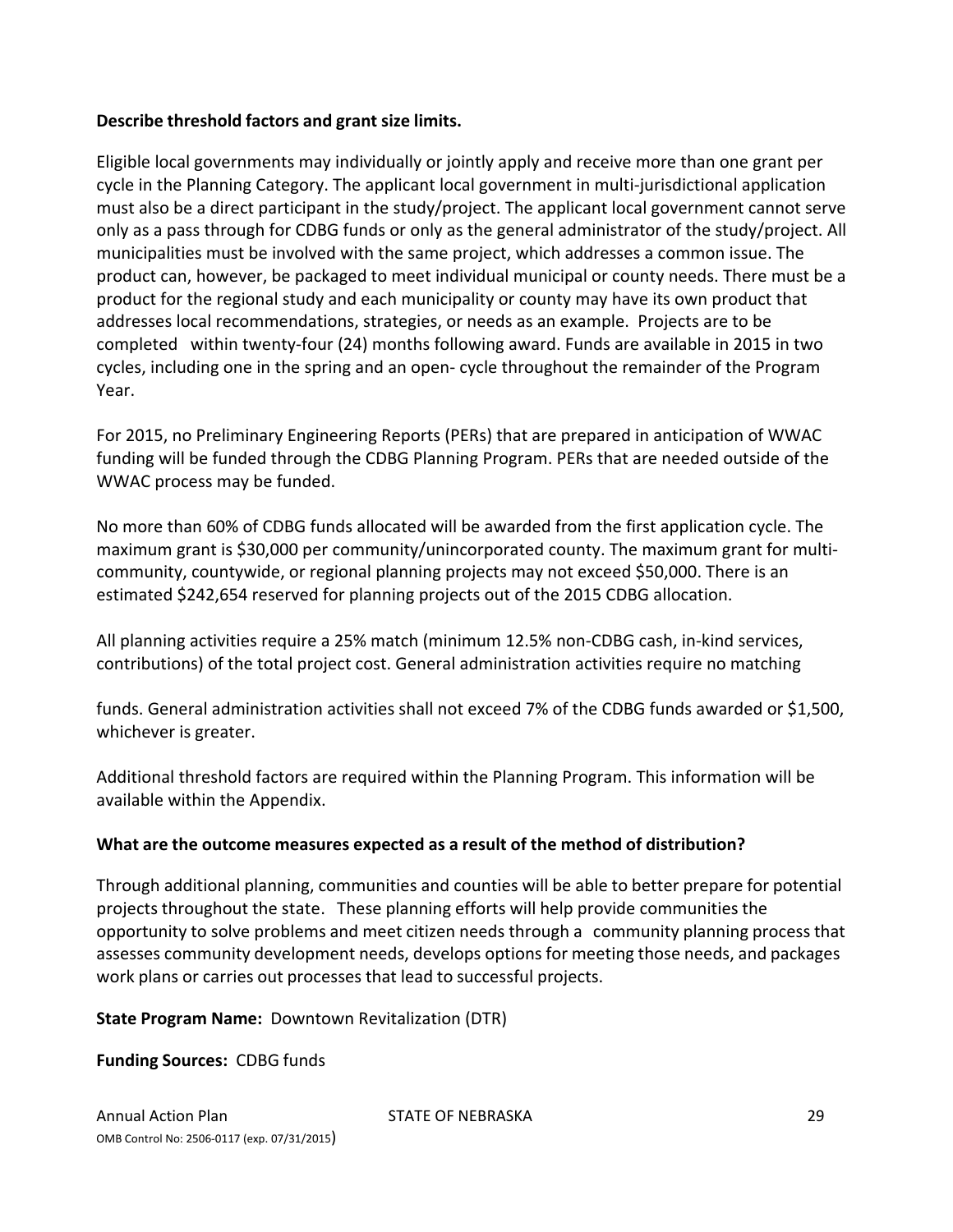## **Describe the state program addressed by the Method of Distribution.**

Within the Community Development Priority Need, CDBG funds will be utilized within the Downtown Revitalization Program for activities that will contribute to the revitalization or redevelopment of downtown infrastructure, health and safety concerns, and develop a greater capacity for growth. This provides a sound basis for fostering local economic development. This recognizes the importance of the condition and viability of a downtown to increase the community's tax base and create a center for community activity which is directly related to business expansion and location decisions. Activities will assist communities to carry out a comprehensive downtown revitalization pre‐development study to stabilize and enhance clearly defined downtown areas that will provide a benefit to low/moderate income residents of the community or aid in the elimination of substandard or blighted structures and areas in the downtown as part of meeting CDBG National Objective criteria.

## **Describe all of the criteria that will be used to select applications and the relative importance of these criteria.**

Projects will be carried out in two phases, first a pre‐development phase which will result in the completion of a well‐defined, comprehensive pre‐development study that defines a series of specific desired outcomes with goals and action steps for improvements to a defined downtown business district.

The second phase will be awarded, after the successful completion and approval by DED of the downtown revitalization pre‐ development study; to implement physical projects or loan programs identified in the downtown revitalization pre-development study. The pre-development study must be submitted with the required application to receive an award for Phase II activities.

CDBG funds for Phase II are reserved for communities that were selected to complete Phase I for Downtown Revitalization Projects.

Eligible applicants include every Nebraska incorporated municipality with a population of less than 50,000 persons. See the "Threshold Requirements" within the Appendix for specific thresholds that are also considered in determining eligibility.

Below is the Selection Criteria Matrix that will be used for the DTR Program Category.

Additional information is available within the Appendix.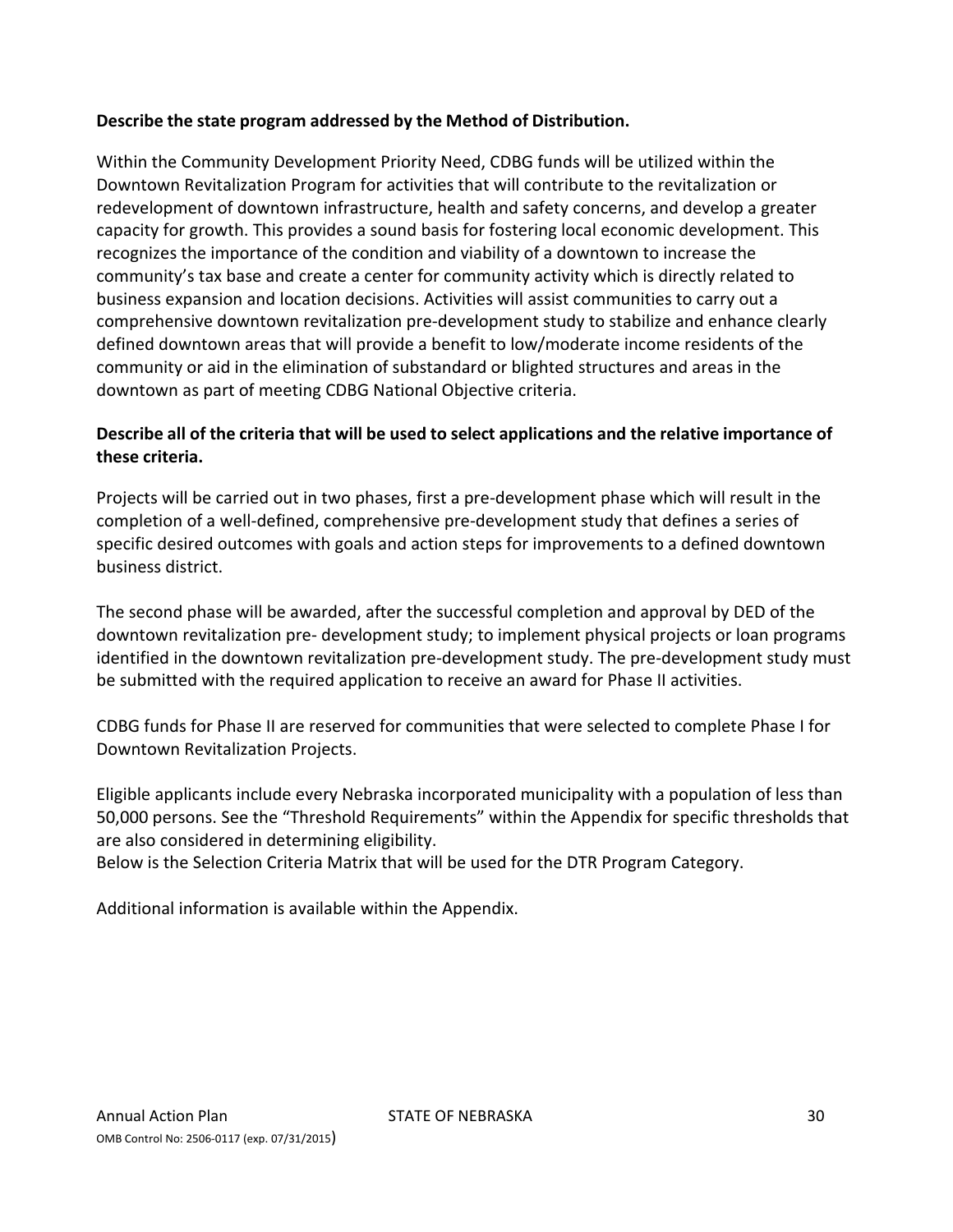| (1)             | (2)               | (3)                         | (4)                                           | (5)      | (6)               | (7)        | (8)                    |              |
|-----------------|-------------------|-----------------------------|-----------------------------------------------|----------|-------------------|------------|------------------------|--------------|
| Project<br>Need | Project<br>Impact | Project<br><b>Readiness</b> | <b>Business &amp;</b><br>Community<br>Support | Leverage | On-Site<br>Review | <b>MEF</b> | <b>Bonus</b><br>Points | <b>TOTAL</b> |
| 200             | 150               | 200                         | 100                                           | 50       | 100               | 100        | 50                     | 1,000 points |
| $100$ min       | 100 min           | 100 min                     | 50 min                                        |          | 50 min            |            | <b>NA</b>              | 400 minimum  |

## **If only summary criteria were described, how can potential applicants access application manuals or other state publications describing the application criteria? (CDBG only)**

As noted above within the description of the criteria used to select applications, this information was a summary of the criteria. Complete information regarding the application criteria will be made available within the CDBG Downtown Revitalization Application Guidelines. The Guidelines will provide specific details on the Application questions, deadlines for completing applications, threshold requirements, and any other necessary items. This information will be available on the DED website at: http://www.neded.org/community/grants/applications/cdbg‐forms

## **Describe how resources will be allocated among funding categories.**

It is estimated that \$100,000 in CDBG funds will be utilized for planning activities (Phase I) and \$1,000,000 will be utilized for project implementation (Phase II).

#### **Describe threshold factors and grant size limits.**

Each project funded must meet a CDBG National Objective of benefiting low to moderate (LMI) income persons or slum and blight (SBA).

DTR applicants will no longer be required to obtain either an Economic Development Certified Community designation nor a Designated Leadership Community designation. Participation in these programs is encouraged as many of the elements of each program provide many benefits to a community and can enhance DTR applications by having many of the necessary items for a project.

The maximum grant amount for Phase I (pre‐development) activities will be \$30,000 per community. Pre‐development activities undertaken to complete Phase I DTR project activities require a 25% match. No more than half of the total project match may be in‐ kind source contributions. At least half of the total project match must include non‐CDBG cash contributions, of the total pre‐ development project costs. General Administration activities during the pre‐ development phase may not exceed 7% of the amount of CDBG funds awarded, or \$1,500, whichever is greater. General Administration activities do not require any matching funds.

Annual Action Plan STATE OF NEBRASKA 31 OMB Control No: 2506‐0117 (exp. 07/31/2015) The maximum grant amount for Phase II (project implementation) activities will be \$350,000 per community. DTR activities undertaken during Phase II require a 25% match. No more than half of the total project match may be in‐kind source contributions. At least half of the total project match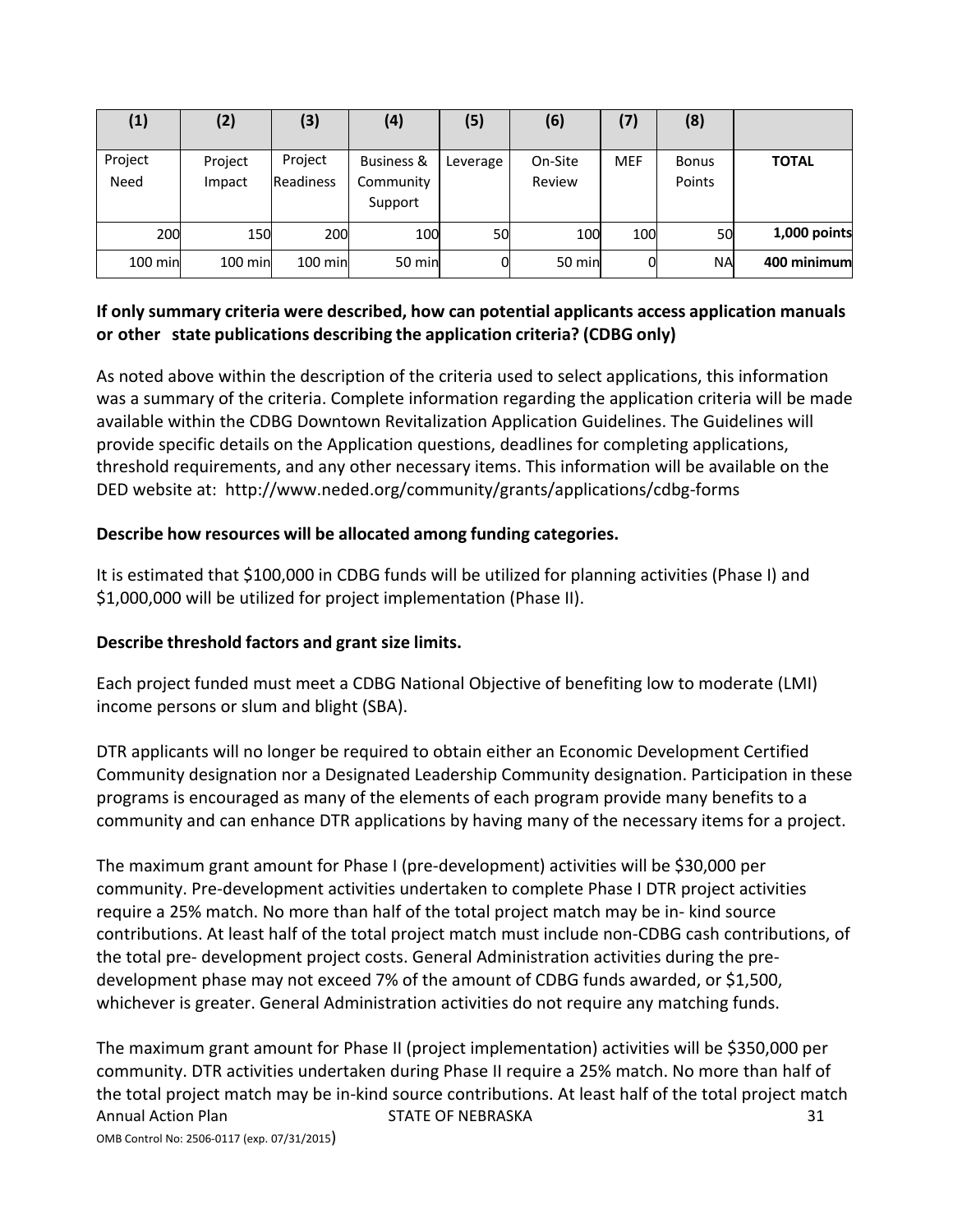must include non‐CDBG cash contributions, of the total DTR project costs. General Administration activities during the project implementation phase may not exceed 10% of the amount of CDBG funds awarded.

General Administration activities do not require any matching funds.

Additional information regarding threshold requirements and eligible activities can be found within the Appendix and also within the DTR Program Guidelines.

## **What are the outcome measures expected as a result of the method of distribution?**

Through CDBG resources, communities will be improved throughout the state through the increased viability of downtown areas.

## **State Program Name:** Economic Development (ED)

**Funding Sources:** CDBG funds

## **Describe the state program addressed by the Method of Distribution.**

Within the Economic Development Priority Need, CDBG funds will be utilized for providing communities (and counties) with resources to assist businesses which expand the state's economic base and which create quality jobs principally benefiting LMI employees and made available under the LMI, SBA, or Urgent Need CDBG National Objective criteria.

Eligible activities will generally include:

- loans to for‐profit businesses (through the applicant community) for a variety of business purposes;
- public facilities (infrastructure) projects undertaken by applicant communities for economic development purposes, where a benefiting business agrees to locate or expand premised on the infrastructure improvements and agrees to create jobs for LMI persons;
- job training grants to for‐profit businesses (through the applicant community);
- speculative building projects or speculative industrial park prospects, in the form of conditional grants to applicant communities for such projects; and
- a short-term interim financing program.

## **Describe all of the criteria that will be used to select applications and the relative importance of these criteria.**

A summary of the ED Program criteria include a number of items, much of which is noted below. Additional criteria include the following: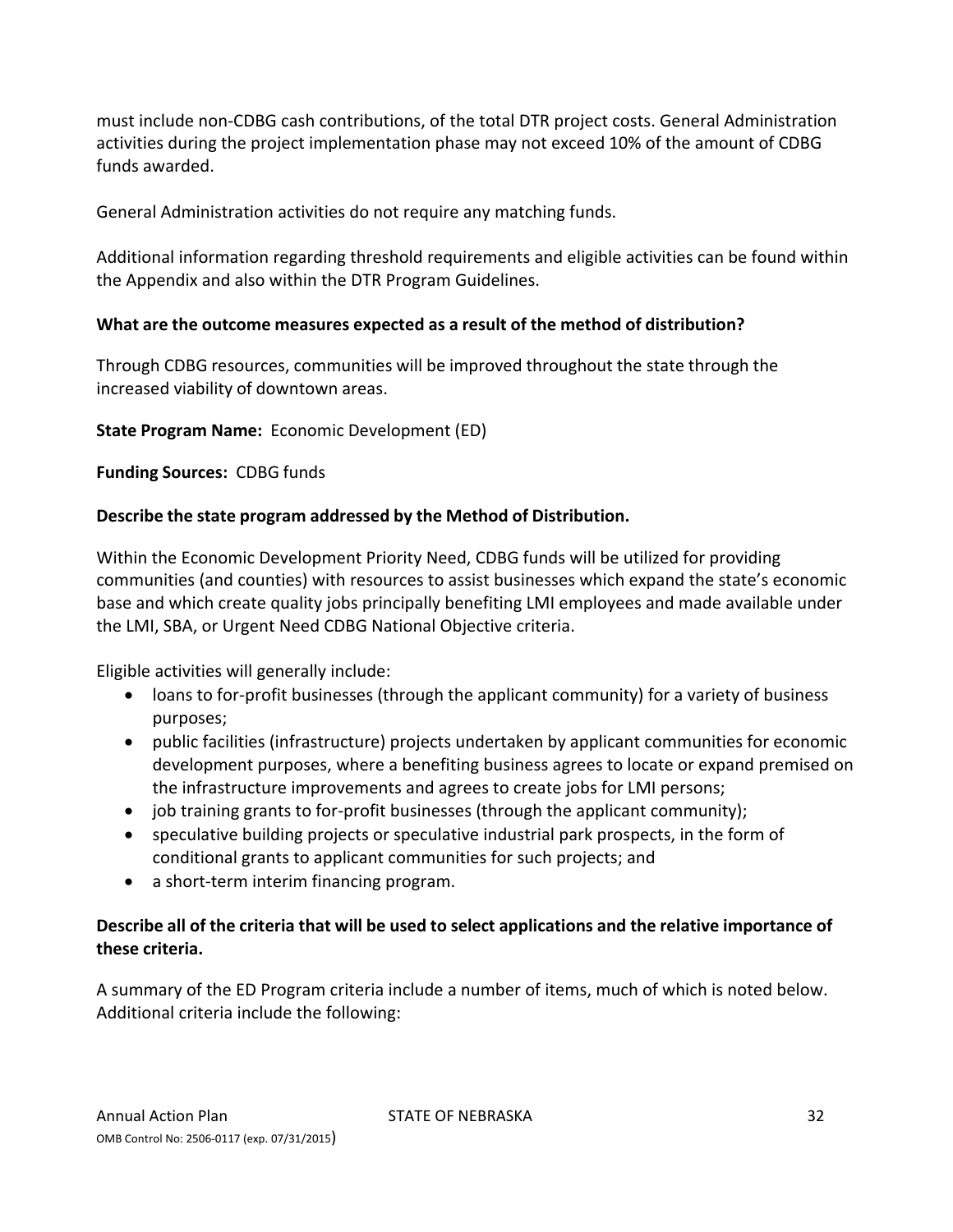- The business must pay all employees at the project location in Nebraska at a rate of no less than \$9.00 per hour, as well as provide appropriate employee benefits, for the duration of the project job maintenance period (this period will be established as part of the Memorandum of Understanding (MOU) for the project).
- Non-profit businesses/organizations are ineligible.
- Businesses that derive any revenues from gaming are ineligible.
- Production agriculture enterprises are ineligible. These are excluded because they lack the necessary CDBG ED Program Guideline requirement that there must exist extra levels of substantial and separately identifiable value-added processing being performed by employees of the production agriculture enterprise—beyond those tasks and activities of production, harvesting, and marketing normally associated with traditional agricultural production commodities. Examples of such ineligible enterprises (when they lack the extra value‐added component) include: grain farming, livestock raising, raising of poultry or the production of eggs, the production of milk, fruit or nut orchards, vegetable farming including hydroponics vegetable production, and aquacultural facilities.
- Trucking enterprises, which lack the requisite storage, warehousing, or distribution extra components which would distinguish them from the usual so‐called "rolling stock" enterprises, are ineligible.

The general scoring criteria for the Program include 110 points available for any application. These criteria include: CDBG Funds Utilization; Community Impact and Investment; Business Factors; and Economic Development Certified Community. Additional information will be noted within the Appendix.

This information provided is a summary. Additional information will be available within the Appendix and within the ED Program Guidelines.

# **If only summary criteria were described, how can potential applicants access application manuals or other state publications describing the application criteria? (CDBG only)**

As noted above within the description of the criteria used to select applications, this information was a summary of the criteria. Complete information regarding the application criteria will be made available within the CDBG Economic Development Application Guidelines. The Guidelines will provide specific details on the Application questions, deadlines for completing applications, threshold requirements, and any other necessary items. This information will be available on the DED website at: http://www.neded.org/community/grants/applications/cdbg‐forms

## **Describe how resources will be allocated among funding categories.**

For the 2015 Program Year, DED is considering funding economic development infrastructure activities/projects with the anticipated \$1,287,428 of funding allocated to this Program. Other activities/projects will be funded from DED's CDBG Economic Development Revolving Loan Fund.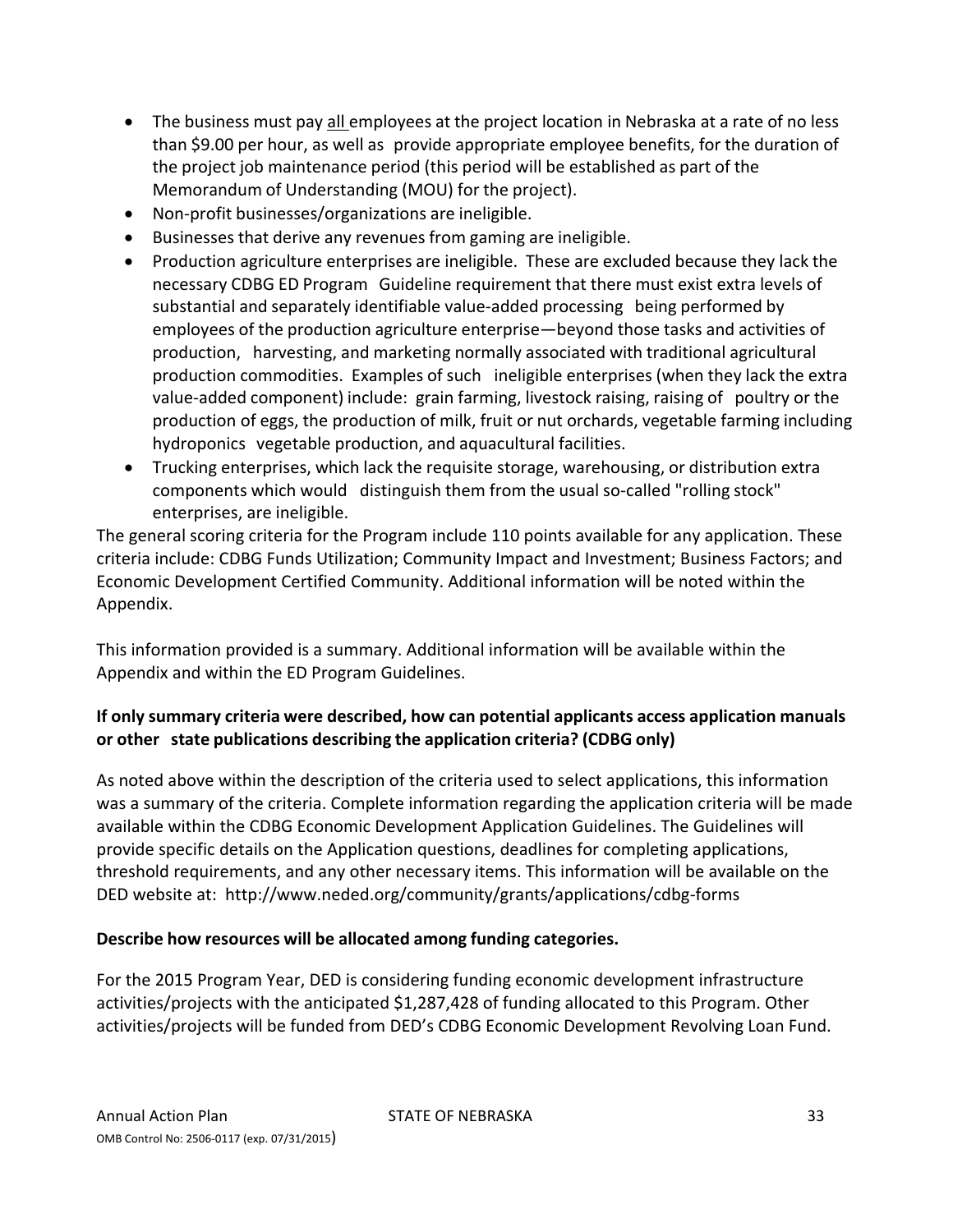## **Describe threshold factors and grant size limits.**

Eligible applicants include every Nebraska incorporated municipality that is under a population of 50,000 persons. Every county in Nebraska is also eligible for the Program.

Each project funded must meet one of three CDBG National Objectives that include: benefiting low to moderate (LMI) income persons; aiding in the prevention or elimination of slums and blight (SBA); or meeting other community development needs having a particular urgency because existing conditions pose a serious and immediate threat to health or welfare of the community and other financial resources are not available to meet such needs.

The majority of projects funded within the ED Program meet the LMI National Objective. The LMI benefit is demonstrated in nearly all projects through job creation, job retention, or both job creation and job retention, by a benefited business. Such job creation or job retention must involve the employment of persons, the majority (51% or more) of whom are LMI persons.

All CDBG ED projects require a minimum 1:1 match of CDBG funds with funds from other (non‐ CDBG) sources. This means that CDBG funds can be no more than 50% of the total project cost. In addition to achieving the match as described above, Speculative Industrial Park Projects – Data Centers, as described below, can achieve their match using the following costs as well: DED approved costs associated with the infrastructure development of the site, and DED approved marketing costs associated with the promotion of the site.

The Housing and Community Development Act (HCDA) and HUD's CDBG regulations outline basic project "underwriting" guidelines/standards so that State programs administering federal CDBG funds will achieve the federal objectives of the CDBG Program. The underwriting standards—the decision‐making criteria—used in the Nebraska ED Program are designed to address these federal guidelines. Further information regarding the "decision‐making criteria" and other information on the ED Program will be available within the Appendix. Additional information will also be available with the Economic Development Program Guidelines.

In addition, not all businesses are eligible to be benefited businesses under the DED CDBG ED Program. For a business to be eligible to be a benefited business that business must:

 meet the definitional criteria to be a "qualified business" as that term is defined in the Nebraska Advantage Act, as that Act exists at the time an eligibility determination is made under these guidelines;

#### and also,

 meet any additional eligibility criteria, and not be ineligible by reason of the exclusions, in the ED Program Guidelines and above mentioned information.

Additional information regarding the Nebraska Advantage Act Criteria will be provided within the Appendix.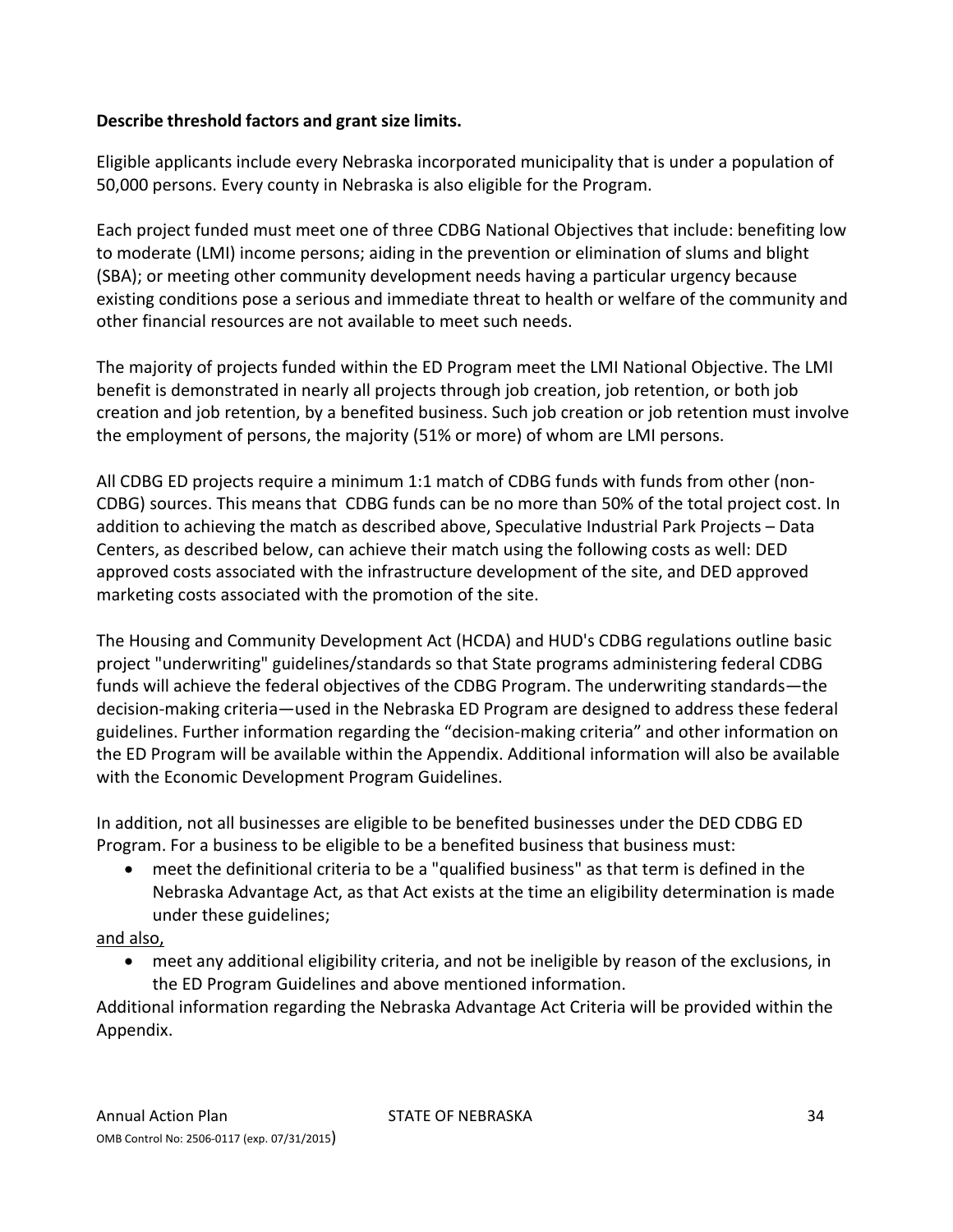\$1,000,000 will be used as a guideline for an award for any one project under the ED Program. This is further limited by maximums of \$250,000 for any one Job Training grant and \$250,000 for any one speculative building project. \$1,000,000 will also be used as a guideline for an award for any one speculative industrial park project.

#### **What are the outcome measures expected as a result of the method of distribution?**

Through the Economic Development Program additional jobs will be created or retained throughout the state which will create additional opportunities for Nebraskan's, particularly those who are LMI.

#### **State Program Name:** Tourism Development (TD)

**Funding Sources:** CDBG funds

#### **Describe the state program addressed by the Method of Distribution.**

Within the Economic Development Priority Need, CDBG funds will be utilized for tourism development projects, defined as tourist attractions. For the purposes of this section "tourist attractions" include attractions developed by either for‐profit or non‐profit entities that are either public or private. These tourist attractions must be expected to draw 2,500 visits or more per year from origins of at least 100 miles away. Tourist attractions include sites and facilities that draw visitors from a significant distance away because of their scenic, historic, cultural, scientific, educational, and/or recreational attributes. These projects also serve and

provide facilities that service other community and regional activities. Tourism projects generally focus on meeting and improving multi‐faceted facilities for assisting in economic development at the local, regional, and statewide levels. Tourist attractions must meet a CDBG National Objective and also a state CDBG priority. A complete list of priorities, along with further information regarding the Tourism Development Program, will be in the Appendix.

#### **Describe all of the criteria that will be used to select applications and the relative importance of these criteria.**

Specific criteria for the TD Program will be identified prior to the completion of the Final AAP. In addition, TD Program Guidelines will also be available and further information regarding Tourism Development will be noted within the Appendix.

#### **If only summary criteria were described, how can potential applicants access application manuals or other state publications describing the application criteria? (CDBG only)**

As noted above within the description of the criteria used to select applications, this information was a summary of the criteria. Complete information regarding the application criteria will be made available within the CDBG Tourism Development Application Guidelines. The Guidelines will provide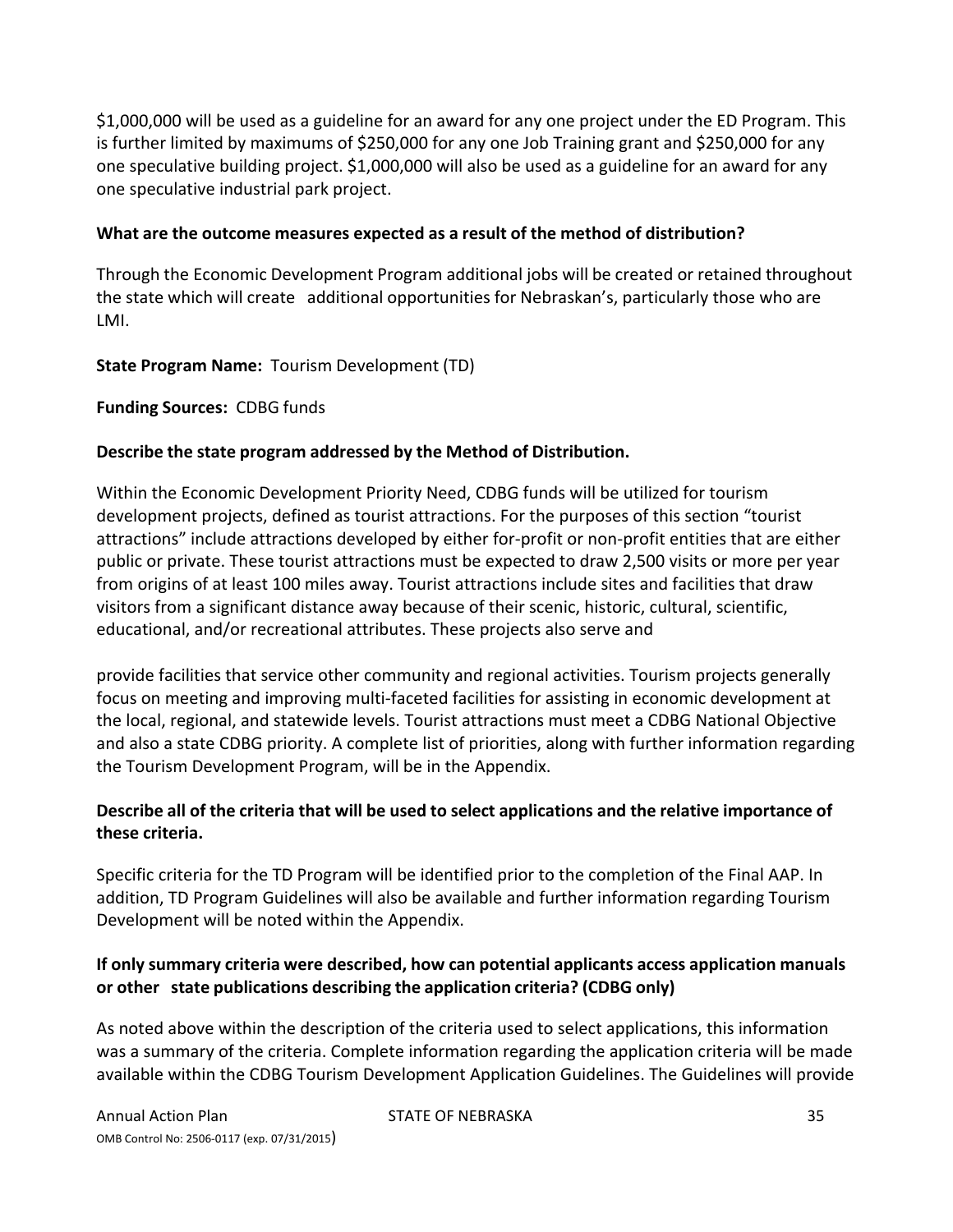specific details on the Application questions, deadlines for completing applications, threshold requirements, and any other necessary items. This information will be available on the DED website at: http://www.neded.org/community/grants/applications/cdbg‐forms

## **Describe how resources will be allocated among funding categories.**

Up to \$350,000 in resources will be made available within the 2015 Program Year for TD projects. These resources are being estimated in a range from \$350,000 to \$0 depending on the number and quality of applications within a given year.

## **Describe threshold factors and grant size limits.**

Each project funded must meet a CDBG National Objective.

All TD projects require a minimum 25% match which must be 3 to 1 (3 CDBG and 1 other resources) match of CDBG funds with funds from other (non‐CDBG) sources. At a maximum, no more than one‐half of the total project match may be from in‐kind source contributions. At a minimum, at least one‐half of the total project match must be non‐CDBG cash contributions. General administration activities require no matching funds.

Eligible local governments may individually or jointly apply and receive more than one grant per year in the Tourism Development Category.

Applications for CDBG TD awarded are accepted and considered on an open cycle. TD applications will be accepted beginning in May of 2015. Applications will be submitted as prescribed in the Tourism Development Application Guidelines.

Threshold requirements must be met prior to review. Applications will not be considered and returned if the following threshold requirements are not met:

- Applicant is eligible;
- activities are eligible and comply with a CDBG National Objective and State CDBG priority;
- Applicant has no significant, unresolved audit finding;
- Applicant has no legal actions underway that may significantly impact its capacity;
- Applicant is following a detailed Citizen Participation Plan and Anti-Displacement Plan; and
- Applicant has adopted an authorizing participation resolution.
- Applicant must have addressed and cleared all compliance problems (i.e. Davis-Bacon, acquisition, fair housing, etc.), if any, from past Awards and have had responses accepted by DED;
- Applicant is current with all reporting requirements (semiannual status reports, closeout reports, audit reports, notification of annual audit reports, etc.)

The maximum grant amount is \$225,000 in CDBG funds and the minimum amount is \$50,000 per community/unincorporated county.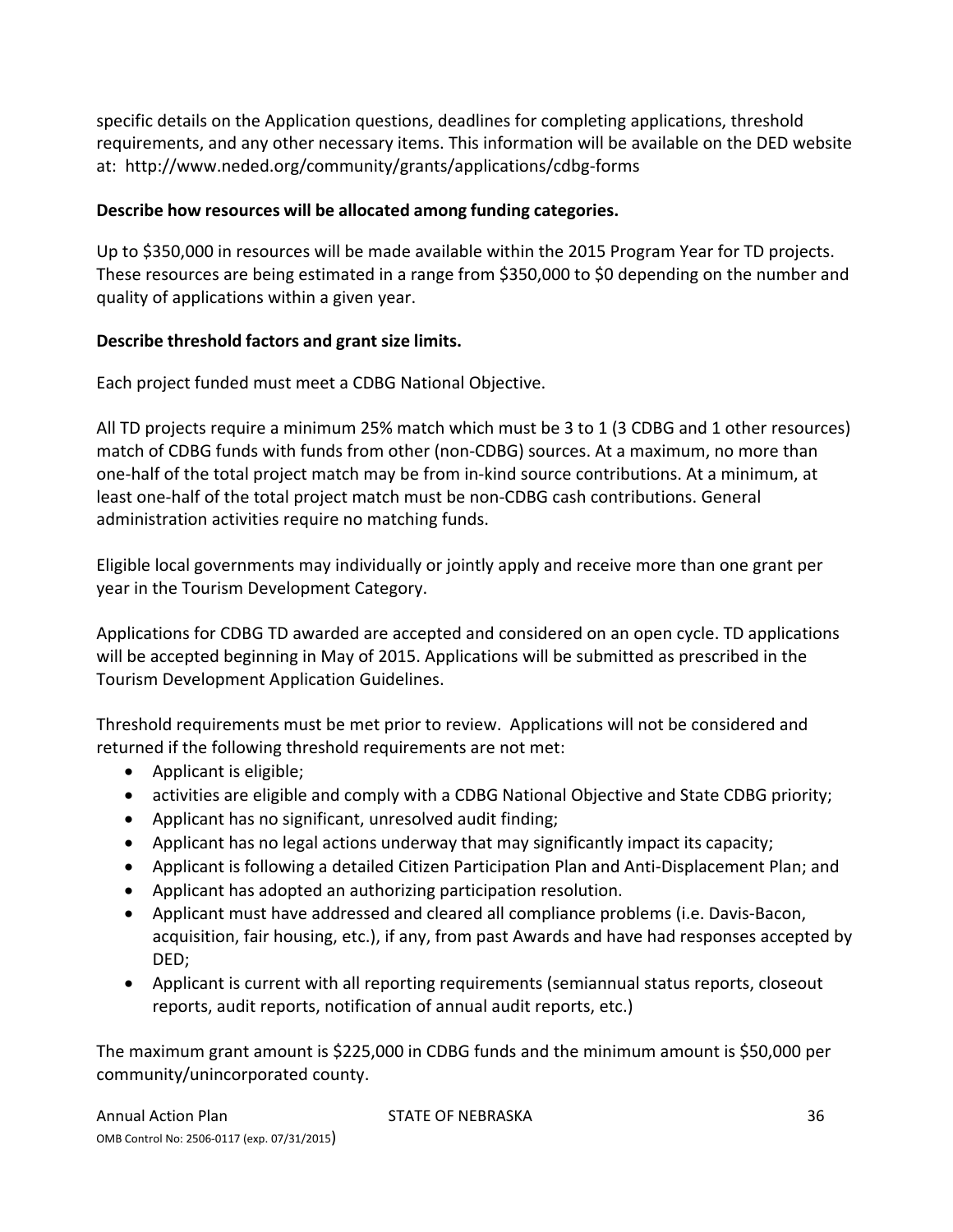## **What are the outcome measures expected as a result of the method of distribution?**

Additional tourist attractions funded by Tourism Development activities will increase opportunities throughout the state for persons within the communities where the projects are located and for those persons visiting the attractions.

#### **HOME Investment Partnerships(HOME)**

**State Program Name:** HOME CHDO Program

**Funding Sources:** HOME funds

#### **Describe the state program addressed by the Method of Distribution.**

Within the Housing Priority Need, HOME funds will be utilized for acquisition, rehabilitation, and resale of residential units throughout the state and made available to eligible non‐profits that are designated as Community Housing Development Organizations (CHDOs) under the Nebraska Affordable Housing Program application criteria.

## **Describe all of the criteria that will be used to select applications and the relative importance of these criteria.**

Eligible applicants include community-based non-profit  $501(c)(3)$ ,  $501(c)(4)$ , or section 905 (subordinate organization of a 501(c) organization) organizations with the provision of decent housing that is affordable to low‐ and moderate‐income persons among the purposes of the organization.

In addition, these organizations must meet and satisfactorily demonstrate the prescribed requirements in the CHDO Designation guidelines. DED will designate nonprofit organizations that meet defined criteria as CHDOs. A CHDO is defined in the HOME Investment Partnerships Program Final Rule Subpart A, §92.2

The HOME CHDO Program will be implemented by the Nebraska Affordable Housing Program (NAHP) within DED. The NAHP will utilize a separate application cycle titled the "CHDO Cycle". HOME funds will only be available for applicants that are eligible Community Housing Development Organizations (CHDOs).

Specific application questions will be developed for the CHDO Cycle and will include a section for Demonstrates Desired Results and a section for Probability of Producing Desired Results. The Demonstrates Desired Results section will include: a) Pre‐Application; b) Threshold Questions; c) Program Guidelines and Reuse Plan; and d) Program Guidelines Additional Points. The Probability of Producing Desired Results section will include: a) Capacity & Feasibility.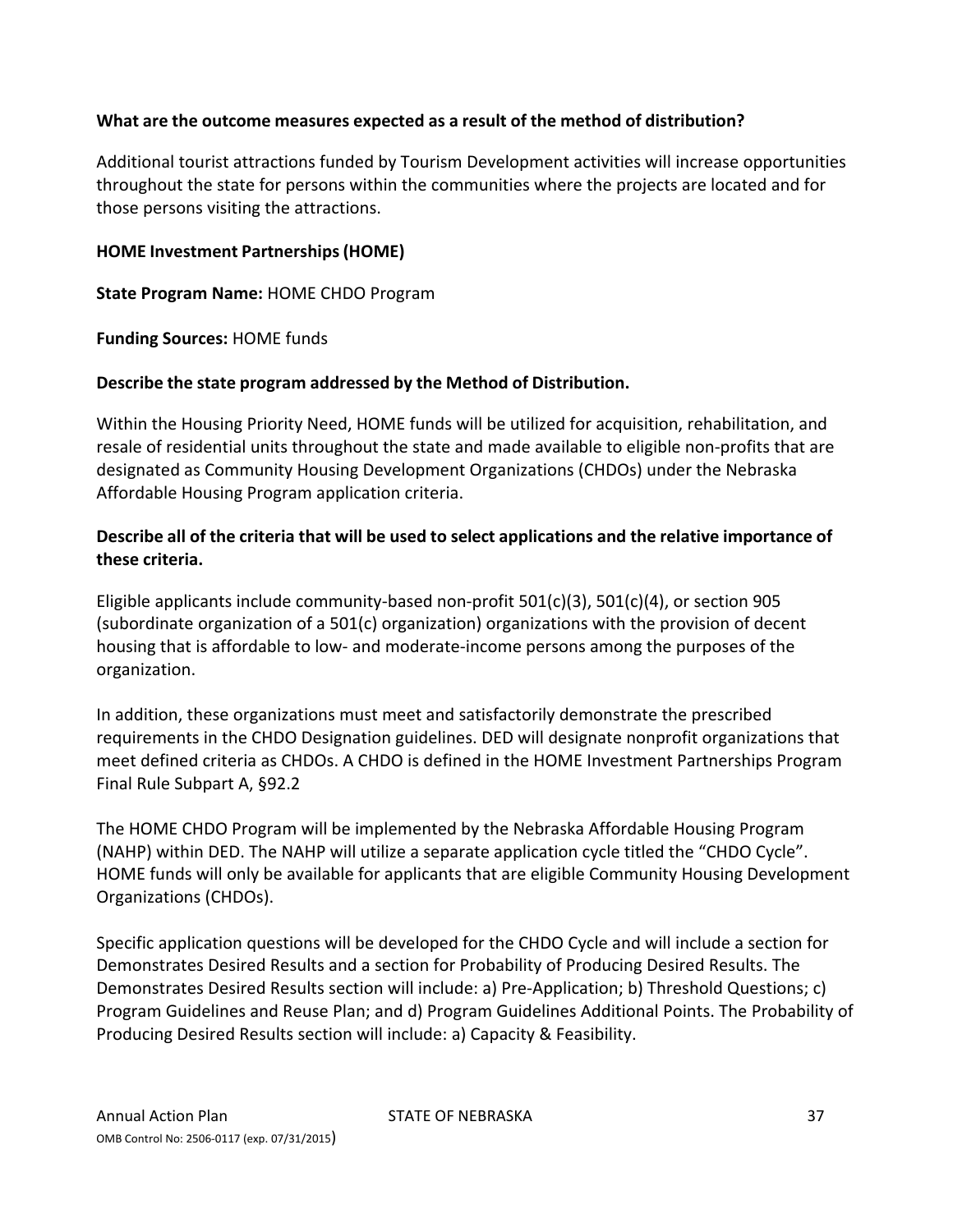The total points available for any given application will be 245 points. Applicants will be required to obtain a minimum score within the Pre‐Application and Threshold Questions sections, and must meet all the threshold requirements, in order to be scored and considered for an award recommendation. In addition, failure of the Applicant to score a minimum number of total points on the application will result in the Application not being funded during the 2015 CHDO Cycle.

A Selection Criteria Matrix has been developed for CHDO applications. There is a separate Matrix for CHDO applications that involve PRR activities and a separate Matrix for those that involve rental activities. Each Matrix notes two sections for scoring within an application that includes: I) Demonstrates Desired Results and II) Probability of Producing Desired Results. Each Selection Criteria Matrix is noted below.

| Selection Criteria Matrix for the Rental Program                                                        |                                                     |                                  |                          |  |  |
|---------------------------------------------------------------------------------------------------------|-----------------------------------------------------|----------------------------------|--------------------------|--|--|
| Characteristic                                                                                          | Criteria                                            | Points<br>Possible               | Points<br>Awarded        |  |  |
| I. Demonstrates Desired Results                                                                         |                                                     |                                  |                          |  |  |
|                                                                                                         | a) Pre-Application                                  | 5                                |                          |  |  |
|                                                                                                         | b) Threshold Questions                              | 40                               |                          |  |  |
|                                                                                                         | c) Project Design and Pro<br>Forma & Project Design | 55                               |                          |  |  |
|                                                                                                         | Spreadsheets                                        |                                  |                          |  |  |
| <b>Demonstrates Desired Results Total</b>                                                               | <b>Possible Points</b>                              | 100                              |                          |  |  |
| II. Probability of Producing Desired<br><b>Results</b>                                                  |                                                     |                                  |                          |  |  |
|                                                                                                         | a) Capacity & Feasibility                           | 145                              |                          |  |  |
| <b>Probability of Producing Desired</b><br><b>Results Total</b>                                         | <b>Possible Points</b>                              | 145                              |                          |  |  |
|                                                                                                         |                                                     |                                  |                          |  |  |
| <b>Demonstrates Desired Results Total</b><br>+ Probability of Producing Desired<br><b>Results Total</b> | <b>Total Possible Points</b>                        | 245                              |                          |  |  |
|                                                                                                         |                                                     |                                  |                          |  |  |
|                                                                                                         | Selection Criteria Matrix for the Homebuyer Program |                                  |                          |  |  |
| <b>Characteristic</b>                                                                                   | <b>Criteria</b>                                     | <b>Points</b><br><b>Possible</b> | <b>Points</b><br>Awarded |  |  |
| I. Demonstrates Desired Results                                                                         |                                                     |                                  |                          |  |  |
|                                                                                                         | a) Pre-Application                                  | 5                                |                          |  |  |
|                                                                                                         | b) Threshold Questions                              | 40                               |                          |  |  |
|                                                                                                         | c) Program Guidelines and<br><b>Reuse Plan</b>      | 35                               |                          |  |  |
| <b>Demonstrates Desired Results Total</b>                                                               | <b>Possible Points</b>                              | 80                               |                          |  |  |
|                                                                                                         |                                                     |                                  |                          |  |  |
| II. Probability of Producing Desired<br><b>Results</b>                                                  |                                                     |                                  |                          |  |  |
|                                                                                                         | a) Capacity & Feasibility                           | 165                              |                          |  |  |
| <b>Probability of Producing Desired</b><br><b>Results Total</b>                                         | <b>Possible Points</b>                              | 165                              |                          |  |  |
| Demonstrates Desired Results Total +                                                                    | <b>Total Possible Points</b>                        | 245                              |                          |  |  |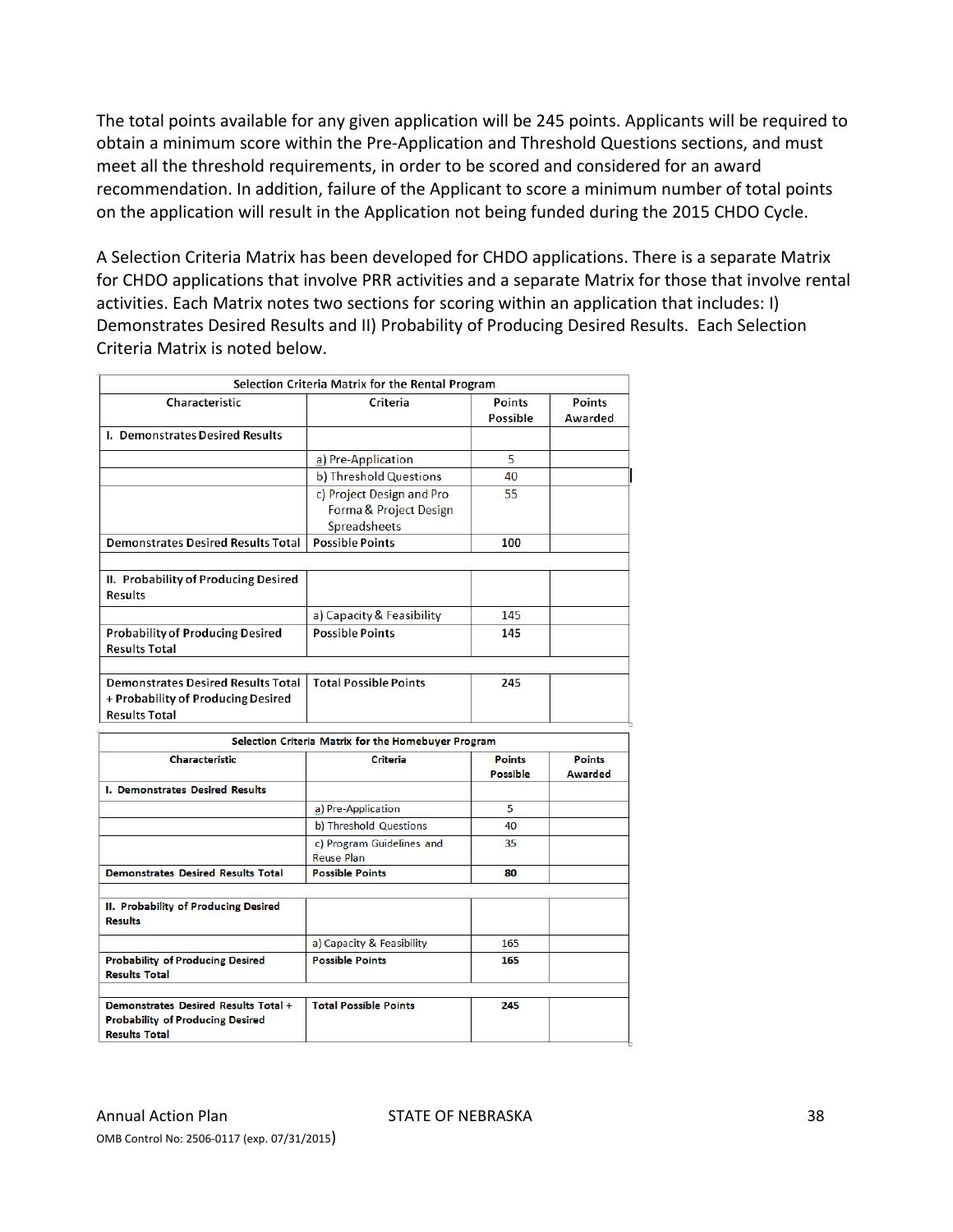Complete application guideline information will be made available within the CHDO Application Guidelines. The Guidelines will provide specific details on the Application questions, deadlines for completing applications, threshold requirements, and any other necessary items. This information will be available on the DED website at: http://www.neded.org/community/communityinfo/documentslibrary‐a‐forms/home

#### **Describe how resources will be allocated among funding categories.**

\$450,325 in HOME resources will be available for CHDO Program.

#### **Describe threshold factors and grant size limits.**

Eligible applicants include community-based non-profit  $501(c)(3)$ ,  $501(c)(4)$ , or section 905 (subordinate organization of a 501(c) organization) organizations with the provision of decent housing that is affordable to low‐ and moderate‐income persons among the purposes of the organization.

In addition, these organizations must meet and satisfactorily demonstrate the prescribed requirements in the CHDO Designation guidelines. DED will designate nonprofit organizations that meet defined criteria as CHDOs. A CHDO is defined in the HOME Investment Partnerships Program Final Rule Subpart A, §92.2.

After State‐designated CHDOs have been selected, each CHDO will be provided the opportunity to complete an application for funding. These applications will only be for CHDO‐eligible activities and may include projects completed under the Purchase, Rehabilitation, Resale (PRR) program or within the rental development program.

Additional threshold factors include: Whether the Pre‐Application was submitted by the application due date; whether the applicant is an eligible unit of general local government classified as a municipality (i.e. City or Village); and whether the applicant has achieved the expenditures of previous grant funds for other projects.

The maximum amount of HOME funds available within the CHDO Cycle will be \$450,325.

What are the outcome measures expected as a result of the method of distribution? Through the HOME CHDO Program additional acquisition and rehabilitation (and potentially rental development) will occur for housing units that will be occupied by LMI persons throughout the state. The additional number of affordable housing units will be quantified within the Annual Performance Report under the "Housing Program" Goal that is completed after the conclusion of the previous Program Year.

#### **State Program Name:** HOME Rental Program

#### **Funding Sources:** HOME funds

Annual Action Plan STATE OF NEBRASKA 39 OMB Control No: 2506‐0117 (exp. 07/31/2015)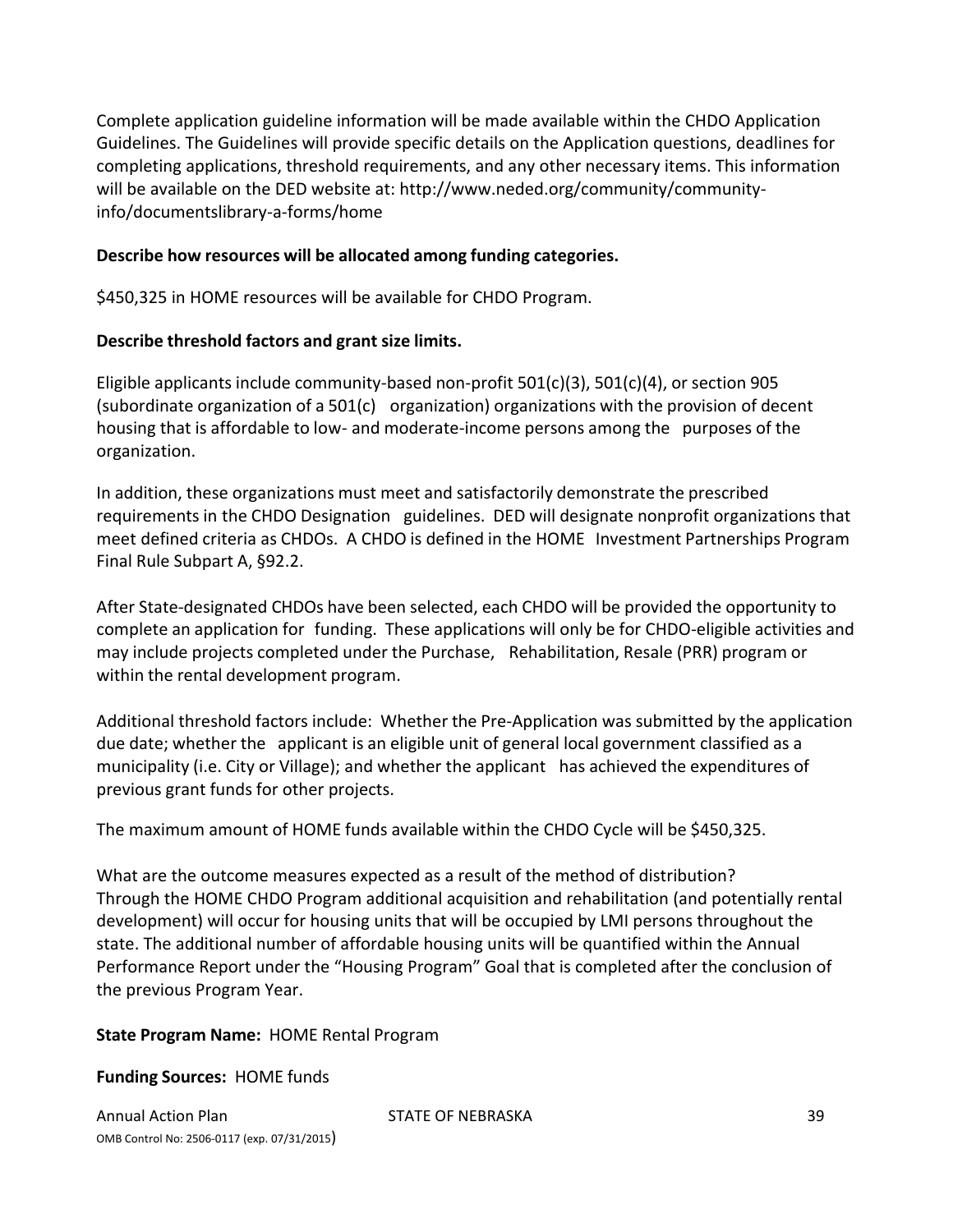## **Describe the state program addressed by the Method of Distribution.**

Within the Housing Priority Need, HOME funds will be utilized for rental housing (both new construction and rental rehabilitation) through a joint application process between the Nebraska Investment Finance Authority (NIFA) and DED. NIFA will provide an allocation of Low Income Housing Tax Credits (LIHTCs) and DED provides HOME funds to those applicants needing HOME resources for gap financing in order to make their tax credit projects feasible. The tax credit rental development program uses 9 percent tax credits (and may use 4 percent tax credits for a bond structured project) combined with other resources in order to provide affordable housing to low income persons, at or below 60% of the Area Median Income, throughout the state. All areas of Nebraska are eligible for these rental projects, including Omaha, Lincoln, and Bellevue.

## **Describe all of the criteria that will be used to select applications and the relative importance of these criteria.**

Eligible applicants include community‐based non‐profit 501(c)(3), 501(c)(4), PHAs, CHDOs, and units of local government. These applicants will partner with rental housing developers in order to complete the joint NIFA/DED application.

NIFA administers the application process that begins with the completion of a Qualified Allocation Plan (QAP). The QAP provides details on the LIHTC allocation process. Further information and details can be found within the QAP at: http://nifa.org/downloads/2015qap.pdf

A joint NIFA/DED application is completed online in order for eligible applicants to apply for LIHTCs and HOME resources. The NIFA/DED application includes a variety of detailed selection criteria which include, but are not limited to, site control requirements, evidence of sufficient funding resources, and a market study. The complete application can be found on NIFA's website at: http://nifa.org/downloads/2015lihtc\_homeapp.pdf

## **Describe how resources will be allocated among funding categories.**

\$2,251,625 in HOME resources will be utilized for LIHTC rental housing development. In addition, \$675,488 in NAHTF resources will also be used within the tax credit cycles. These NAHTF resources will be used in order to meet the 25% HOME Match requirements.

#### **Describe threshold factors and grant size limits.**

Only eligible HOME applicants can apply for HOME resources within the NIFA/DED application cycles. Eligible applicants include community-based non-profit 501(c)(3), 501(c)(4), PHAs, CHDOs, and units of local government. A number of Threshold Exhibits are required during the application process that include: architectural plans; an affirmative marketing plan; site control; site visit approval for HOME funded projects; subsidy information; investor letters; financing documentation; development worksheets; and other information (all of which is noted within the NIFA/DED application as mentioned above).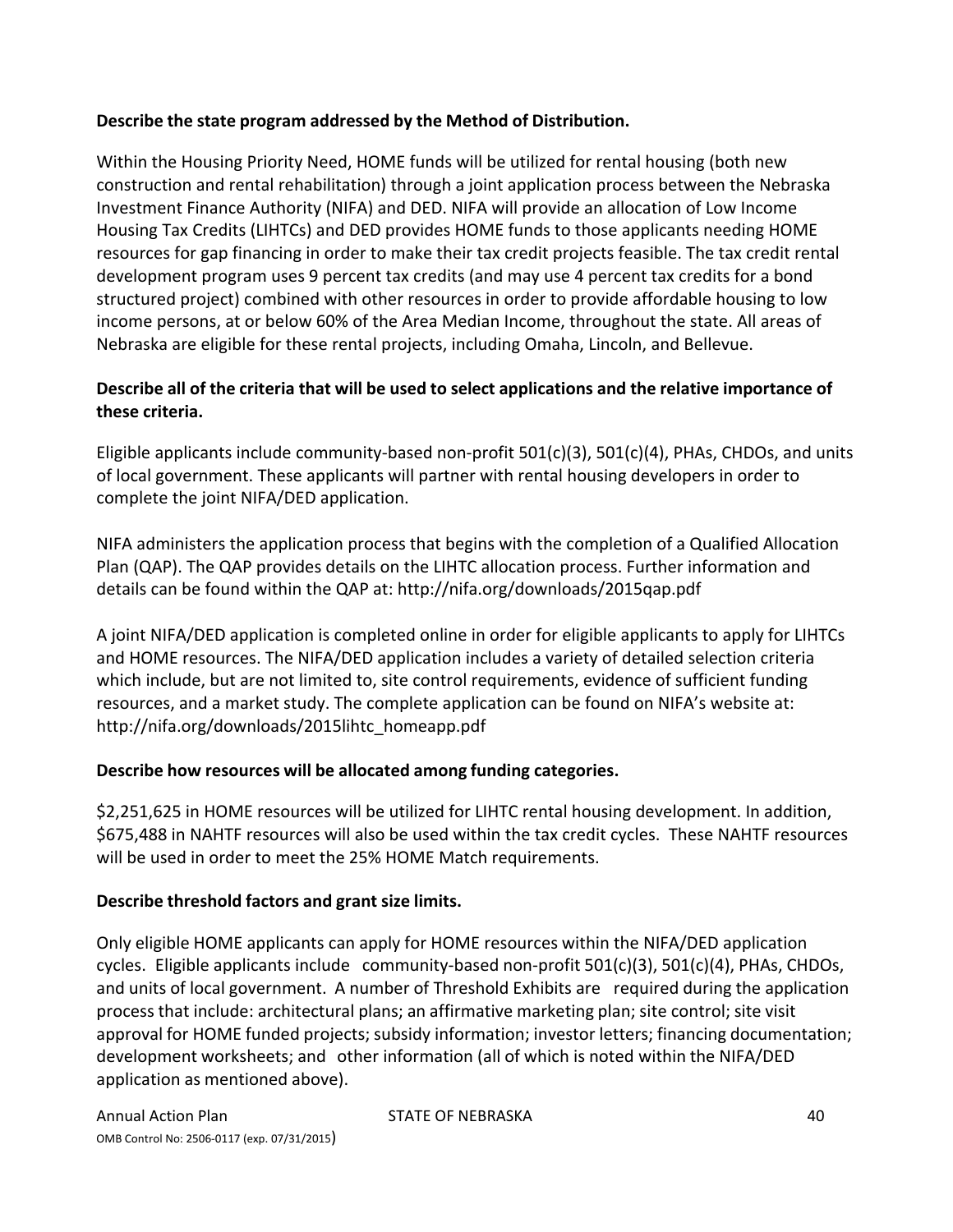There are no specific HOME grant size limits. However, DED staff will work closely with applicants in order determine the availability of HOME funds for any given project.

## **What are the outcome measures expected as a result of the method of distribution?**

HOME resources, combined with LIHTCs, will create additional rental housing throughout the state. These additional units will serve low income persons at or below 60% of the Area Median Income. These additional affordable housing units will remain affordable to low income persons for at least 20 years.

## **Emergency Solutions Grant (ESG)**

**State Program Name:** Nebraska Homeless Assistance Program (NHAP)

**Funding Sources:** ESG funds and HSATF resources

#### **Describe the state program addressed by the Method of Distribution.**

Within the Homeless Services Priority Need, ESG funds will be utilized, along with Homeless Shelter Assistance Trust Fund (HSATF) resources, in order to provide funding for activities that provide a comprehensive approach to address the needs of people who are homeless or at risk of homelessness in Nebraska. These activities are intended to: assist in the prevention and alleviation of homelessness; provide temporary and/or permanent housing for persons who are homeless; and to encourage the development of projects that link housing assistance programs with efforts to promote self‐sufficiency.

The statewide Continuum of Care (CoC) system has been developed to help ensure that people who are homeless or at risk of homelessness are able to access needed emergency shelter, street outreach, homelessness prevention, and rapid rehousing services in each of the 93 counties.

Additional information regarding the Continuum of Care Regions is available within the Appendix.

## **Describe all of the criteria that will be used to select applications and the relative importance of these criteria.**

In order to reduce NHAP grant management and administrative burden, NHAP adopted a two‐year funding cycle in 2003. 2014-2015 was the first year of this two-year grant cycle which involved a competitive application process that was open to any eligible applicants. For the 2015 Program Year, NHAP applications will include a renewal application process that is open only to existing recipients for second year funding.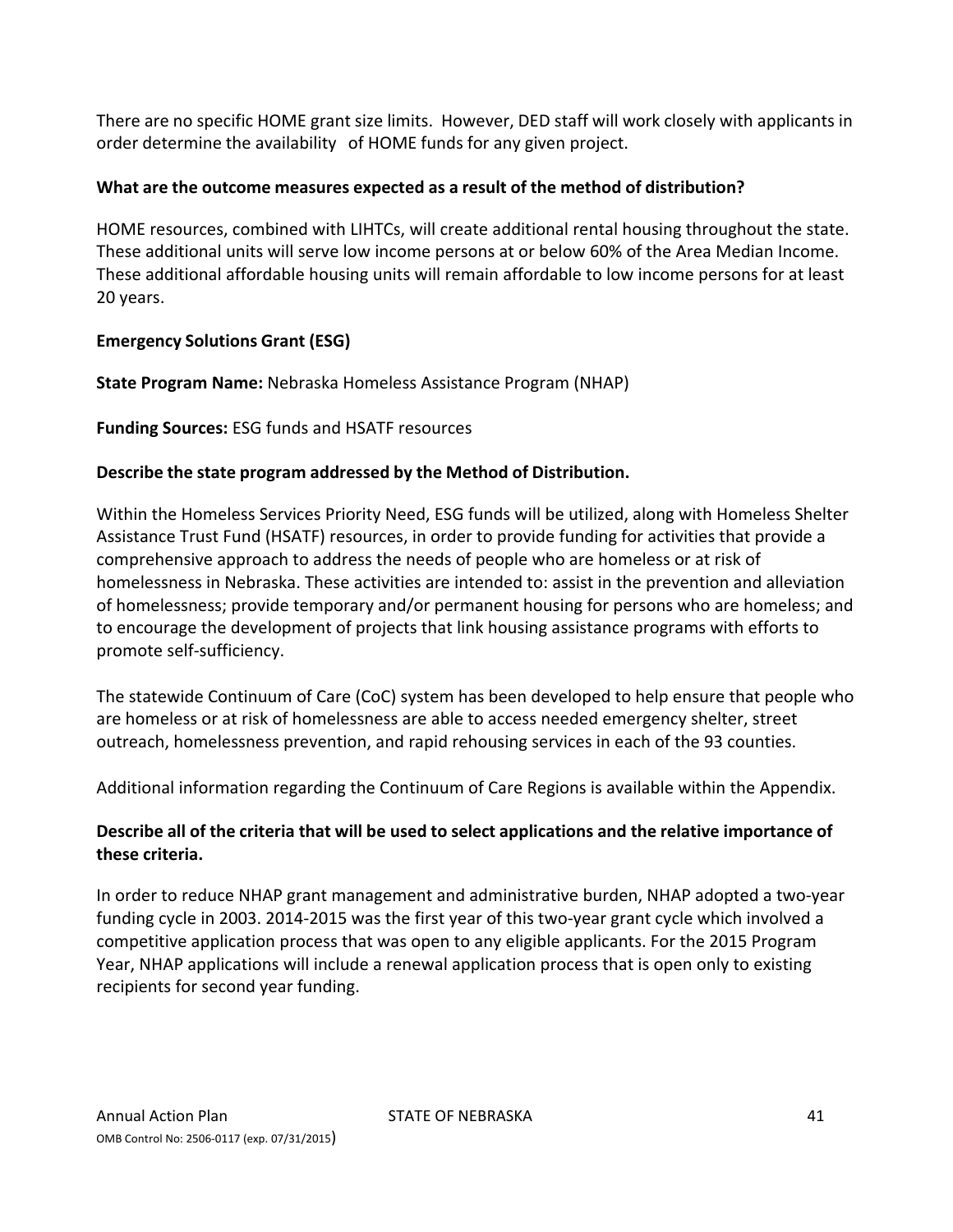In 2014, an allocation formula was used in distributing NHAP grant funds. The formula helped ensure an equitable distribution of funds throughout the entire state. The formula was calculated using a \$50,000 base 'hold harmless' funding amount per geographic Region (see page 6‐12); the Department of Housing and Urban Development's (HUD) annual Continuum of Care NOFA pro rata amounts; and consideration of statewide service continuity. The initial allocation formula was developed with input from the NHAP advisory committee.

For 2014‐15, the following NHAP plan was developed in consultation with Nebraska's Continua of Care:

Due to annual fluctuations in the pro rata need amounts and the need to help ensure statewide continuity of necessary services, should applying the formula result in a decrease in funding from the prior year for the majority of the regions, or a significant increase in one or more regions, adjustments will be made to reduce the impact of the change in available funding by region.

## **Describe the process for awarding funds to state recipients and how the state will make its allocation available to units of general local government, and non‐profit organizations, including community and faith‐based organizations. (ESG only)**

As mentioned above, funding awards will be made to available only to existing recipients that received grant awards in 2014. This second year application renewal process will allocate resources to existing recipients. DHHS will provide additional details regarding the 2nd year allocation process.

#### **Describe how resources will be allocated among funding categories.**

ESG funds will be allocated among several service categories. The Table below further describes the breakdown of estimated allocations for each of the ESG Categories in order to ensure that no more than 60 percent of the total ESG award is allocated to Street Outreach (SO) and Emergency Shelter (ES) services. Based on the ESG allocation estimate, SO and ES services must be below \$569,064, which is 60 percent of the total ESG funds.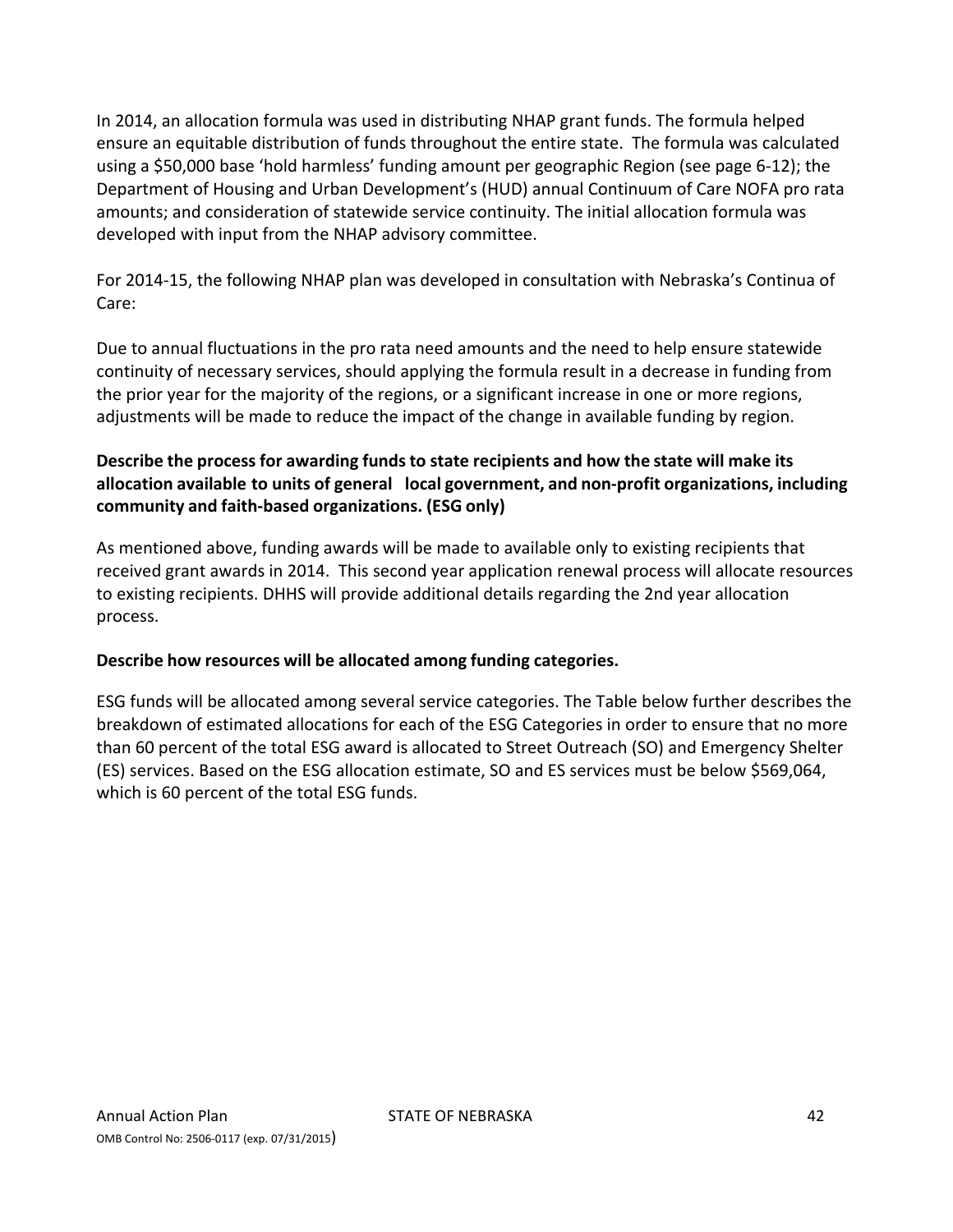| <b>Service</b>                                          | <b>Estimated ESG Funds</b> |
|---------------------------------------------------------|----------------------------|
| Street Outreach (SO)                                    | \$4,238                    |
| Emergency Shelter (ES)                                  | \$300,000                  |
| Maximum SO & ES Subtotal (60% of Estimated Total Award) | \$569,064                  |
| <b>Homelessness Prevention</b>                          | \$261,534                  |
| Rapid Re-housing                                        | \$261,535                  |
| <b>HMIS</b>                                             | \$50,000                   |
| <b>Services Subtotal</b>                                | \$877,307                  |
| Estimated Administration (7.5%)                         | \$71,133                   |
| <b>Total ESG Award</b>                                  | \$948,440                  |

#### **Describe threshold factors and grant size limits.**

DHHS staff will develop the threshold factors and grant size limits for the ESG and HSATF resources.

#### **What are the outcome measures expected as a result of the method of distribution?**

Through ESG and HSATF resources needed services will be provided to persons who are homeless or at risk of homelessness throughout the state.

#### **Housing Opportunitiesfor Persons with AIDS (HOPWA)**

**State Program Name:** HOPWA Program

#### **Funding Sources:** HOPWA funds

#### **Describe the state program addressed by the Method of Distribution.**

Within the HOPWA Services Priority Need, HOPWA funds will be utilized to provide supportive services to persons, and their families, with HIV/AIDS that include: standard and intensive case management services with a medical and self-sufficiency component; outreach to HIV+ homeless persons/families and homeless service providers; emergency rental/mortgage assistance; tenant‐ based rental assistance (TBRA); permanent housing placement (including first/last month's rent, security deposits, and rental application fees); and housing information services and resource identification.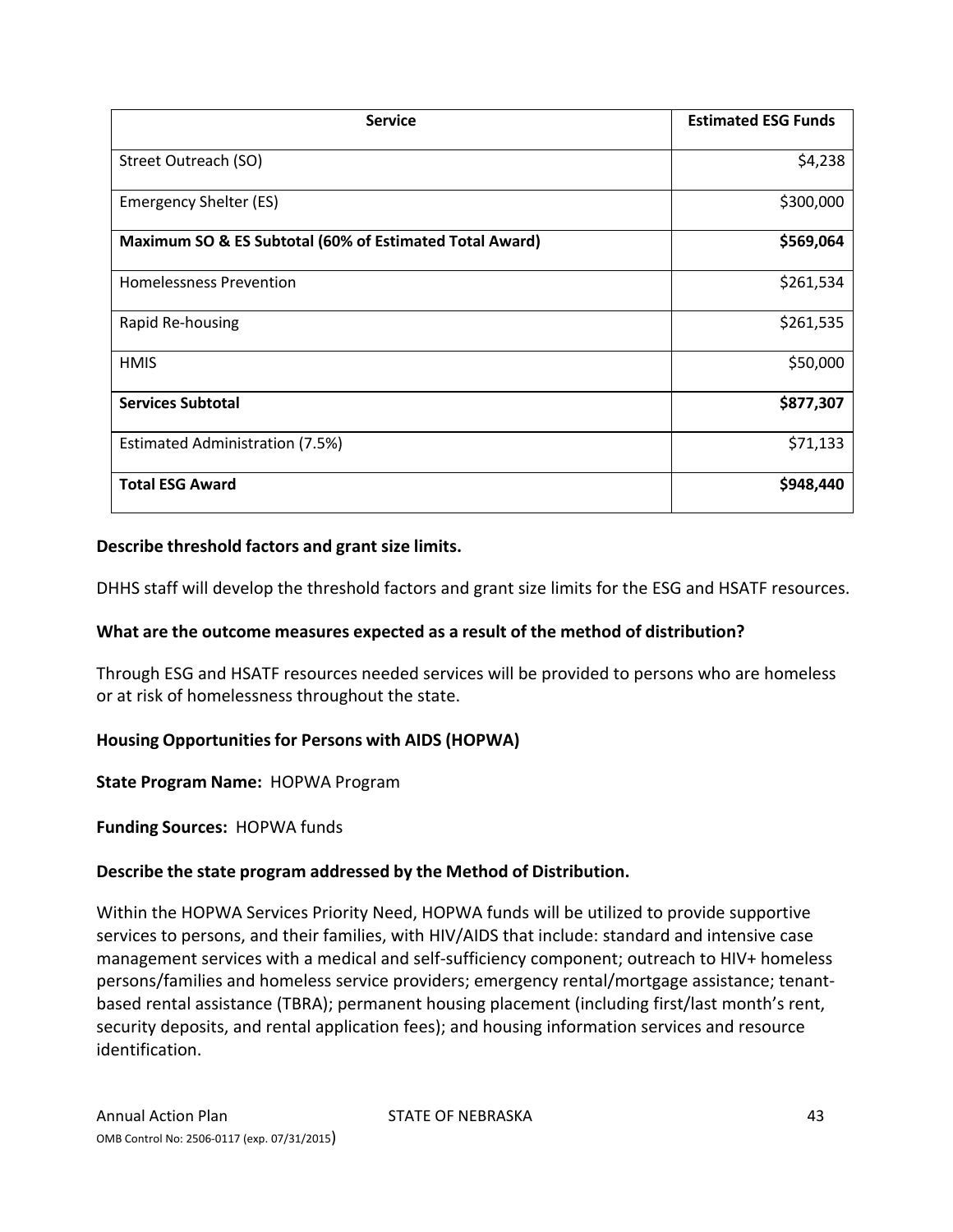The HOPWA Program prioritizes outreach to the chronically homeless and homeless persons, and their families, living with HIV/AIDS in order to help address their housing, supportive services, and medical needs.

In general, DHHS provides HOPWA resources to the Nebraska AIDS Project (NAP), the HOPWA Project Sponsor, in order to carry out activities throughout the state. The strategy of the program is to support and facilitate NAP's participation and involvement in the seven (7) regional Continuum of Care (CoC) Committees. DHHS participates on the Statewide Continuum of Care Committee. It is the goal of HOPWA staff to coordinate with ESG Program staff, and homeless service providers, in order to coordinate homeless activities. These collaborations will help to ensure that the special needs of persons living with HIV/AIDS in Nebraska will be represented at both the regional and the state level planning processes.

The HOPWA Program also participates in the Nebraska HIV Care and Prevention Consortium (NHCPC) which consists of HIV/AIDS medical providers, service providers, consumers, and other members of the public. One of the members of the NHCPC includes a representative of the Nebraska Red Ribbon Community. The Nebraska Red Ribbon Community is a geographical, diverse group of persons living with HIV/AIDS that work together to enhance and enrich the lives of fellow HIV positive persons through leadership and partnership with the State and other local organizations. In addition, the HOPWA Program Manager works closely with the Ryan White All Parts Committee members to coordinate services for persons living with HIV/AIDS. Committee meetings are held on a quarterly basis.

## **Describe all of the criteria that will be used to select applications and the relative importance of these criteria.**

DHHS and NAP will identify the criteria used to select applications. This information will be provided prior to finalizing the AAP.

## **Identify the method ofselecting project sponsors (including providing full access to grassroots faith‐based and other community‐based organizations). (HOPWA only)**

Within Nebraska, the Nebraska AIDS Project (NAP) is the only AIDS Service Organization that provides case management services statewide to persons living with the HIV/AIDS disease. Because of this, DHHS awards HOPWA funds to NAP directly through a sole source contract deviation process. NAP serves as the project sponsor for the HOPWA Program and has offices located in Omaha, Lincoln, Kearney, Norfolk, and Scottsbluff.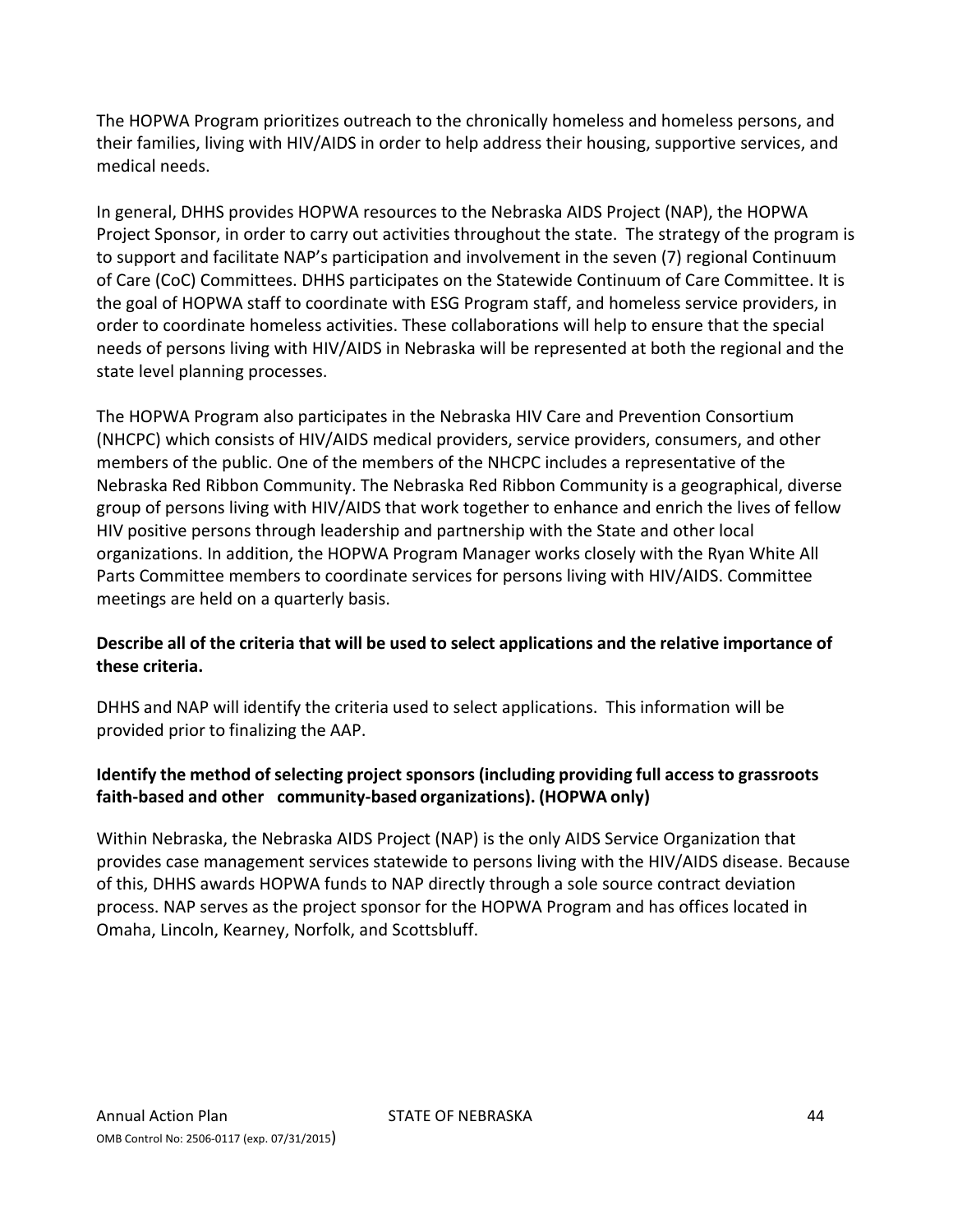## **Describe how resources will be allocated among funding categories.**

\$362,364 in HOPWA funds will be available with the 2015 Program Year. The majority of those resources will be awarded to the Nebraska AIDS Project, in order to administer the HOPWA Program.

HOPWA funds will be used to support the goal of reducing homelessness and increasing housing stability for special needs populations through the following activities:

#### **DHHS**

- Formula Administrative-\$10,871
- Supportive Services-\$7,000
- Housing Information-\$8,000
- Resource Identification-\$16,030
- Short-term Rent/Mortgage-\$9,433
- Long-term Rent-\$22,210

#### **Nebraska AIDS Project**

- Formula Administrative AID‐\$18,894.77
- Supportive Services AID-\$96,450
- Resource Identification AID-\$3,225
- Permanent Housing Placement AID-\$9,000
- Short-term Rent/Mortgage AID-\$79,880
- Long‐Term Rent AID‐\$81,370.23

#### **TOTAL: \$362,364.00**

#### **Describe threshold factors and grant size limits.**

Services provided by Nebraska's HOPWA program are limited to services that can be delivered under the funding allocation the program receives and provides to Nebraska AIDS Project. There are no State dollars provided to the HOPWA program. Other threshold factors will be defined by DHHS in collaboration with NAP through the implementation of HOPWA services.

#### **What are the outcome measures expected as a result of the method of distribution?**

Through HOPWA resources needed services will be provided to persons living with HIV/AIDS and their families throughout the state.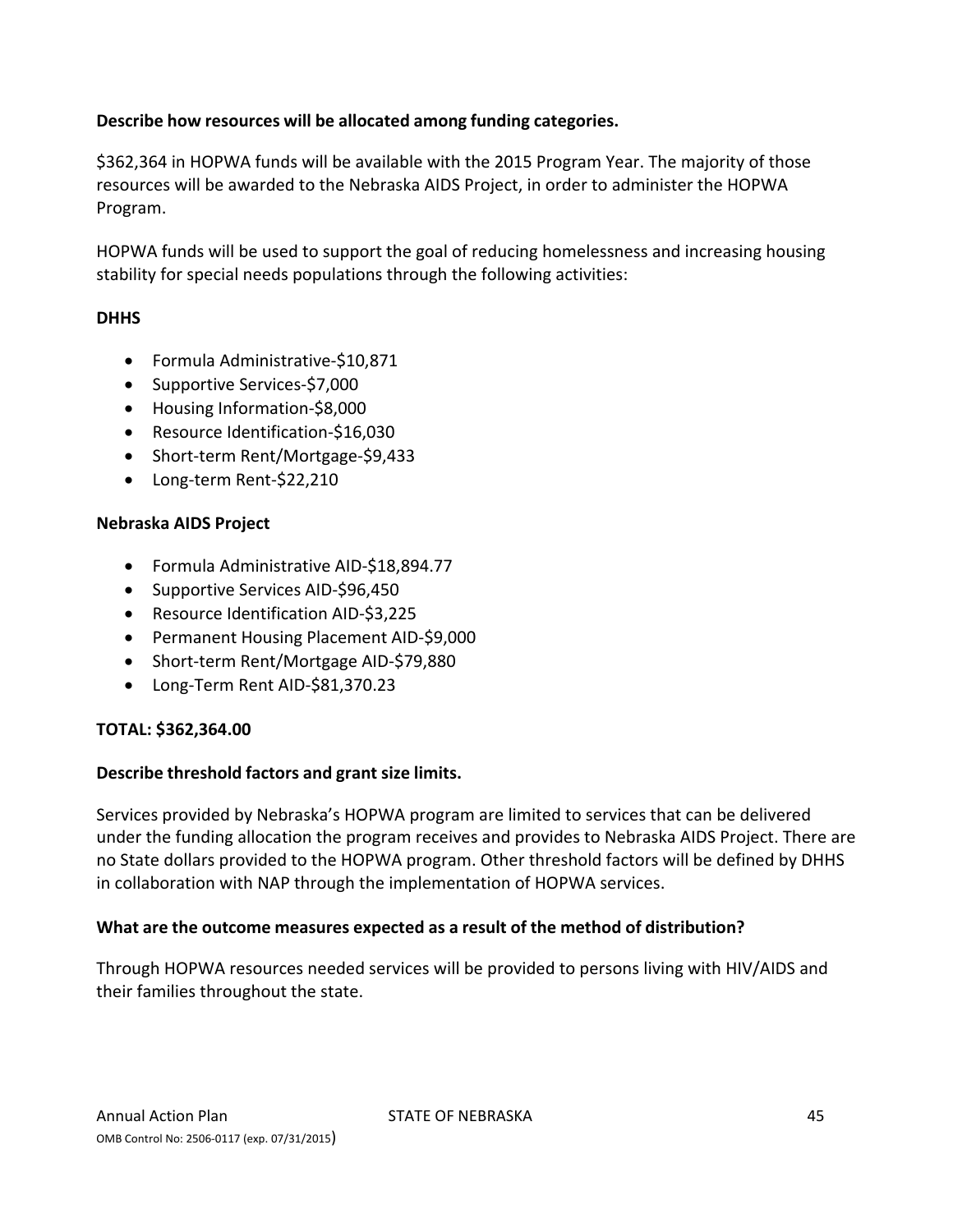#### **Distribution of Other CDBG Funds Remaining Funds**

Funds remaining uncommitted and unobligated from prior years' allocations on the acceptance date for the 2015 CDBG Program, from any funding category, will remain in their funding category. If the remaining uncommitted and unobligated funds exceed the total amount of eligible and viable applications in the original funding category, or if funds need to be moved to another category in order for DED to meet timely distribution requirements, the funds may be distributed among any funding category identified in the 2015 Annual Action Plan. Funds for State Administration and Operations and Technical Assistance that are not used in a Program Year may be carried forward to the next Program Year.

#### **Reallocated Funds**

Funds reallocated by HUD during 2015 shall be used in conformance with the 2015 CDBG Program Guidelines, unless otherwise specified by HUD

#### **Redistributed Funds**

Funds periodically recaptured by DED from grantees including, but not limited to, those that are recaptured due to: (a) unexpended CDBG funds for approved activities and (b) disallowed expenditures of CDBG funds for unapproved or ineligible activities, will be redistributed according to the prioritization noted below.

The first priority for the redistribution of recaptured CDBG funds is to the Downtown Revitalization (DTR) Program of the Community Development Priority Need. The amount redistributed will not exceed the total funds required to fund all eligible and viable projects in the DTR Category application cycle.

The second priority for the redistribution of recaptured CDBG funds is to the Comprehensive Revitalization (CR) Program. Otherwise, funds recaptured from prior CDBG projects will be redistributed in conformance with the 2015 Program that is most similar to the Program from which the original award was made.

Funds recaptured from Economic Development Program grantees may be redistributed to either the Economic Development Program or the Tourism Development Program in conformance with 2015 Program Guidelines, or may be distributed among other funding programs.

Funds recaptured from Public Works; Water/Wastewater; Housing; Planning; CIS; and Downtown Revitalization Program grantees will be redistributed in conformance with 2015 Program Guidelines as follows: (1) if there are sufficient funds within 105 days from the date of the 2015 grant awards, the next ranked fundable applicant(s) may be awarded; or (2) if funds are insufficient, these funds, and any other funds recaptured after the 105 day period and prior to the 2015 CDBG application acceptance date, may be redistributed in conformance with the Program Guidelines of any 2015 CDBG Program.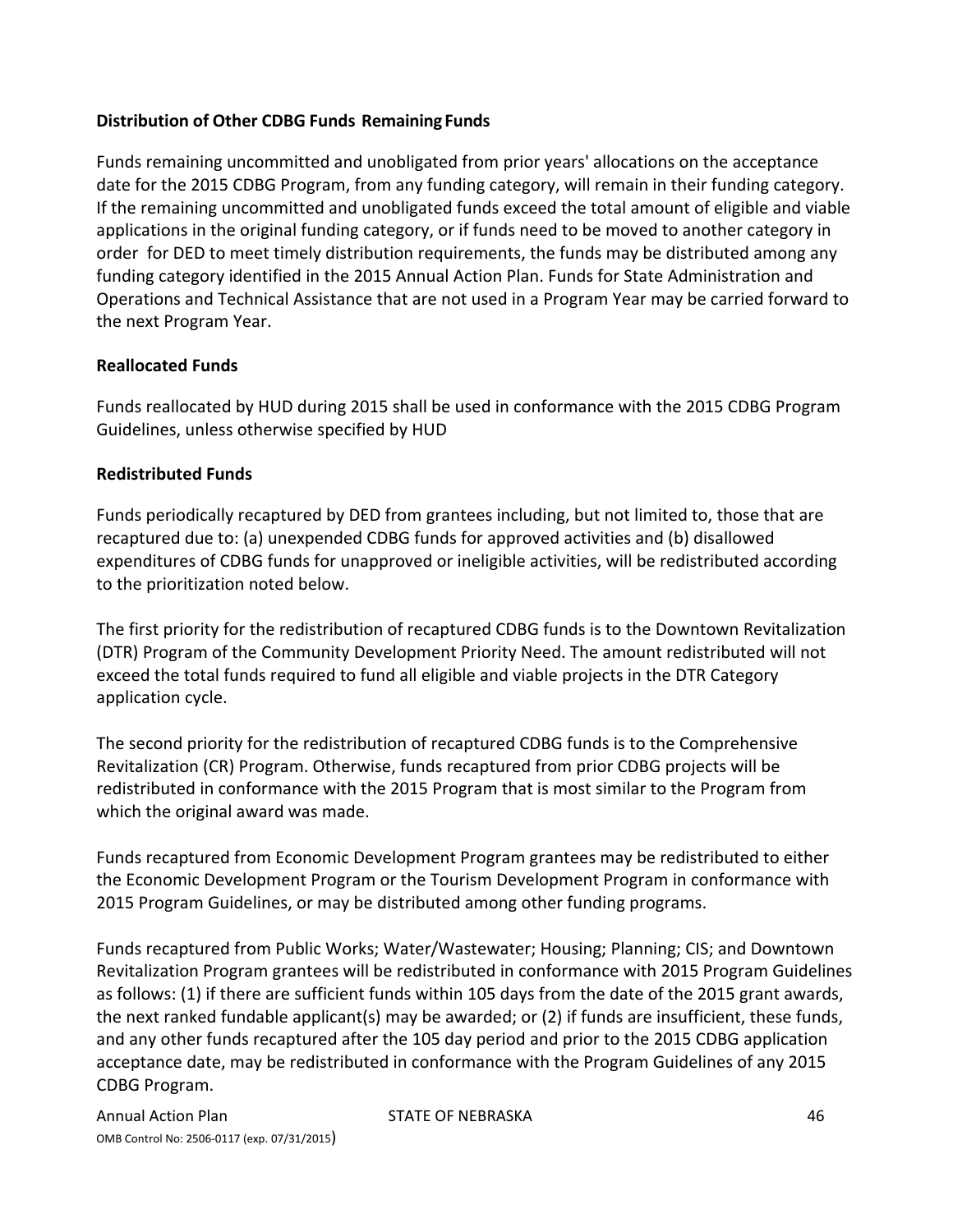In addition, CDBG funds recaptured from Housing Program grantees (the CDBG OOR Program) may be redistributed for housing activities in either the CR Program or CIS Program. In addition, funds recaptured (de‐obligated) from HOME and NAHTF grantees may also be redistributed for housing activities within the CR and CIS eligible communities.

## **CDBG Program Income (Economic Development and Housing)**

Program income is defined as gross income received by a State, a unit of general local government, or a sub‐grantee of the unit of general local government that was generated from the use of CDBG funds, regardless of when the CDBG funds were appropriated and whether or not the activity has been closed out, except in limited circumstances [See also 24 CFR 570.489(e)(2)]. When program income is generated by an activity that is only partially assisted with CDBG funds, the income must be prorated to reflect the percentage of CDBG funds used.

The State may use up to 3% of the amount recaptured and reportable to HUD each year for administrative expenses under the Nebraska Community Development Block Grant (CDBG) Program, including amounts recaptured and reported to HUD from and during all open grant years.

There are 2 primary types of CDBG program income that is generated through program‐eligible activities and these include Economic Development (ED) program income and Housing program income. ED program income is incurred through ED Program activities as defined within the Economic Development Program and Housing program income is created through the CDBG OOR Program activities.

Further information regarding CDBG program income is identified within the Appendix.

## **Discussion:**

See above for more information.

# **AP‐35 Projects – (Optional)**

## **Introduction:**

There are currently no 2015 projects to report at this time as the 2015 Program Year does not begin until July 1, 2015. Funding for CDBG, HOME, ESG, and HOPWA projects will not be determined until Program‐specific applications are received and evaluated, which will occur in 2015.

It is for this reason that the table below is blank as generated by the IDIS system.

| - 11<br>п                                                                                                             | <b>Project Name</b> |
|-----------------------------------------------------------------------------------------------------------------------|---------------------|
|                                                                                                                       |                     |
| the contract of the contract of the contract of the contract of the contract of the contract of the contract of<br>__ |                     |

**Table 5 – Project Information**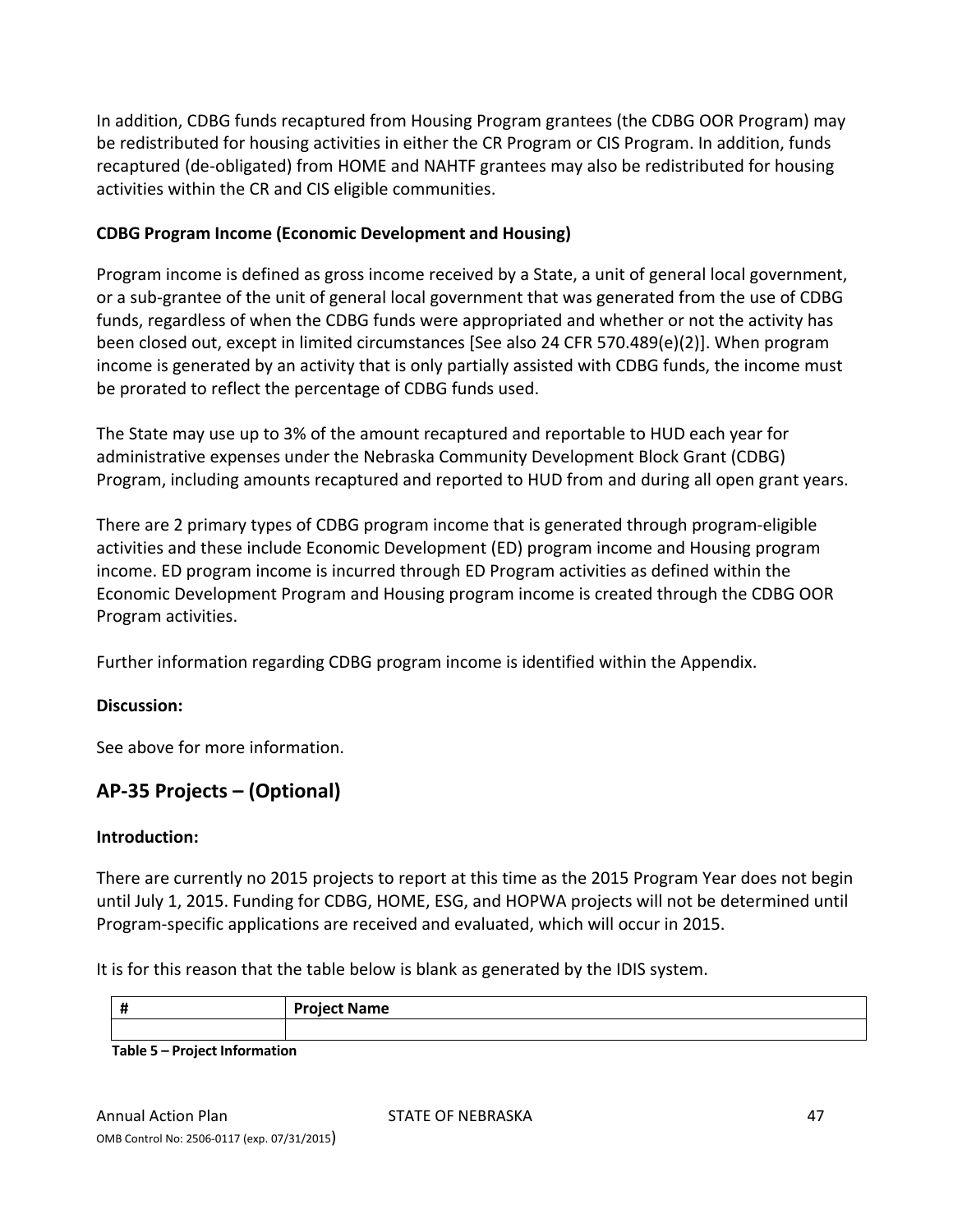## **Describe the reasonsfor allocation priorities and any obstacles to addressing underserved needs**

As projects are funded through CDBG, HOME, ESG, and HOPWA additional information will be provided within this AP‐35 Section.

## **AP‐38 Project Summary**

#### **Project Summary Information**

There are currently no 2015 projects to report at this time as the 2015 Program Year does not begin until July 1, 2015. Funding for CDBG, HOME, ESG, and HOPWA projects will not be determined until Program‐specific applications are received and evaluated, which will occur in 2015

## **AP‐40 Section 108 Loan Guarantee – 91.320(k)(1)(ii)**

## **Will the state help non‐entitlement units of general local government to apply for Section 108 loan funds?**

No, the State has no Section 108 Loan Guarantee Program and has no plans to apply for this program in the near future.

#### **Available Grant Amounts**

Not applicable.

#### **Acceptance process of applications**

Not applicable.

# **AP‐45 Community Revitalization Strategies – 91.320(k)(1)(ii)**

## **Will the state allow units of general local government to carry out community revitalization strategies?**

The State of Nebraska will continue the CDBG Comprehensive Revitalization (CR) Program for those communities within the state that have 20,000 persons or more and that are not a CDBG entitlement recipient (Omaha, Lincoln, and Bellevue) through the 2015 Program Year as this will be the third and final year of CR funding for a 3 year cycle that began during the 2013 Program Year. This CR Program includes community revitalization efforts that include significant planning and community development efforts. After the conclusion of the 2015 Program Year, DED will re‐ evaluate the CR Program in order to determine whether or not a new three year funding cycle will be implemented for those currently designated CR communities, or whether or not the CR Program will be revised.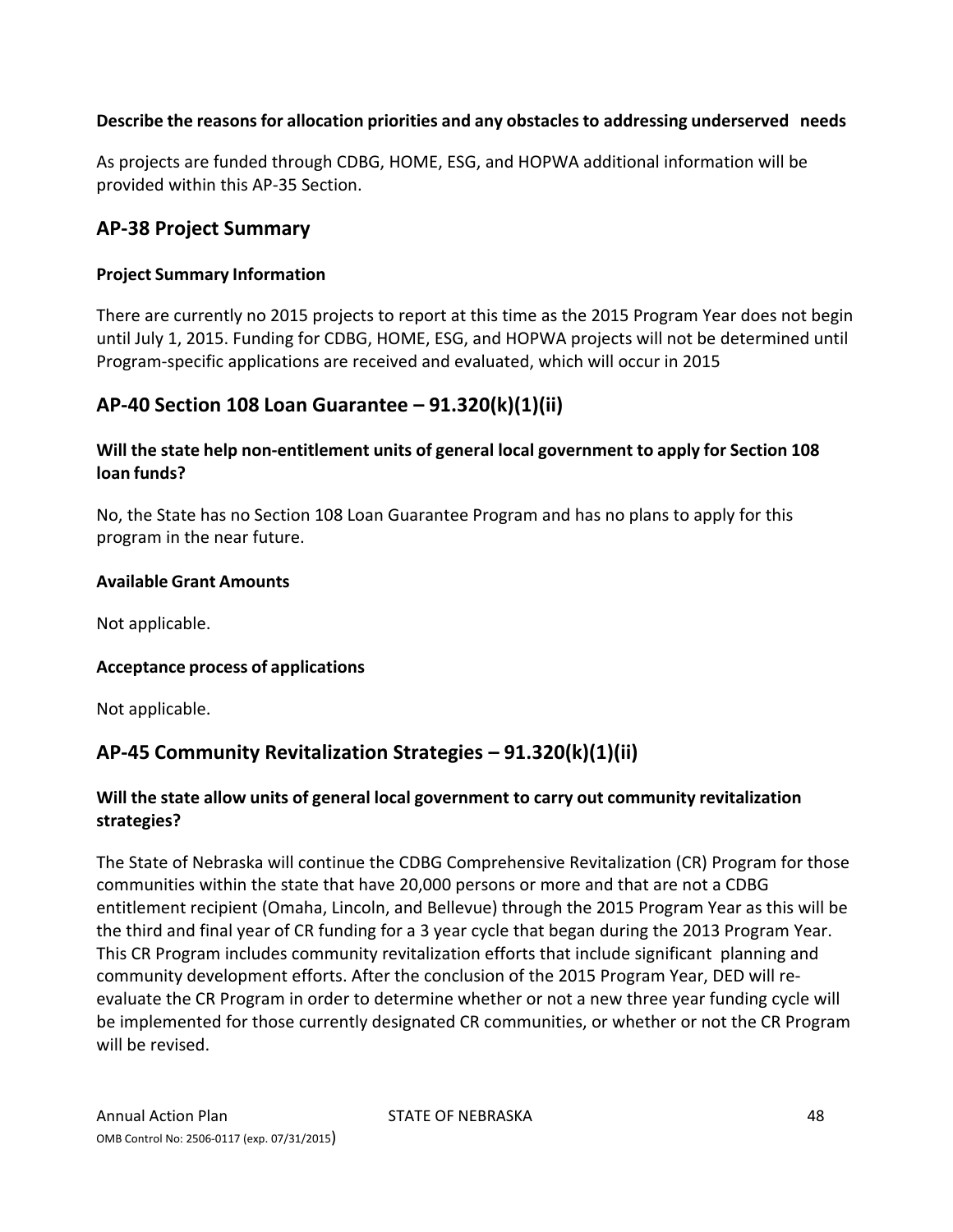The State will also continue the CDBG Comprehensive Investment & Stabilization (CIS) Program for those communities that received funding within the First Round of the Program during the 2013 Program Year, and that have continued projects and activities through the 2015 Program Year. This CIS Program includes community revitalization efforts that include significant planning and community development efforts. After the conclusion of the 2015 Program Year, DED will re‐ evaluate the CIS Program in order to determine whether or not an additional funding cycle will be implemented for those currently designated CIS communities, or whether or not the CIS Program will be revised.

## **State's Process and Criteria for approving local government revitalization strategies**

Annually, the State reviews the local revitalization strategies of the CR and CIS Program communities. This strategy review includes evaluating the planning process that was completed during the initial phase of the project, and evaluating the proposed activities within the CR and CIS Program in order to ensure that these activities meet a CDBG national objective of 1) benefitting low‐and‐moderate income persons (through the subcategories LMI Area Benefit; LMI Limited Clientele; or LMI Housing); or 2) aiding in the prevention or elimination of slums or blight. Any project or project activity that fails to meet one of these specified national objectives is ineligible.

# **AP‐50 Geographic Distribution – 91.320(f)**

## **Description of the geographic areas of the state (including areas of low‐income and minority concentration) where assistance will be directed**

The State of Nebraska has chosen not to target any particular geographic area for special assistance, but has chosen to allow any non‐entitlement community to apply for CDBG funding, dependent on eligible activities and programs, and provides HOME, ESG, and HOPWA funding throughout the state.

It is for this reason that the table below is blank as generated by the IDIS system.

#### **Geographic Distribution**

| Target Area   Percentage of Funds |
|-----------------------------------|
|                                   |

**Table 6 ‐ Geographic Distribution**

#### **Rationale for the priorities for allocating investments geographically**

Not applicable.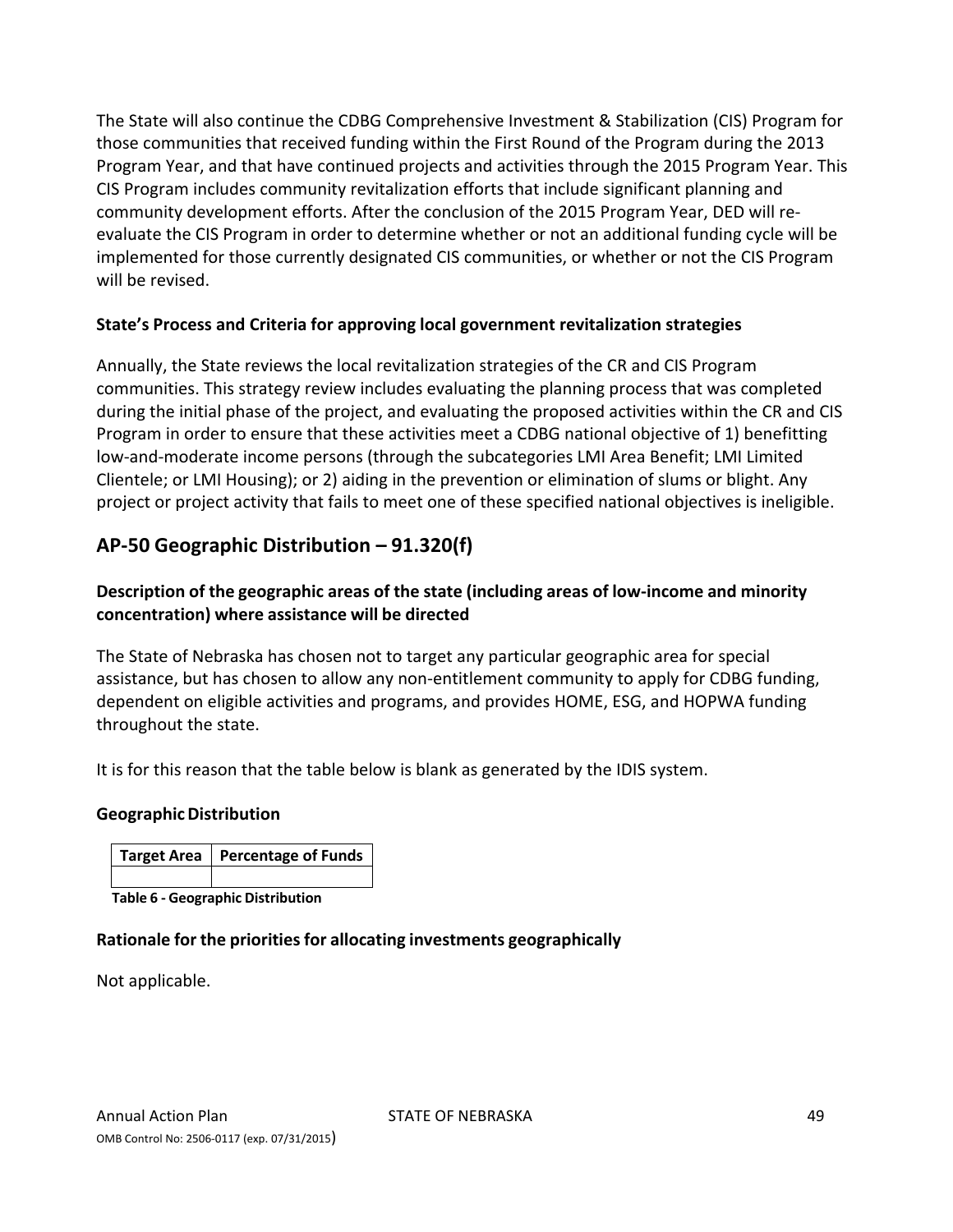#### **Discussion**

The State of Nebraska will distribute development resources in proportion to the development needs of the state. In general, the Nebraska Department of Economic Development and the Nebraska Department of Health and Human Services will approve funding for development projects which satisfy specific criteria and fund projects throughout the state. There is no specific target area for funding distribution but program assistance is provided statewide.

Nebraska is served by a system of service providers throughout the state. The majority of these service providers are located in the areas where need has been shown according to the Census data available and other economic indicators. Some of these indicators include the community population, where those communities with the largest populations tend to have the greatest number of service providers within any given geographic area.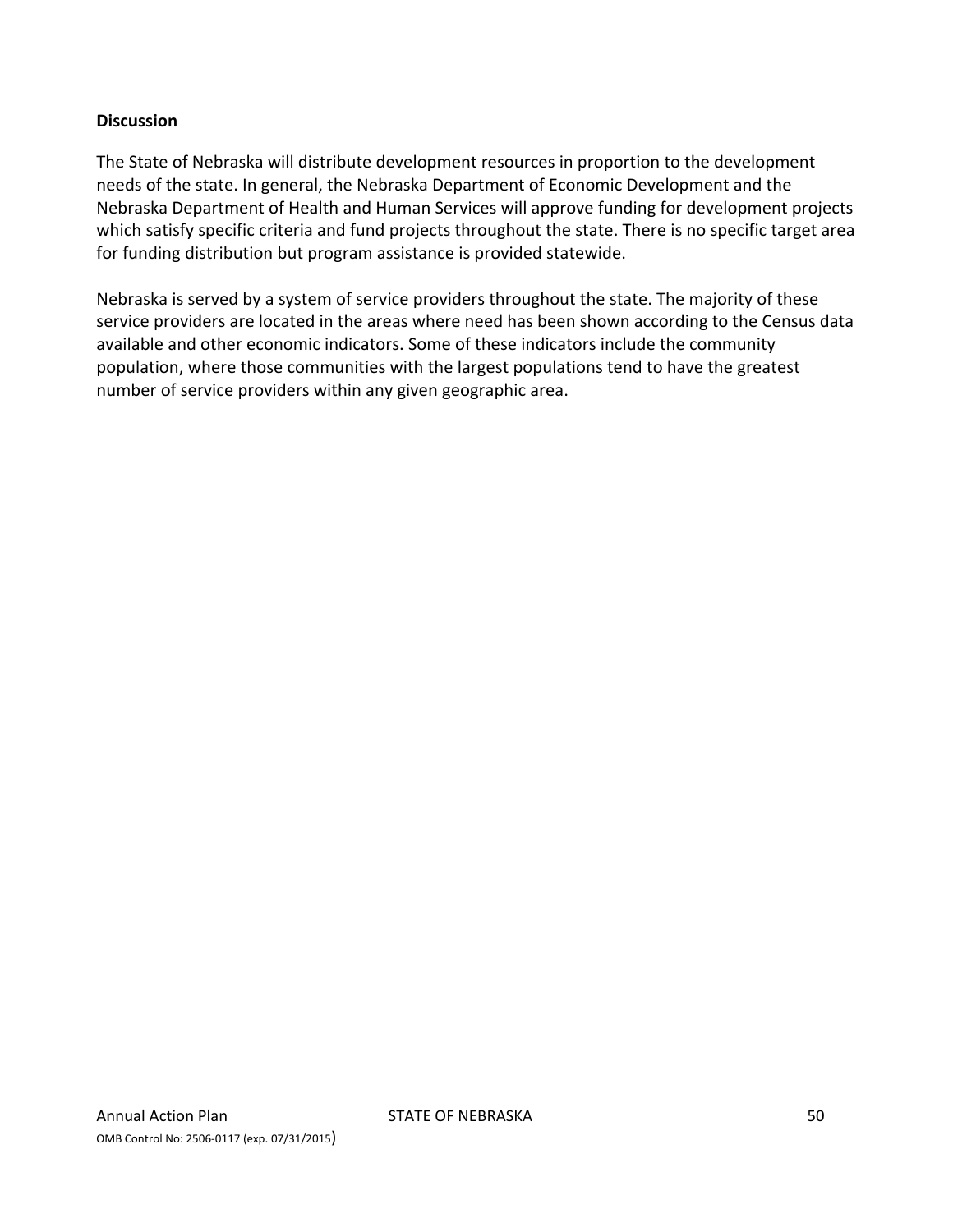# **AffordableHousing**

# **AP‐55 Affordable Housing – 24 CFR 91.320(g)**

## **Introduction:**

Below is a summary of the one year goals for a number of categories that relate to affordable housing. These one year goals are related to the federal resources provided through CDBG, HOME, ESG, and HOPWA and also include HSATF projects. These numbers do not include households assisted through NAHTF as this is a State resource and the State is not required to report these numbers within the context of the Annual Action Plan.

| One Year Goals for the Number of Households to be Supported |     |  |  |  |
|-------------------------------------------------------------|-----|--|--|--|
| <b>Homeless</b>                                             | 452 |  |  |  |
| Non-Homeless                                                | 125 |  |  |  |
| Special-Needs                                               | 57  |  |  |  |
| Total                                                       | 634 |  |  |  |

| One Year Goals for the Number of Households Supported Through |     |
|---------------------------------------------------------------|-----|
| <b>Rental Assistance</b>                                      | 464 |
| The Production of New Units                                   | 50  |
| <b>Rehab of Existing Units</b>                                | 50  |
| <b>Acquisition of Existing Units</b>                          | 25  |
| Total                                                         | 589 |

**Table 8 ‐ One Year Goals for Affordable Housing by Support Type**

## **Discussion:**

As the information above demonstrates, a significant number of households are served annually through affordable housing programs.

One year goals for the number of "Homeless" households supported are estimated from the number of households that will receive TBRA through the Nebraska Homeless Assistance Program (See also AP‐20). One year goals for the number of "Non‐Homeless" are estimated from the number of units proposed within the Housing Program Goal (See also AP‐20). One year goals for the number of "Special‐Needs" are estimated from the number of households that will be served through the HOPWA Program (See also AP‐20).

Rental assistance will be completed primarily through ESG and HOPWA resources that include Tenant Based Rental Assistance (TBRA); financial assistance including rental application fees, security and utility deposits, last month's rent, utility payments, and moving costs; and short‐ term rent assistance. In addition, HSATF resources will also be used for this activity. The total estimated number of households for "Rental Assistance" includes ESG and HOPWA estimates of TBRA assistance combined (See also AP‐20).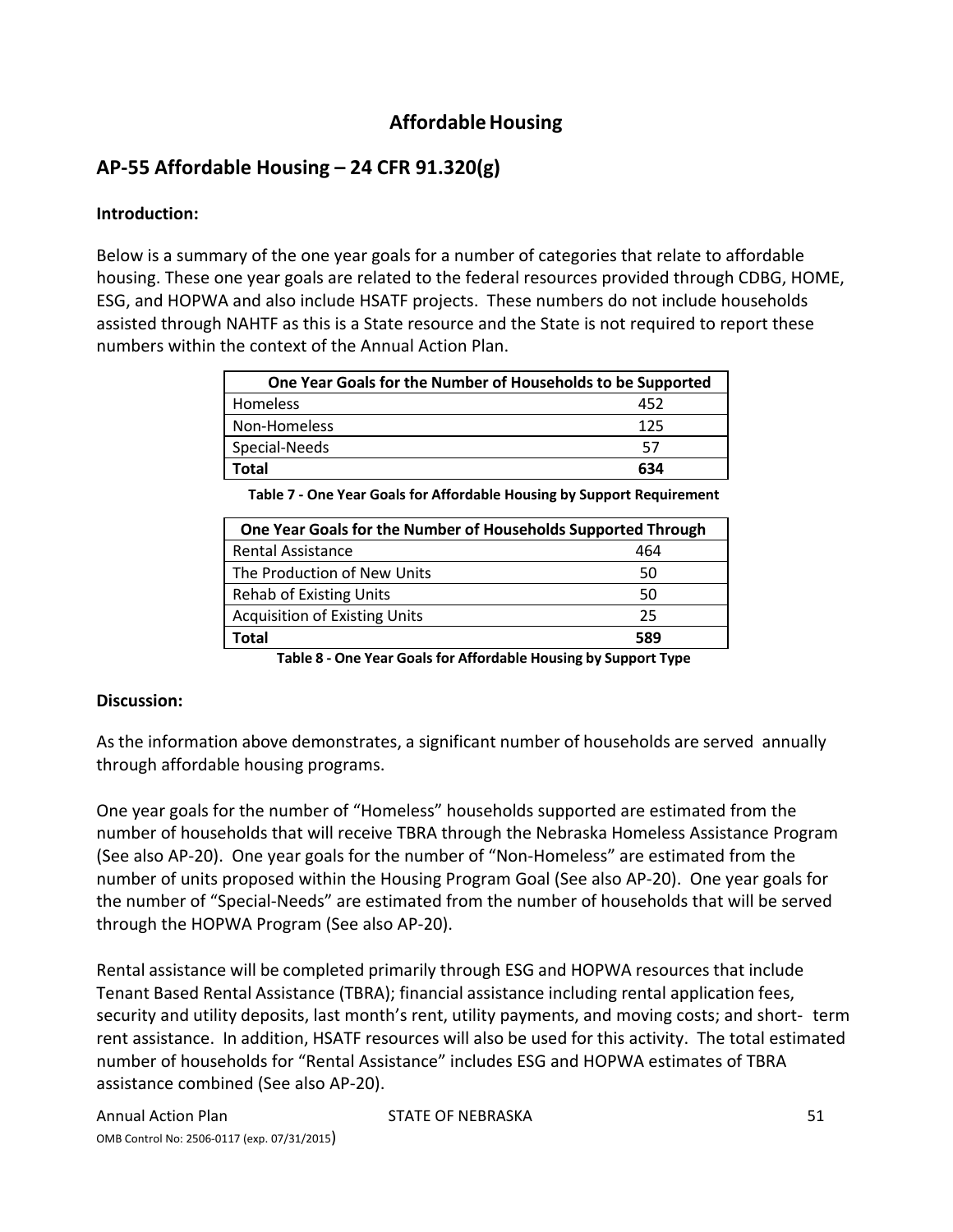The production of new units will be completed primarily through HOME resources that will be utilized through the NIFA/DED Low Income Housing Tax Credit (LIHTC) Application Cycle which utilizes LIHTCs and HOME funds in order to provide additional affordable housing. In addition, NAHTF resources may also be used for this activity.

Rehabilitation of existing units will be completed primarily through CDBG resources within the Owner Occupied Rehabilitation Program administered by the Nebraska Affordable Housing Program. Additional rehabilitation activities may occur through the NIFA/DED Low Income Housing Tax Credit (LIHTC) Application Cycle which utilizes LIHTCs and HOME funds in order to provide additional affordable housing. In addition, NAHTF resources may also be used for this activity.

The number of households supported through acquisition of existing units will be performed through HOME funding to eligible CHDO organizations in order to meet the HOME regulatory requirement which ensures that at least 15 percent of the HOME allocation is utilized for CHDO activities. It is estimated with the approximate \$450,000 in HOME funds proposed for 2015, approximately 25 households will be assisted with acquisition.

It is anticipated that additional households will be supported through NAHTF projects which will likely include those that involve acquisition of existing units. Specific numbers and estimates regarding NAHTF accomplishments were not available during the development of this Consolidated Plan, asthisinformation is compiled and calculated through a separate NAHTF cycle, but this information will be compiled separately through the implementation of additional housing programs.

In addition, based on the findings within the "Opening Doors: 10 Year Plan to Prevent and End Homelessness in the State of Nebraska" there is a significant need for the development of additional Permanent Supportive Housing (PSH) throughout the state. Collaboration and partnerships should be developed and evaluated in order to address these continued needs in order to serve persons who are homeless or at risk of homelessness.

# **AP‐60 Public Housing ‐ 24 CFR 91.320(j)**

# **Introduction:**

As the State Department of Economic Development, DED does not manage or oversee funds to any of the Public Housing Authorities throughout the state. The State will continue to work with the Public Housing Authorities (PHAs) to house Nebraska's low‐income households to the extent that is necessary. PHAs are eligible applicants for some DED resources including Nebraska Affordable Housing Trust Fund (NAHTF) resources.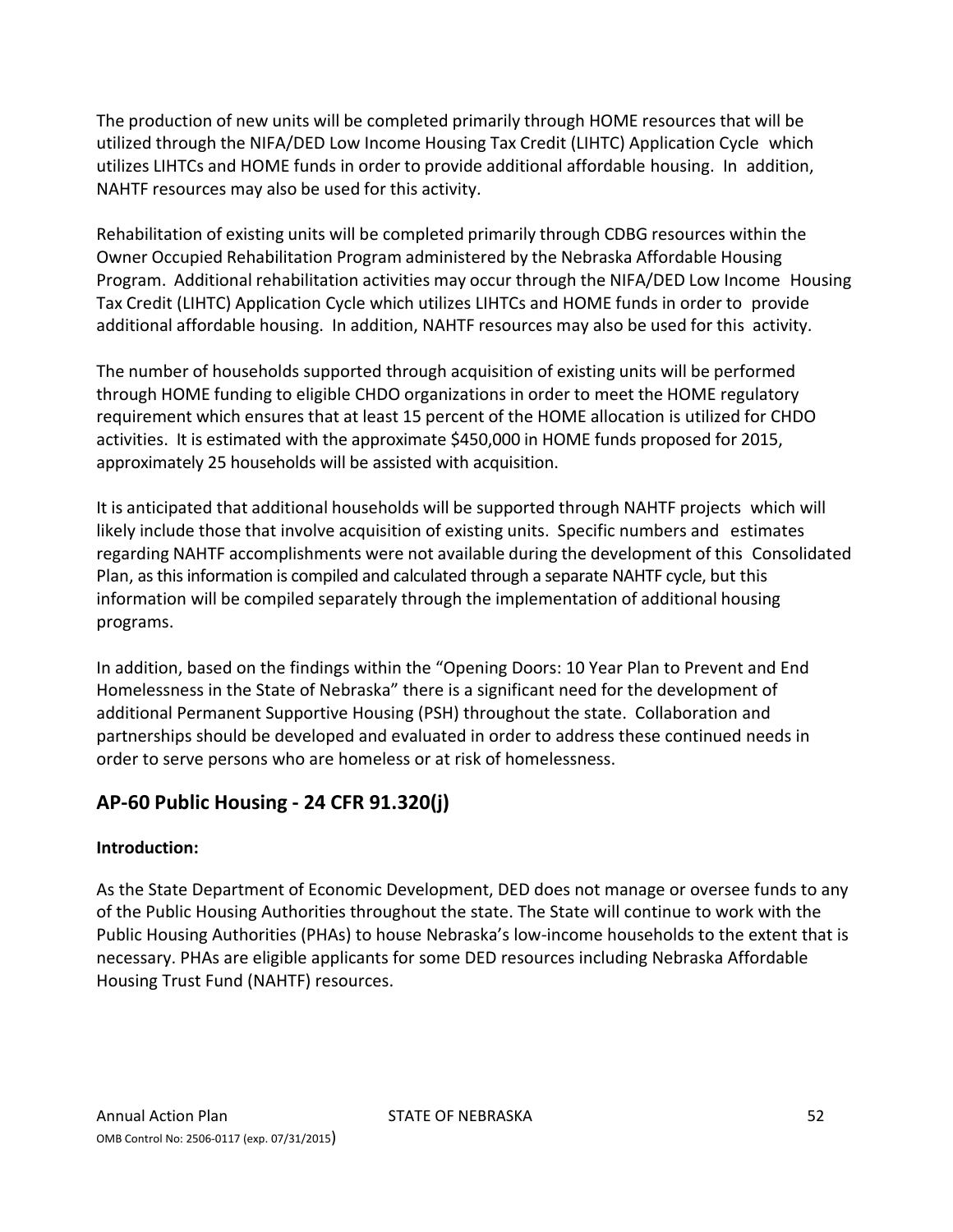## **Actions planned during the next year to address the needs to public housing**

This Annual Action Plan is for a State grantee, and therefore no summary information is available on the actions planned for multiple Public Housing Authorities in Nebraska. This information would be obtained by contacting a given PHA within a designated geographic area.

## **Actionsto encourage public housing residents to become more involved in management and participate in homeownership**

This Annual Action Plan is for a State grantee, and therefore no summary information is available on the actions planned for multiple Public Housing Authorities in Nebraska. This information would be obtained by contacting a given PHA within a designated geographic area.

## **If the PHA is designated as troubled, describe the manner in which financial assistance will be provided or other assistance**

Not Applicable.

#### **Discussion:**

This Annual Action Plan is for a State grantee, and therefore no summary information is available on the actions planned for multiple Public Housing Authorities in Nebraska. This information would be obtained by contacting a given PHA within a designated geographic area.

# **AP‐65 Homeless and Other Special Needs Activities – 91.320(h)**

#### **Introduction**

**Describe the jurisdictions one‐year goals and actions for reducing and ending homelessness including:**

## **Reaching out to homeless persons (especially unsheltered persons) and assessing their individual needs**

The "All Doors Lead Home Coordinated Entry" has the potential to create more efficient homeless service systems by targeting resources toward those who need them most and helping clients move through the system faster. In Nebraska, coordinated assessment is being implemented at the CoC level. NHAP will continue to require participation in coordinated assessment for the CoC as a part of the ESG program.

The State of Nebraska's ESG funding is focused on assisting the literally homeless. As such, a portion of funding is designated to street outreach to identify unsheltered individuals and support them with the services they need to allow them to regain stable housing and secure self-sufficiency.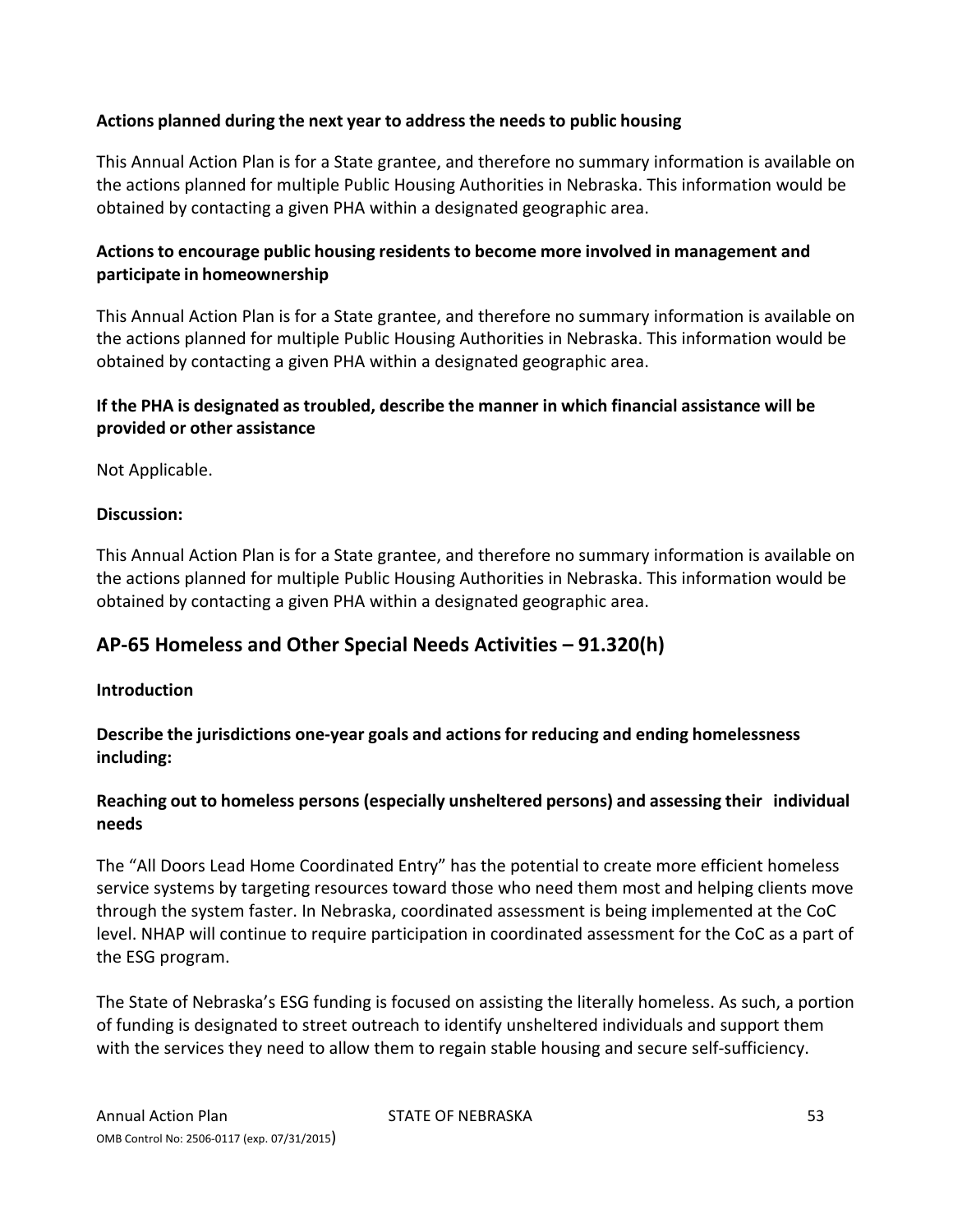To measure the effectiveness of Nebraska's ability to reduce the number of unsheltered individuals and families and end homelessness, the Homeless Point in Time Count (PIT) will be used. The goal in Nebraska is to reduce the number of unsheltered individuals and families by 1% each year.

For each Street Outreach program funded by NHAP, performance will be measured based on:

- 1. An increase in the number of contacts with unduplicated individuals made during outreach.
- 2. An increase in the percentage of persons placed in permanent housing.
- 3. An increase in the percentage of persons that increase non‐cash benefits at program exit.

Providers in the CoC work closely with other community agencies that encounter unsheltered homeless persons. This includes law enforcement, faith community, community action agencies, and Salvation Army. These organizations have solid referral networks with CoC provider agencies and will contact them for support when they encounter unsheltered persons in need of assistance.

#### **Addressing the emergency shelter and transitional housing needs of homeless persons**

Emergency shelter is a critical part of the homeless service system. Shelters provide temporary refuge and often serve as the "front door" or first place of entry to those experiencing homelessness. NHAP sees the importance that emergency shelters have in connecting those experiencing homelessness with the resources needed to exit homelessness and move to self‐ sufficiency.

For NHAP programs funded to support Emergency Shelter Programs, performance will be measured based on:

- 1. Increased use of bed utilization rate.
- 2. The average length of stay of the households served decreased from prior year.
- 3. Increase in the percentage of discharged households to permanent housing.

For NHAP program funded to support Transitional Housing Programs, performance will be measured based on:

- 1. Increased use of bed utilization rate.
- 2. Increase in the percentage of discharged households to permanent housing.
- 3. Increase in the percentage of discharged households with more non‐cash benefits.

**Helping homeless persons (especially chronically homeless individuals and families, families with children, veterans and their families, and unaccompanied youth) make the transition to permanent housing and independent living, including shortening the period of time that individuals and families experience homelessness, facilitating accessfor homeless individuals and families to affordable housing units, and preventing individuals and families who were recently homeless from becoming homeless again**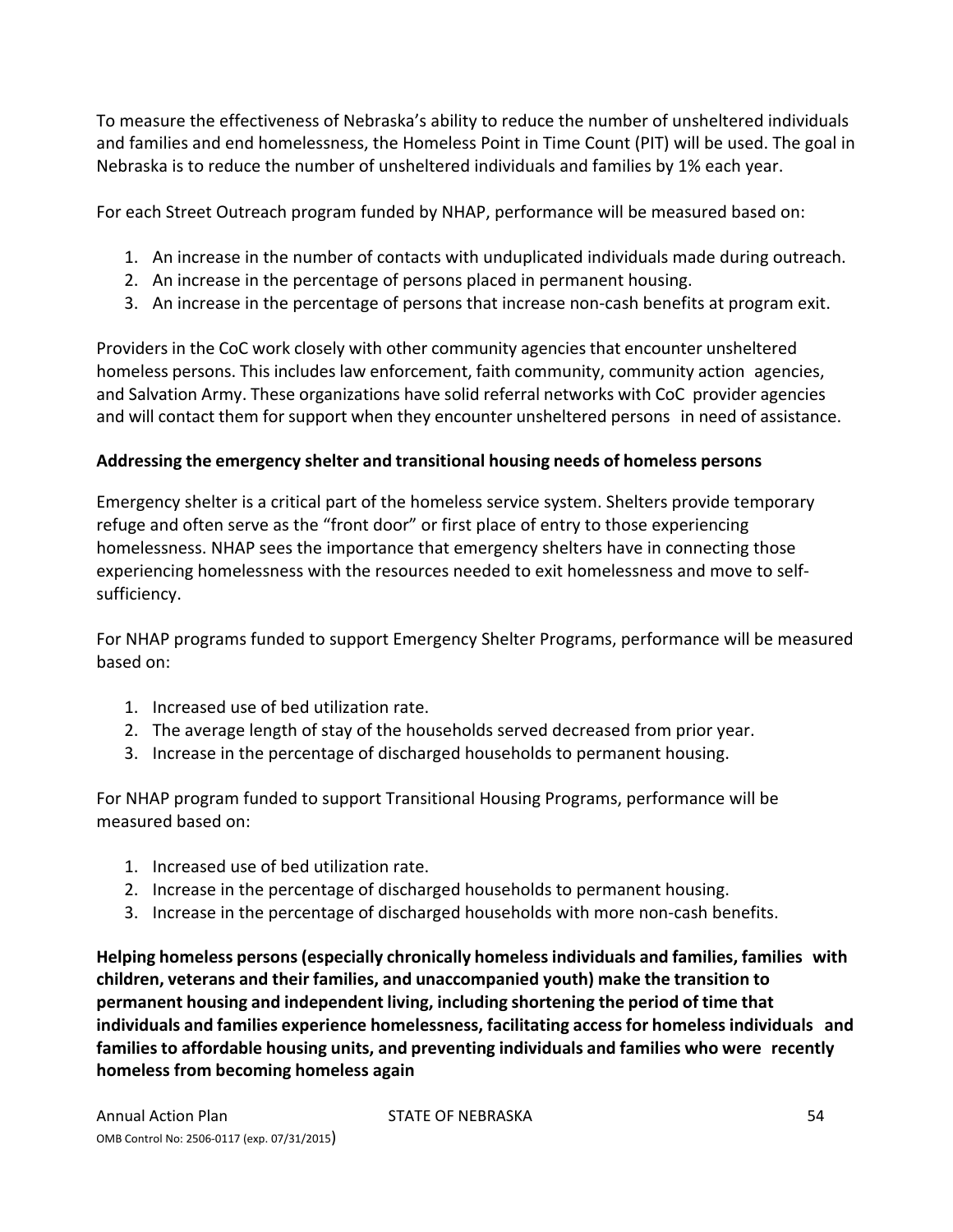The State will continue to uphold the expectation NHAP sub-recipients utilize the housing first model and encourage them to prioritize Rapid Re‐Housing funds towards ending homelessness. Technical assistance will continue from the State to support the implementation of Outreach and Rapid Re‐Housing services, through NHAP grant awards, towards increasing the number of homeless households served.

By CoC's using the coordinated entry system, this will allow for making appropriate housing decisions and more effectively targeting resources to those most in need. Consequently, by making the appropriate level of intervention, the time individuals and families experiencing homelessness should be shortened.

During the next year, NHAP will monitor the length of time households are homeless through HMIS, and then establish targets for agencies to assist households into permanent housing. NHAP will monitor subrecipients continued progress on increasing the number of households being placed in permanent housing.

With the support of housing stability case management and financial assistance services, NHAP will fund subrecipients who will work to help keep recently housed individuals from returning to homelessness. The goal to increase the percentage of discharged households with more non‐cash benefits should help increase the economic security many individuals and families need to maintain their housing.

**Helping low‐income individuals and families avoid becoming homeless, especially extremely low‐ income individuals and families and those who are: being discharged from publicly funded institutions and systems of care (such as health care facilities, mental health facilities, foster care and other youth facilities, and corrections programs and institutions); or, receiving assistance from public or private agencies that address housing, health,social services, employment, education, or youth needs**

Throughout Nebraska, many communities have systems in place aimed towards homeless prevention. Community Action Programs and other non‐profits provide wrap around services to address poverty and NHAP is committed to supporting these efforts. CSBG, TANF, and Assistance to the Aged, Blind and Disabled programs are just a few examples of services and/or grants distributed state‐wide to provide financial assistance to those who are extremely low‐income and require short-term assistance in order to stabilize their housing. NHAP's goal to increase the percentage of discharged households with more non‐cash benefits will help those low‐income families and individuals to avoid becoming homeless again as well as free up public and private services for other low‐income families experiencing struggles with day to day living.

The State will continue to evaluate policies across the CoC regions in order to help low‐income individuals and families to avoid becoming homeless, especially extremely low-income families who are being discharged for the publicly funded institutions and systems of care, such as health care facilities, mental health facilities and other youth facilities, and correction programs and institutions. The CoC regions and NHAP subrecipients actively promote and pursue coordination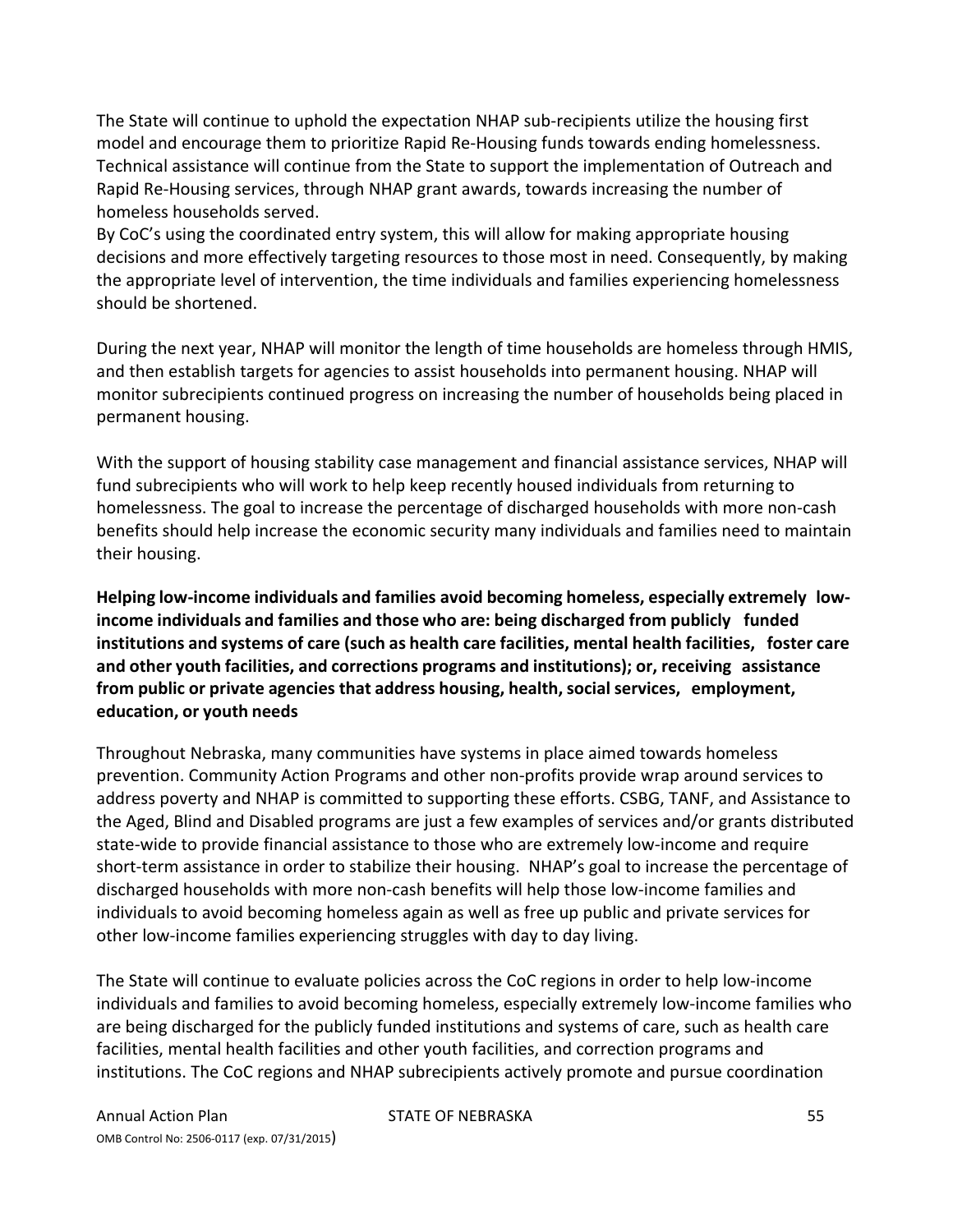with community providers and work towards integrating individuals served with mainstream resources and services. NHAP will continue to work and support the CoCs involvement to provide permanent supported housing options for those individuals at highest risk of becoming homeless.

## **Discussion**

See above for additional information.

# **AP‐70 HOPWA Goals – 91.320(k)(4)**

One of the program goals for the HOPWA Program is to provide decent, safe and affordable housing and supportive services to people who are homeless and/or at imminent risk of becoming homeless. If funding permits, increasing access to employment opportunities/job training is a goal for the program. Eligibility for HOPWA funded services requires at least one person in the household be infected with the HIV virus and a household income at or below 80% of the area median income. Households with incomes above 80% of the area median income are eligible to receive HOPWA funded housing counseling and referral services. The priority population for HOPWA is serving the homeless and chronically homeless.

# **AP‐75 Barriers to affordable housing – 91.320(i)**

## **Introduction:**

Below is information on the actions planned for 2015 and some background information on the State's efforts toward reducing barriers to affordable housing.

**Actions it planned to remove or ameliorate the negative effects of public policies that serve as barriers to affordable housing such as land use controls, tax policies affecting land, zoning ordinances, building codes, fees and charges, growth limitations, and policies affecting the return on residential investment**

#### **Discussion:**

The Consolidated Plan regulations require the State to describe the State's actions it plans to take during the next year to remove or ameliorate negative effects of its policies that serve as barriers to affordable housing as identified within MA‐40. The State has adopted a strategy to remove or ameliorate barriers to affordable housing as identified within SP‐55 of the Consolidated Plan. During the current Annual Action Plan year, the following actions are planned to remove or ameliorate the negative effects of public policies that serve as barriers to affordable housing and these actions include: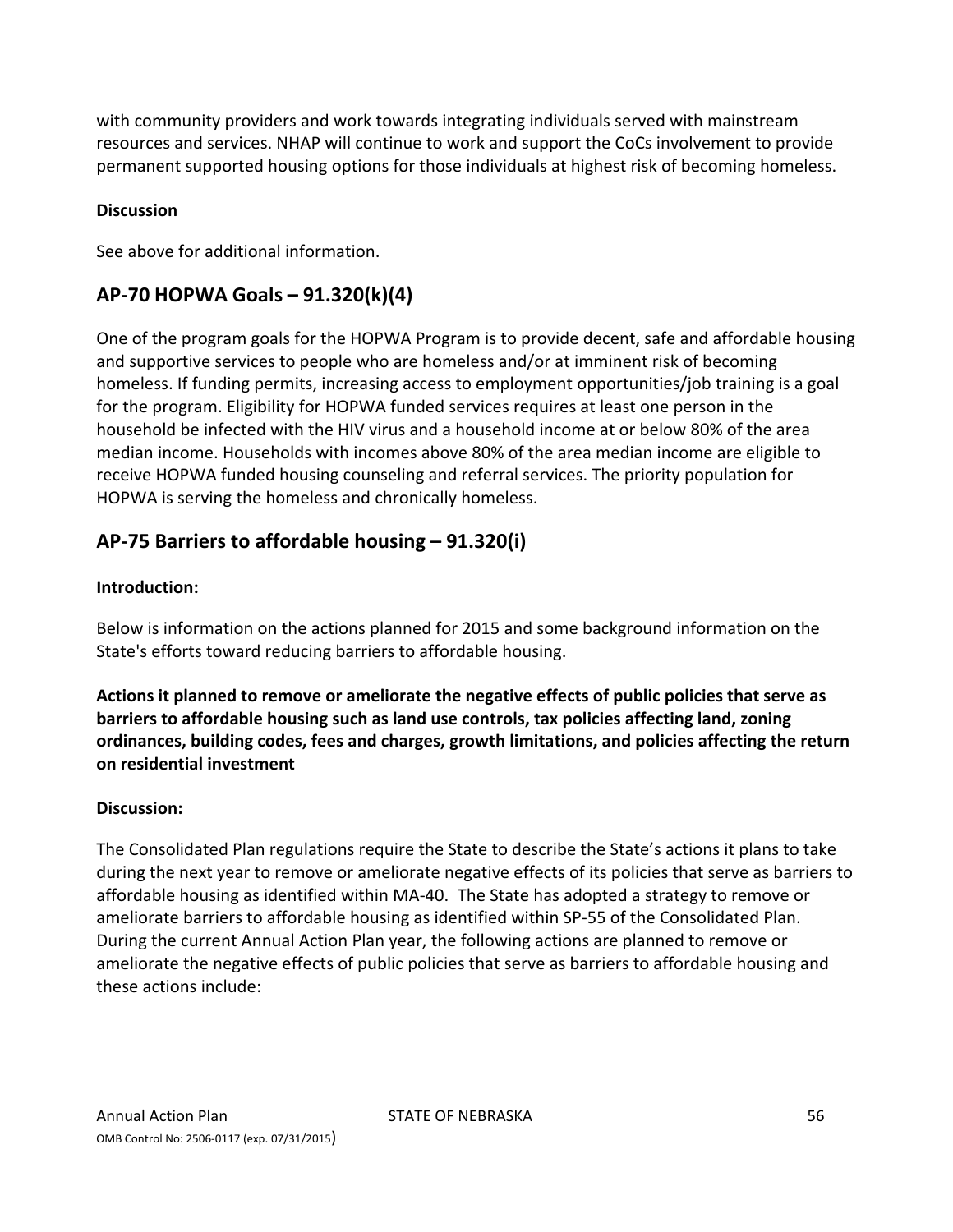## **Actions related to Tax Policy affecting land and other property**

The State will continue to evaluate steps to alleviate the property tax burden that is a barrier to affordable housing. The State has previously reviewed the tax structure as it relates to school districts, but will also review other areas of the tax policy that may be revised which reduce property taxes for Nebraskans.

In addition, the State will continue to review the tax policies affecting affordable housing and evaluate the impacts of the new legislation under LB356 which revised the method for appraisals made on low income housing tax credit projects that was passed in 2015. The State will review whether the income-approach calculation will reduce the overall taxes on these properties that utilize low income housing tax credits (LIHTCs) and often times also use HOME or NAHTF resources.

#### **Actions related to Land Use Controls and Zoning Ordinances**

The State, because it has very limited influence on land use controls and zoning ordinances, will continue to work with local governments to utilize good practices in ensuring the local land use controls and zoning ordinances do not negatively impact affordable housing development, thus removing an additional barrier to affordable housing. One way in which the State will accomplish this is to continue its collaboration with the Nebraska Chapter of the American Planning Association through its participation at the Nebraska Planning and Zoning Association (NPZA) Conference and other planning and zoning related events. Continued collaboration and educational outreach will assist in these efforts.

#### **Actions related to Building Codes**

The State will continue to work with local governments in ensuring that any building codes enacted at the local level do not have a negative impact on affordable housing. Efforts are needed to ensure that local building codes do not hamper additional investment for affordable housing throughout the state. The State will accomplish this through collaborating with community and county officials in educating them on the use of solid building code policy that will focus on ensuring safe and decent housing for individuals, including low income persons, but at the same time implementing policies such as energy efficiency, into the codes.

In addition, the State Department of Economic Development will continue to collaborate with the Nebraska Department of Energy in ensuring that affordable housing projects meet the property code standards within their developments.

#### **Actions related to Growth Limits**

The State, because it has very limited influence on communities utilizing regulatory barriers which place limits on the number of market rate, rental, and affordable housing that may be located within a given area, will continue to work with local governments in education and utilization of good practices in reducing the negative impacts of growth limits within communities. Education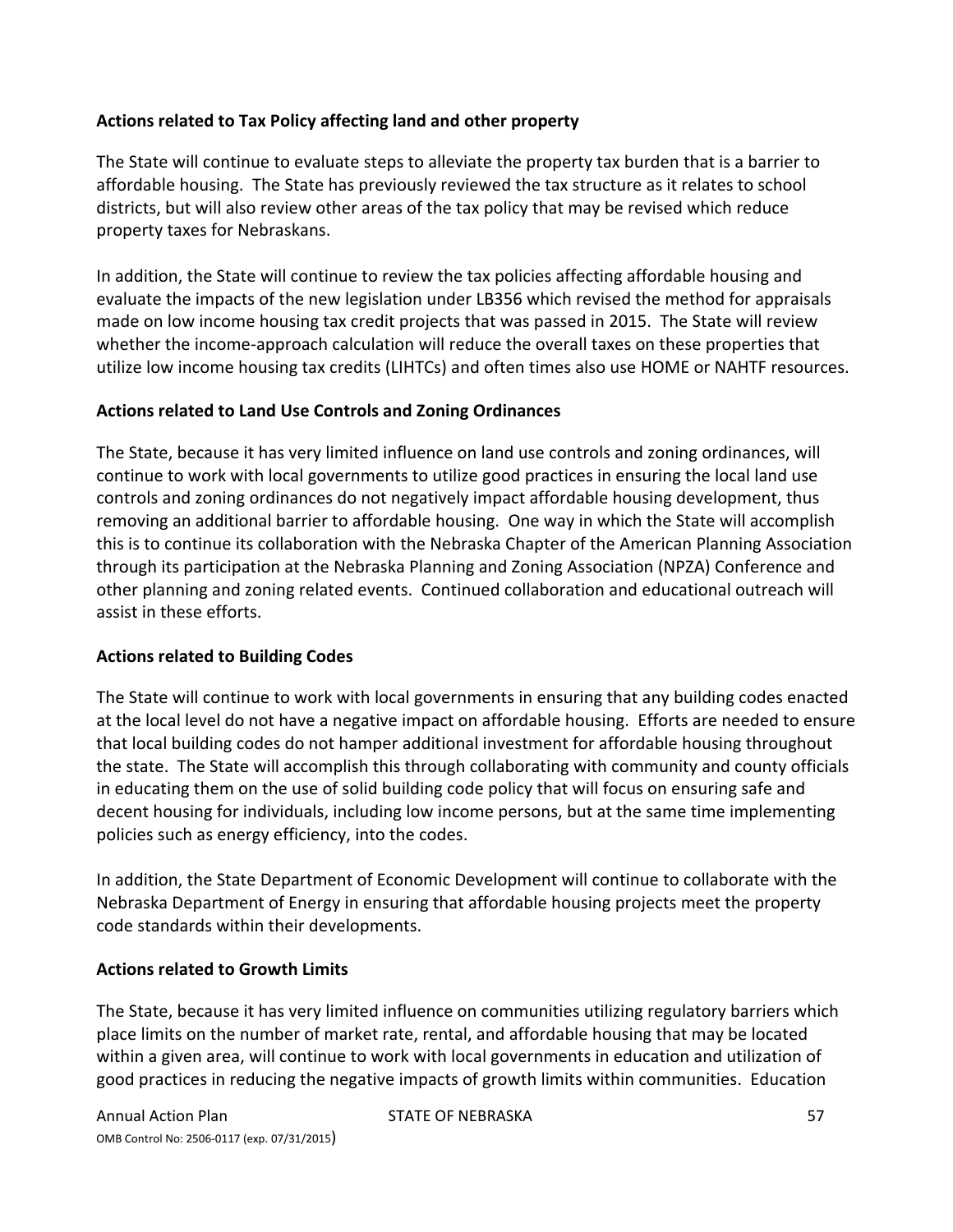and outreach can be important tools in showing that mixed income developments both market rate and rent-restricted units) are not harmful to communities, but can create benefits through the income diversity within a community. The State will continue its outreach which would assist in reducing any negative impacts that growth limits may have on affordable housing.

#### **Actions related to Policies Impact Return on Residential Investment**

Because the State does not have control of the amount of residential return on investment, as this is determined at the local level when a property is sold or when it is rented, the State has limited actions it can take to create more favorable policies that may impact return on residential investment. The State hopes that through education and outreach with affordable housing providers that a reasonable return on investment can be obtained within the development of affordable housing projects, which will help in reducing the negative impacts a limited return on investment may have on housing development. The State will continue to work with local governments, housing providers, housing developers, and other affordable housing entities in order to help assist in the creation of favorable policies that improve return on residential investment and that will reduce the negative impacts on policies related to this issue.

#### **Actions related to other effects of public policy on affordable housing and residential investment**

The State will continue to evaluate additional barriers or constraints to the development of affordable housing that include: lack of housing contractors throughout the state; housing construction costs (including labor and materials); residential home values in certain markets; lack of sufficient rental units in some communities; lack of residential units for homebuyers (both low income and market rate) in many communities; lack of infrastructure for development, and ; insufficient establishment and enforcement of building codes. Policies related to these must be evaluated as these barriers negatively affect both the private and public sectors in ensuring that proper affordable housing and residential investment is made available within communities throughout the state.

The State will continue to evaluate policies that can be implemented which will work to attract additional residential contractors, particularly those that are willing to construct moderate priced homes in communities. The State will review whether or not there may be policy incentives implemented into State housing programs that may include: include: providing zero interest loans to contractors to build residential units; providing low priced or free residential lots for development; and also to provide additional points in housing applications for those applicants that compile lists of interested contractors that may work on projects if applications are funded. This approach could also be implemented at the local level and through education and outreach the State could help influence good decision making and policies that would work toward attracting more residential contractors in many underserved markets throughout the state.

The State will also continue to work with developers and contractors to identify any cost saving measures that might be appropriate to implement in order to save on the cost of materials and labor. Policies related to construction cost savings measures could be evaluated which could include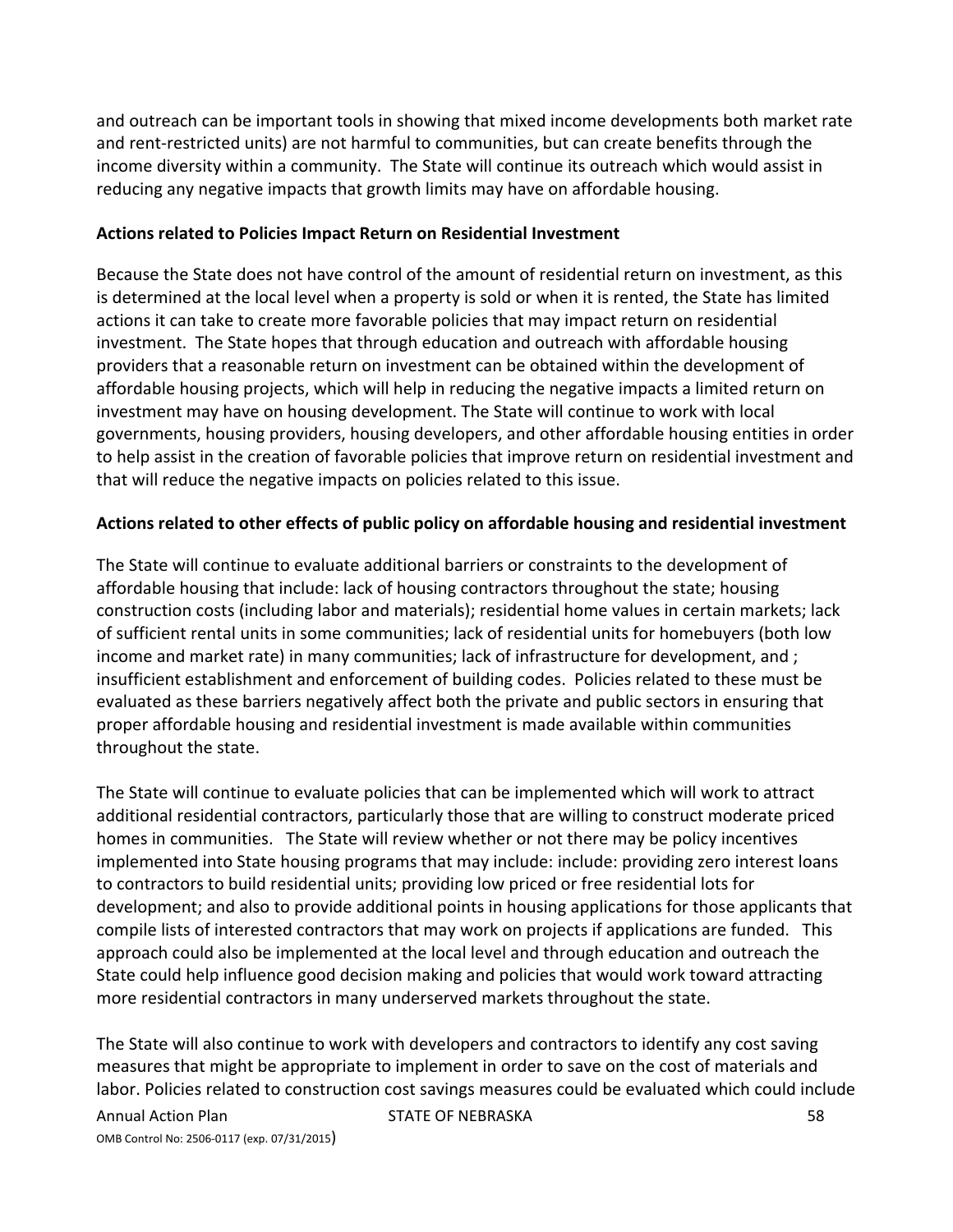increased collaboration between communities and affordable housing providers that utilize job training in their construction practices and thus are able to provide reduced price homes in communities.

Overall, the State will continue to evaluate public policy that may impact the value of residential units in certain markets; the lack of residential units; ways in which to improve residential infrastructure; and code enforcement assistance. All these items will move towards reducing additional barriers to affordable housing.

# **AP‐85 Other Actions – 91.320(j)**

#### **Introduction:**

The following are actions planned throughout the course of the Consolidated Plan period (2015‐ 2019).

#### **Actions planned to address obstaclesto meeting underserved needs**

All of the activities which will be funded under the State's CDBG, HOME, ESG, HOPWA Programs and funded under the State's Nebraska Affordable Housing Trust Fund (NAHTF) and Nebraska Homeless Shelter Assistance Trust Fund (HSATF) will address obstacles to meeting underserved needs. The State will identify and respond to underserved needs as they arise from self‐ evaluation and citizen participation.

#### **Actions planned to foster and maintain affordable housing**

The Housing Priority of the Annual Action Plan addresses how the State attempts to foster and maintain affordable housing throughout the state. Actions planned include: developing additional rental housing; developing additional homeownership units; providing down payment assistance; providing owner occupied rehabilitation (OOR) activities, and other housing activities. These actions will be funded through HOME, for rental housing development and activities related to CHDOs; through CDBG, for OOR, and through the NAHTF, for rental development, homeownership activities, OOR, and non‐profit operating assistance.

#### **Actions planned to reduce lead‐based paint hazards**

The State is committed to reducing lead based paint hazards. DED and DHHS will continue its efforts to educate CDBG, HOME, ESG, and HOPWA recipients on the dangers of lead‐based paint, as appropriate. In addition, DED ensures that any Housing Program Guidelines contain information on the requirements for lead‐based paint work practices and the requirement to have properly trained staff in order to properly mitigate lead‐paint hazards as necessary.

Annual Action Plan State of NEBRASKA 59 STATE OF NEBRASKA OMB Control No: 2506‐0117 (exp. 07/31/2015) The Nebraska Department of Health and Human Services (DHHS), through the Division of Public Health's Lead‐Based Paint Program, will coordinate with DED for training, education, and other resources related to lead based paint hazards, and will require the that grantees and sub‐grantees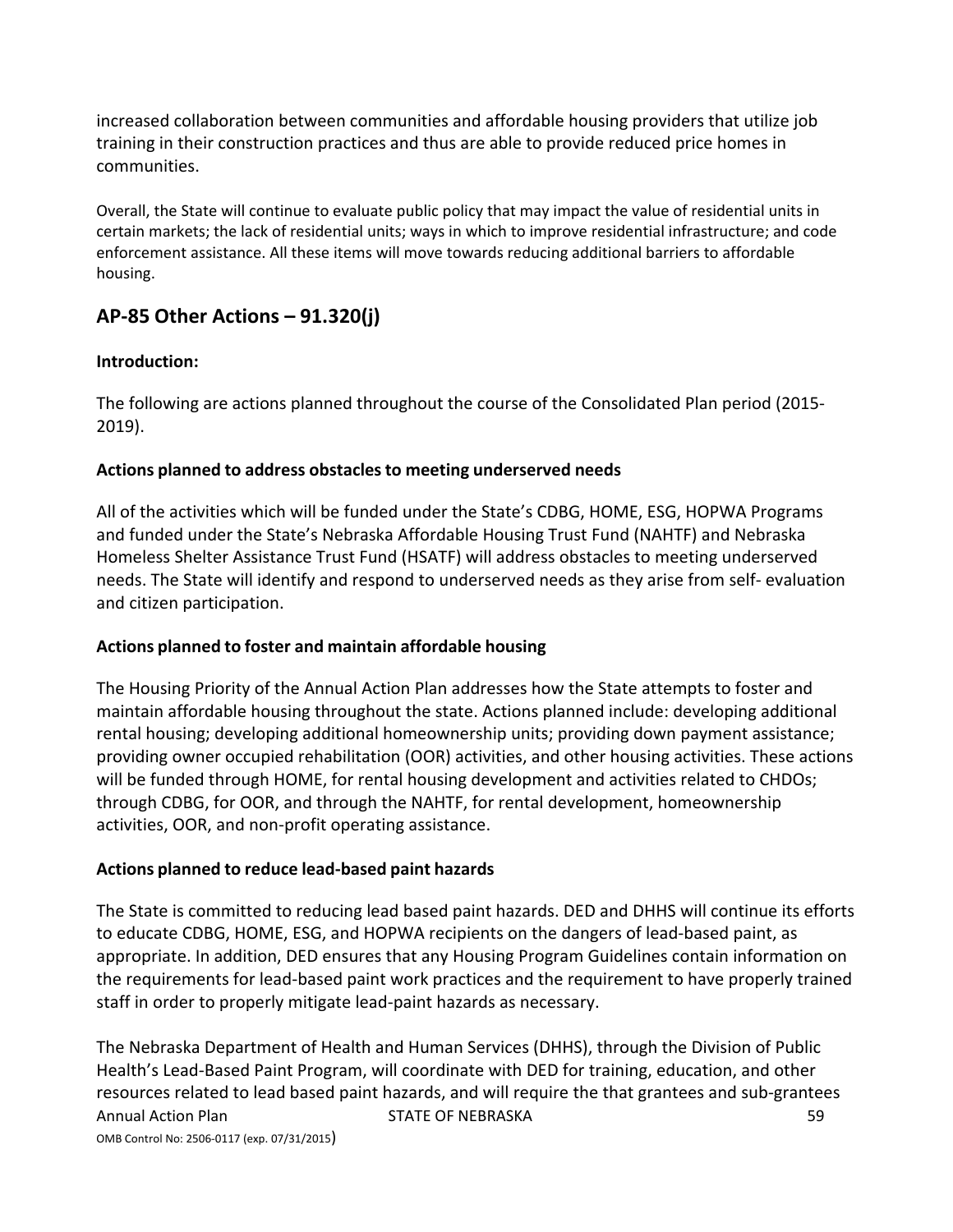utilize staff and contractors that have the appropriate training and certification.

## **Actions planned to reduce the number of poverty‐level families**

Many agencies throughout Nebraska actively pursue the elimination of poverty. The role that DED and DHHS perform in this overall endeavor is to foster and promote self‐sufficiency and independence. To better empower individuals and families toward self‐sufficiency and independence the following strategies will be put to work:

- Promote sustainable economic development through affordable housing and other community development activities;
- Evaluate projects, in part, on the basis of their ability to foster self‐sufficiency when awarding funding for projects;
- Maintain a strong relationship with the Continuum of Care system in order to enhance and promote the stabilization of homeless families and encourage transition to stable households and housing situations;
- Explore partnership opportunities with other agencies that provide a range of services and activities that have a measurable, and potentially major impact, on the causes of poverty in their communities; and
- Enhance efforts to educate the public and interested persons about available supportive services that foster self‐sufficiency and independent living arrangements.

## **Actions planned to develop institutionalstructure**

The State is committed to improving institutional structures. The institutional structure for the CDBG, HOME, ESG, and HOPWA Programs is composed of DED, DHHS, local governments, nonprofit organizations, and private industry. It is essential that these entities efficiently work together. The Consolidated Plan focuses on improving institutional structure through coordination. Some examples include within the rental housing program (through the collaboration between NIFA and DED) and within the water/wastewater program (through the collaboration between DED and the WWAC).

## **Actions planned to enhance coordination between public and private housing and social service agencies**

DED will continue to coordinate with public partners in the Affordable Housing Agency Committee (AHAC) process which includes regularly scheduled meetings with the Nebraska Investment Finance Authority (NIFA), the USDA, the City of Omaha, the State Historic Preservation Office (SHPO), and any other interested parties in order to discuss current projects and methods to coordinate efforts throughout the state.

In addition, DED works with NIFA through providing technical assistance and financing resources in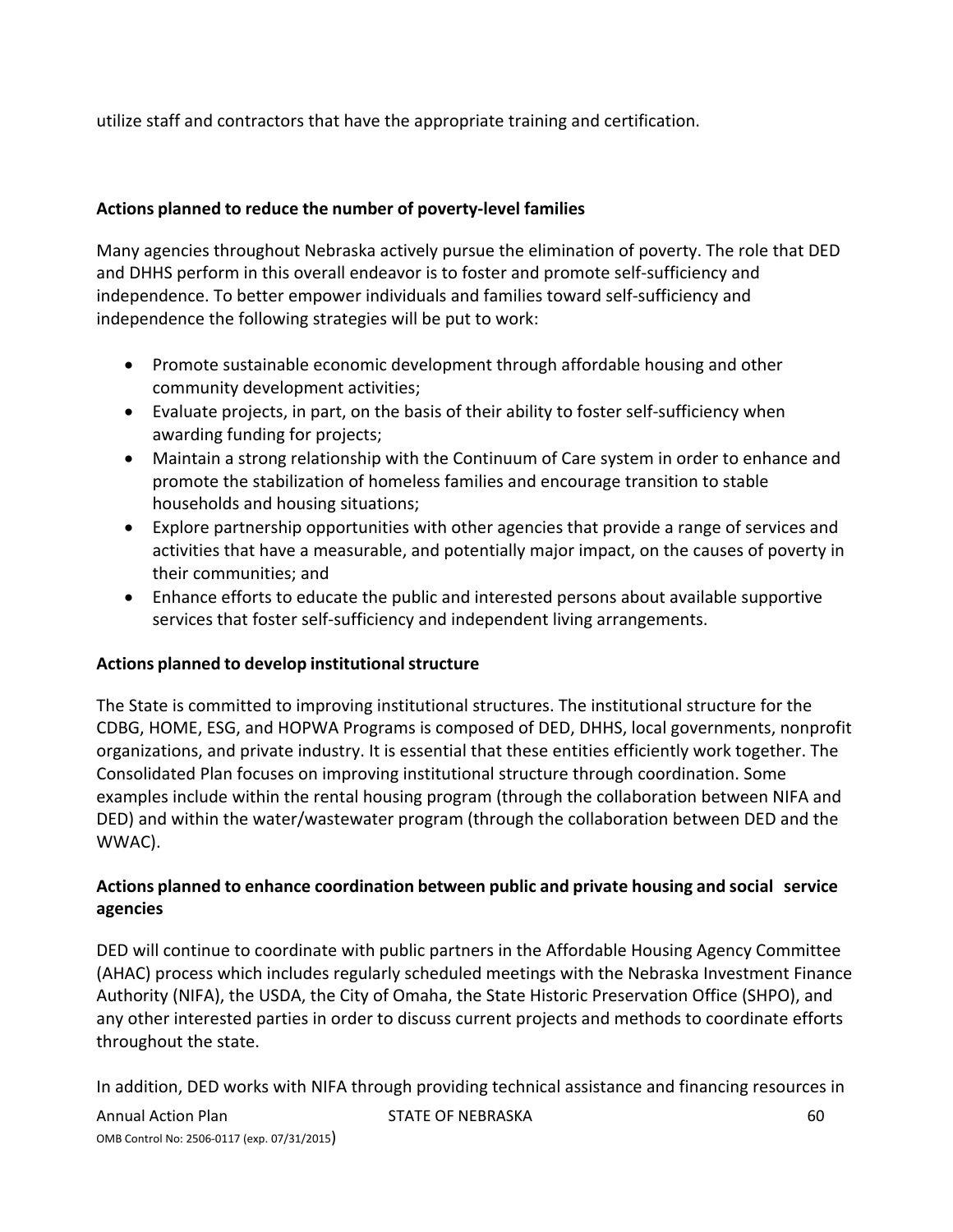the NIFA‐led Collaborative Resource Allocation in Nebraska (CRANE) process which works at developing housing projects that impact special needs and other underserved populations.

DED also coordinates regularly with the Nebraska Commission on Housing and Homelessness (NCHH) and is represented on various social service state advisory groups to ensure housing services are coordinated with social services for needy populations in Nebraska.

The Nebraska Homeless Assistance Program (NHAP) is housed within the infrastructure of the Department of Health and Human Services. Being part of this collective organization, which includes Behavioral Health, Developmental Disabilities, Medicaid, Public Health and Veteran's Homes, allows for continued collaboration and coordination across the various disciplines in support of the delivery of housing and supportive service needs. At the local level, the BOS works proactively with regional CoC partners. CoC partners engage various public and private nonprofit organizations, such as local Housing Authorities, Veterans Administration, Employment First, and SNAP to ensure that efficient and effective coordination of services exists between affordable housing and social services.

#### **Discussion:**

Through the above identified actions the State will continue to address these various issues and is committed to addressing these issues throughout the implementation of the 2015‐2019 Consolidated Plan.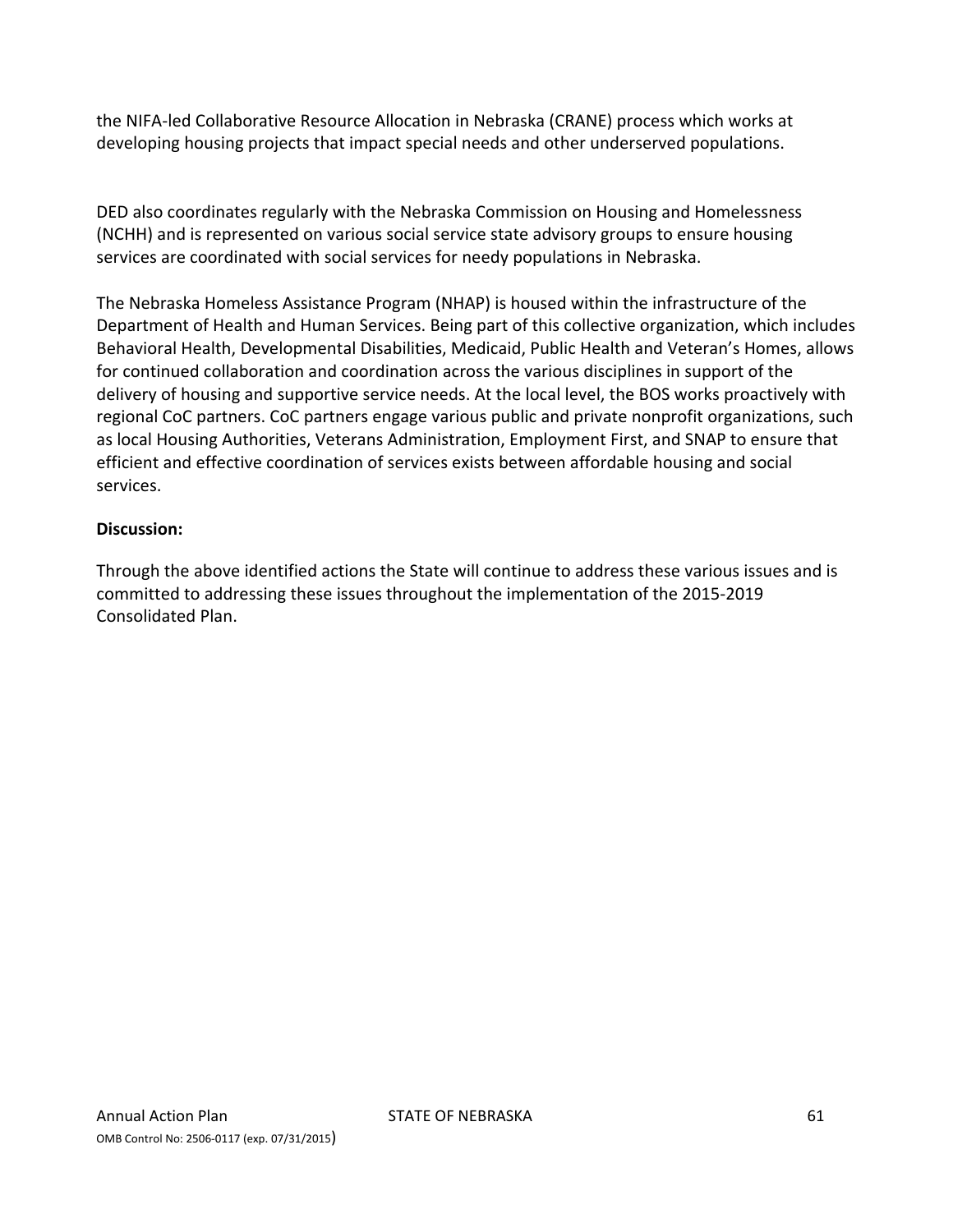## **Program Specific Requirements**

# **AP‐90 Program Specific Requirements – 91.320(k)(1,2,3)**

#### **Introduction:**

Activities planned utilizing the CDBG funds expected to be available during the year are identified within the Method of Distribution. The following information identifies program income that may be available for use that would be included in additional projects that would be carried out.

## **Community Development Block Grant Program (CDBG) Reference 24 CFR 91.320(k)(1)**

Projects planned with all CDBG funds expected to be available during the year are identified in the Projects Table. The following identifies program income that is available for use that is included in projects to be carried out.

| 1. The total amount of program income that will have been received before the start<br>of the next program year and that has not yet been reprogrammed.                 | \$1,900,000 |
|-------------------------------------------------------------------------------------------------------------------------------------------------------------------------|-------------|
| 2. The amount of proceeds from section 108 loan guarantees that will be used during<br>the year to address the priority needs and specific objectives identified in the |             |
| grantee's strategic plan.                                                                                                                                               | 0           |
| 3. The amount of surplus funds from urban renewal settlements.                                                                                                          | 0           |
| 4. The amount of any grant funds returned to the line of credit for which the planned                                                                                   |             |
| use has not been included in a prior statement or plan                                                                                                                  | 0           |
| 5. The amount of income from float-funded activities                                                                                                                    | 0           |
|                                                                                                                                                                         |             |

Total Program Income:  $$1,900,000$ 

Other CDBG Requirements

The amount of urgent need activities 0

The estimated percentage of CDBG funds that will be used for activities that benefit persons of low and moderate income. Overall Benefit ‐ A consecutive period of one, two or three years may be used to determine that a minimum overall benefit of 70% of CDBG funds is used to benefit persons of low and moderate income. Specify the years covered that include this Annual Action Plan. 70.00%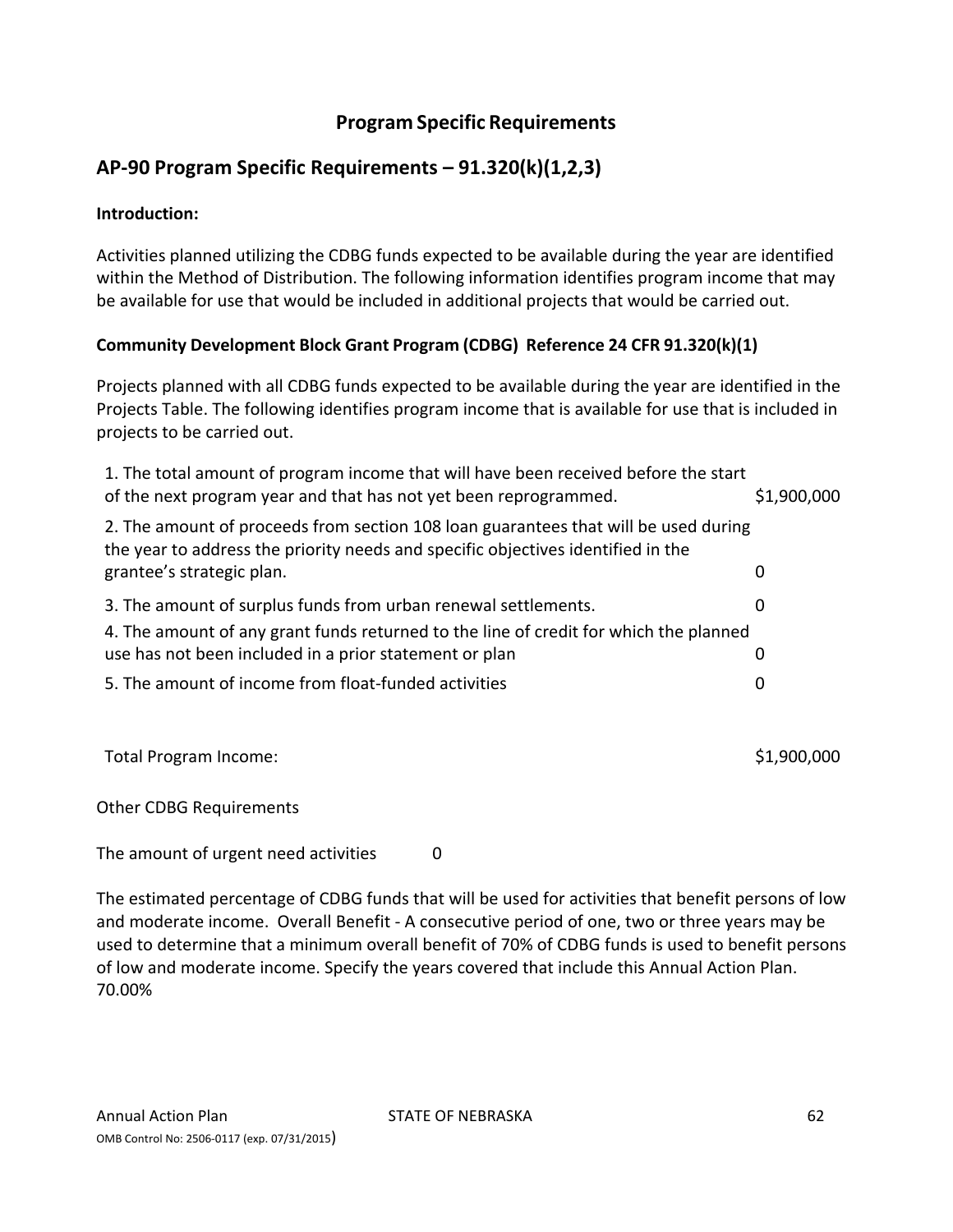## **HOME Investment Partnership Program (HOME) Reference 24 CFR 91.320(k)(2)**

**1. A description of other forms of investment being used beyond those identified in Section 92.205 is as follows:**

The State of Nebraska will not use HOME funds beyond those identified in Section 92.205.

## **2. A description of the guidelines that will be used for resale or recapture of HOME funds when used for homebuyer activities as required in 92.254, is as follows:**

The Appendix to the Consolidated Plan/AAP contains the full language of the resale and recapture provisions for the HOME program. This information is also available on the DED website at: http://neded.org/consolidatedplan.

#### **Guidelinesfor Resale or Recapture of HOME‐Funded Projects**

DED structures these guidelines based on individual program design and market conditions.

#### **Use of Resale Provisions for HOME‐Funded Projects**

The Appendix to the Consolidated Plan/AAP contains the full language of the resale and recapture provisions for the HOME program. This information is also available on the DED website at: http://neded.org/consolidatedplan.

#### **Use of Recapture Provisions for HOME‐Funded Projects**

The Appendix to the Consolidated Plan/AAP contains the full language of the resale and recapture provisions for the HOME program. This information is also available on the DED website at: http://neded.org/consolidatedplan.

## **Additional recapture provisions to be established in the DED Grantee homebuyer guidelines**

The DED grantee must adopt the HOME Recapture & Resale provisions and establish additional recapture provisions in the DED grantee's Homebuyer Guidelines.

The Appendix to the Consolidated Plan/AAP contains the full language of the resale and recapture provisions for the HOME program. This information is also available on the DED website at: http://neded.org/consolidatedplan.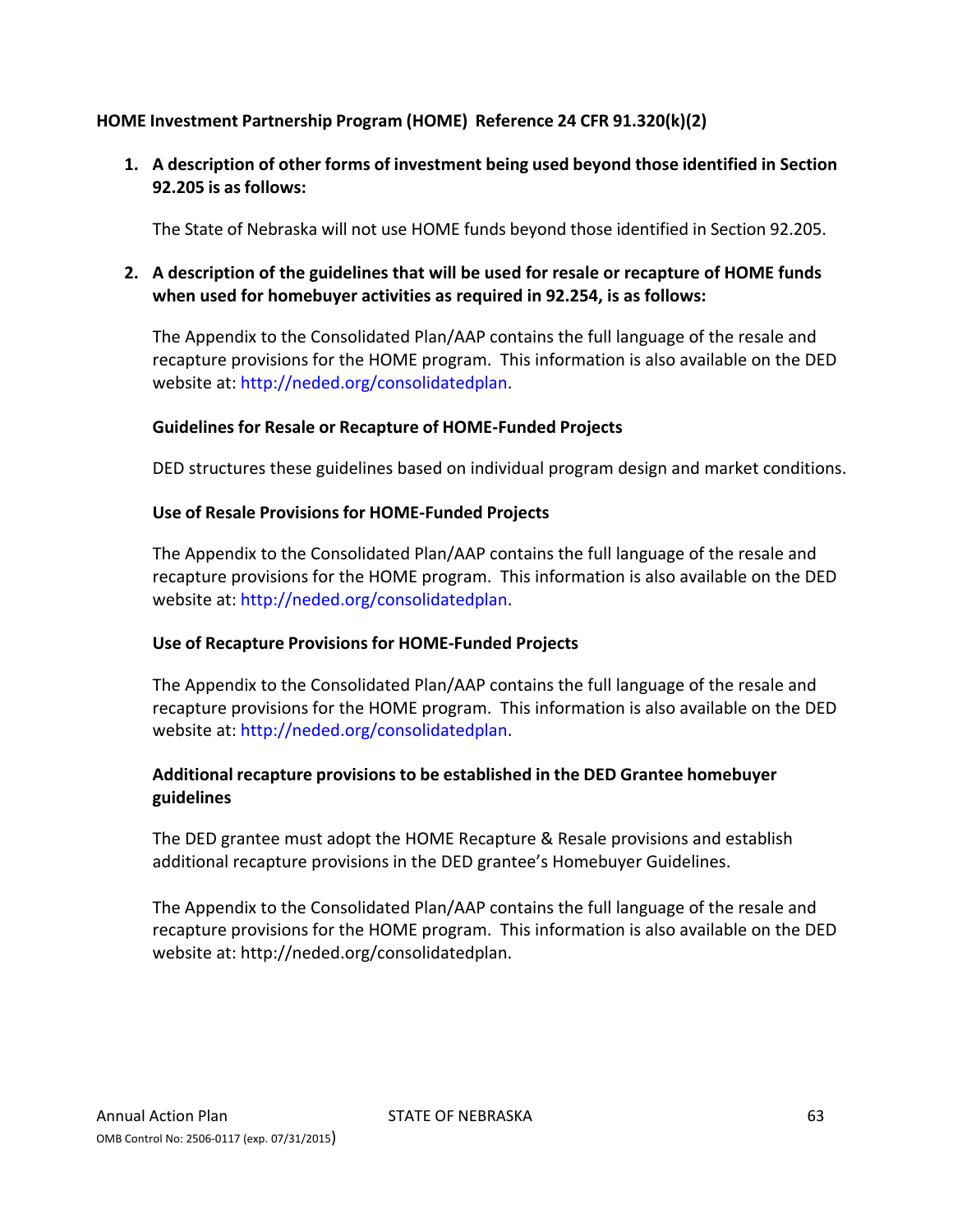## **3. A description of the guidelines for resale or recapture that ensures the affordability of units acquired with HOME funds? See 24 CFR 92.254(a)(4) are as follows:**

The Appendix to the Consolidated Plan/AAP contains the full language of the resale and recapture provisions for the HOME program. This information is also available on the DED website at: http://neded.org/consolidatedplan.

## **4. Plans for using HOME funds to refinance existing debt secured by multifamily housing that is rehabilitated with HOME funds along with a description of the refinancing guidelines required that will be used under 24 CFR 92.206(b), are as follows:**

The State of Nebraska does not have any plans to use HOME funds to refinance any existing debt secured by multifamily housing that is rehabilitated with HOME funds.

## **Emergency Solutions Grant (ESG) Reference 91.320(k)(3)**

#### **1. Include written standards for providing ESG assistance (may include as attachment)**

Note: ESG standards are a Living document and as such, will be revisited, edited and updated as needed. Any revisions made to this document will be posted on the NHAP website at: http://dhhs.ne.gov/children\_family\_services/Documents/ESG%20Standards%20-%20final.pdf

See the attached ESG Standards found within the Appendix.

## **2. If the Continuum of Care has established centralized or coordinated assessment system that meets HUD requirements, describe that centralized or coordinated assessment system.**

The CoC is in the process of implementing a coordinated assessment system. The HMIS lead received funding through a HUD award to develop and implement the system. This system will implement a 'no‐wrong door' Nebraska‐wide approach, that will include initial telephone screening; walk in access through partner agencies statewide, and will be publicized through PSAs and through CAP agencies. The initial assessment will determine whether the household can be diverted from shelter; if not an assessment will be conducted using the VI and FAM SPDAT assessments to prioritize placement in PSH or RRH. Program eligibility minimums will be examined and most appropriate referral programs identified through eligibility module in HMIS. Referrals will be made to programs with available resources and appropriate services to end homelessness for the household.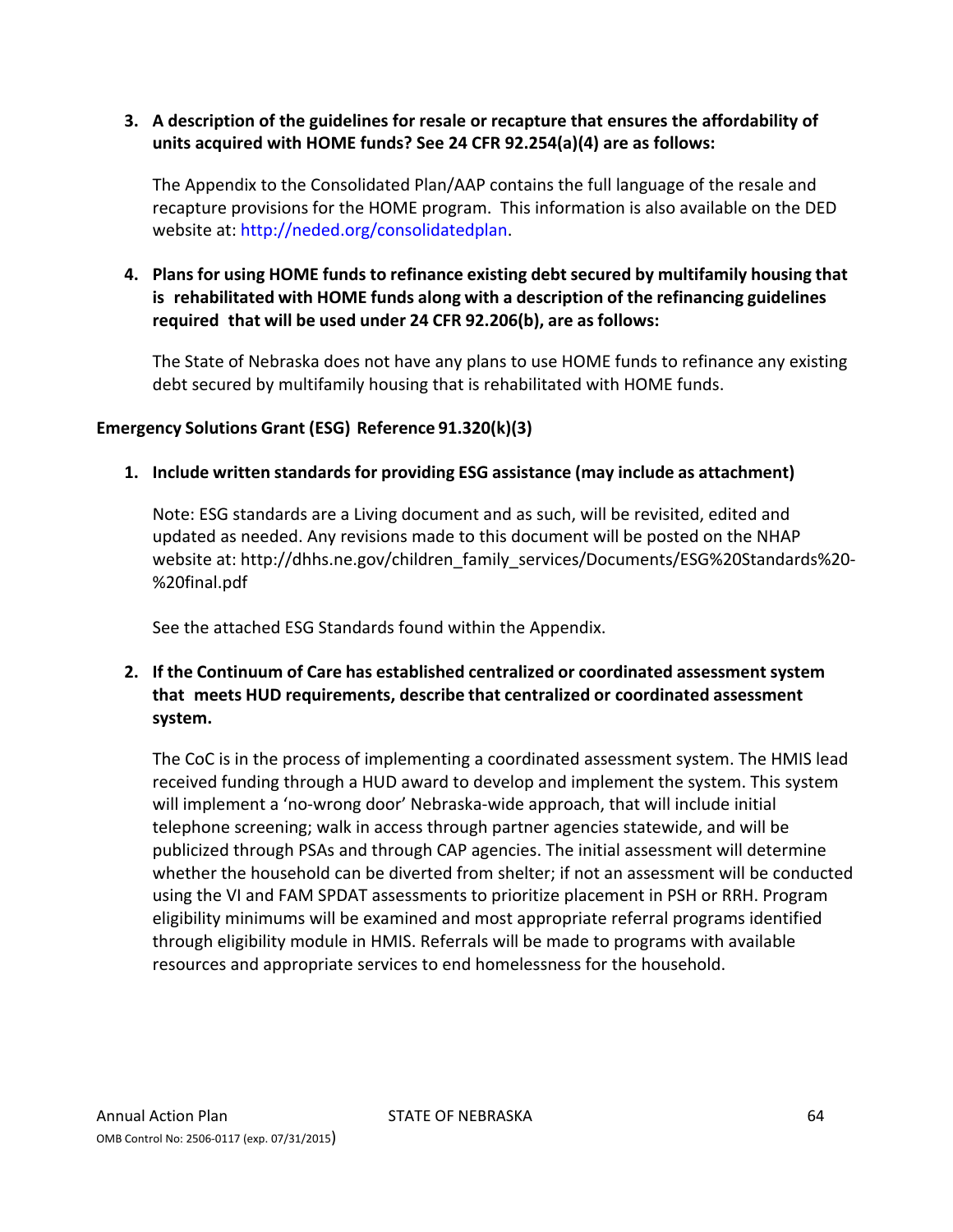## **3. Identify the process for making sub‐awards and describe how the ESG allocation available to private nonprofit organizations (including community and faith‐based organizations).**

In order to reduce NHAP grant management and administrative burden, NHAP adopted a two- year funding cycle. The first year of this two-year grant cycle involves a competitive application process that is open to any eligible applicant. The second year is a renewal application process and is open only to existing recipients in good standing.

To be eligible to apply for NHAP funding, applicants must:

- (a) Have at least two years of experience successfully providing services which address the purpose of NHAP, as previously described;
- (b) Identify there is a need for the proposed services;
- (c) Provide evidence of participation in their Continuum of Care;
- (d) Obtain Continuum of Care approval for the proposed services identified in their application and provide documentation of such approval;
- (e) Be exempt from taxation under section 501(c)3 of the Internal Revenue of 1986 or represent a number of eligible applicants;
- (f) Not discriminate based on age, religion, sex, race, color, disability or national origin;
- (g) Provide:
	- i. Residential housing for at least eight hours of every twenty‐four hour period, as defined by the state and federal rules and regulations governing HUD's Emergency Solutions Grant (ESG) program and/or Nebraska's Homeless Shelter Assistance Trust Fund (HSATF); and
	- ii. Homelessness prevention, rapid rehousing, street outreach and/or shelter services for individuals and/or families who are homeless or at risk of homelessness in compliance with the state and federal rules and regulations governing HUD's Emergency Solutions Grant (ESG) program and/or Nebraska's Homeless Shelter Assistance Trust Fund (HSATF);
- (h) Operate a drug‐free premise;
- (i) Agree to participate in any count of homeless individuals and/or families and housing inventory undertaken by DHHS or their designee;
- (j) Agree to comply with the written ESG standards approved by the Balance of State Continuum of Care and found on the NHAP website at: http://dhhs.ne.gov/children\_family\_services/Pages/fia\_nhap\_history\_of\_nh ap.aspx
- (k) Agree to participate in NHAP's HMIS database by entering data on all persons served and all NHAP-funded activities, with the exception victim or legal service providers who agree to submit annual aggregate data reports;
- (l) If requesting funding for homeless prevention and/or rapid rehousing services, agree to assess client eligibility and obtain the necessary documentation to verify the client, the payment/service provided and the housing unit meet HUD's ESG requirements at 24 CFR 576. See also http://www.ecfr.gov/cgi‐bin/text‐ idx?tpl=/ecfrbrowse/Title24/24cfr576\_main\_02.tpl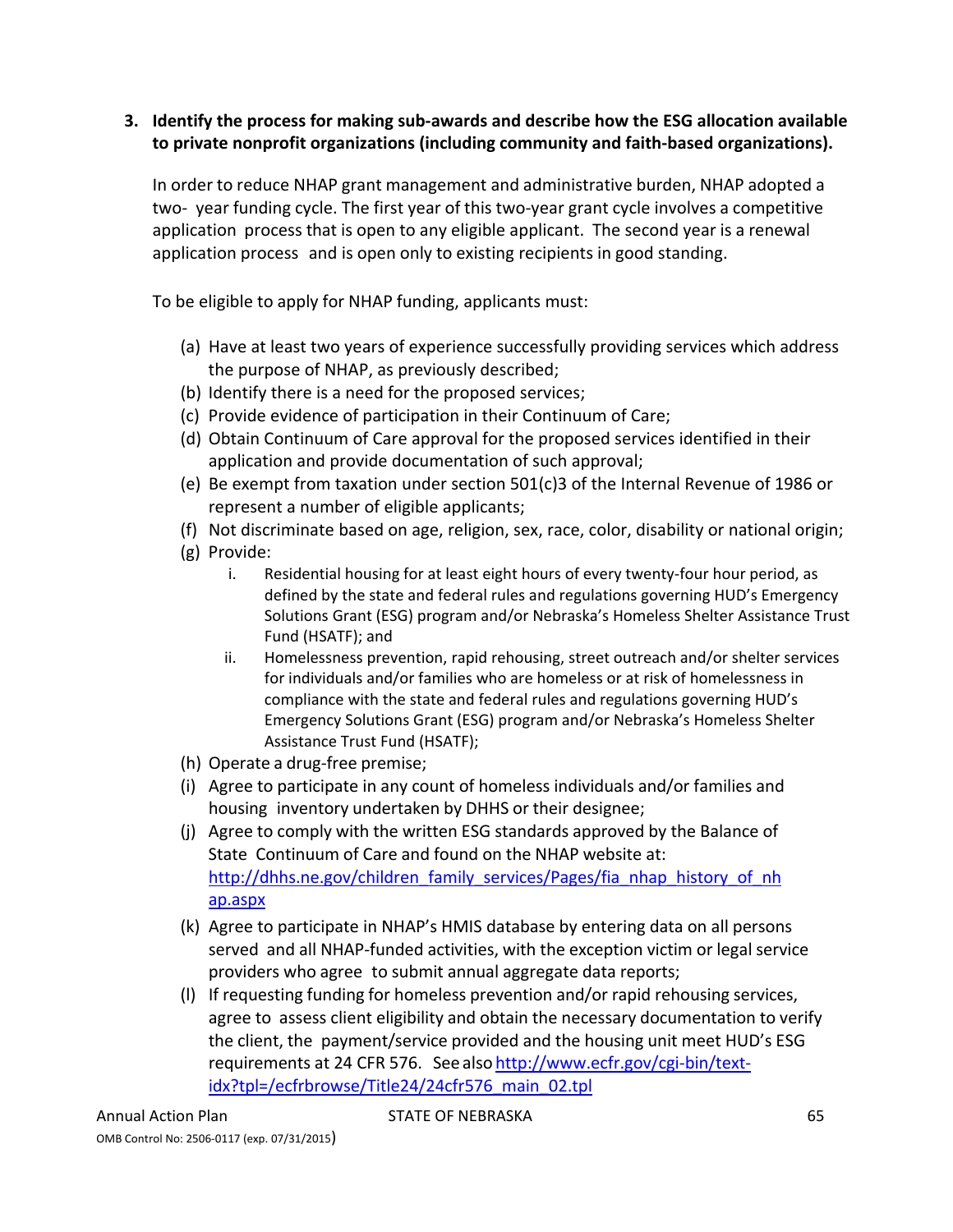- (m)If requesting funding for shelter services, agree to maintain shelter facility in compliance with HUD's minimum standards at 24 CFR 576.403.
- (n) Conduct and submit an annual, certified, external financial audit/financial report for the year immediately preceding the application; and
- (o) Submit a correctly completed application, including all the attachments, by the deadline previously specified.
- (p) Assume responsibility for having knowledge of and the ability and intent to comply
- (q) with federal and state Emergency Solutions grant (ESG) and state Homeless Shelter Assistance Trust Fund (HSATF) requirements.

During a competitive year, funding priorities for eligible applicants will be based on the following factors:

- Availability of ESG and HSATF funding;
- Need for proposed service (i.e., if project was discontinued or not funded, would it create a substantial and recognizable gap in services);
- Applicant's experience including the following:
	- o Agency history and mission;
	- o Provision of services to individuals and families experiencing, or at risk of experiencing, homelessness;
	- o Work with federal grant programs;
	- o Participation and leadership role in local, regional and/or state CoC;
	- o Participation and leadership role in special events/projects related to ending and/or preventing homelessness and/or promoting self‐sufficiency (e.g., Project Homeless Connect, Stand Down); and
	- o Verification of CoC attendance.
- Applicant's strategies for:
	- o Ensuring compliance with this and other grant‐funded programs;
	- o Monitoring and improving the accuracy and quality of program data;
	- o Supporting and improving program participant self‐sufficiency;
	- o Coordinating services with mainstream service and housing providers;
	- o Connecting program participants with mainstream services; and
	- o Maintaining/attaining fiscal stability.
- Approval of applicant's project by relevant CoC;
- Quality of application, budget, budget narrative and personnel narrative.

An allocation formula is used in distributing NHAP grant funds. The formula helps ensure an equitable distribution of funds throughout the entire state. The formula is calculated using a \$50,000 base 'hold harmless' funding amount per geographic Region; the Department of Housing and Urban Development's (HUD) annual Continuum of Care NOFA pro rata amounts; and consideration of statewide service continuity. The initial allocation formula was developed with input from the NHAP advisory committee.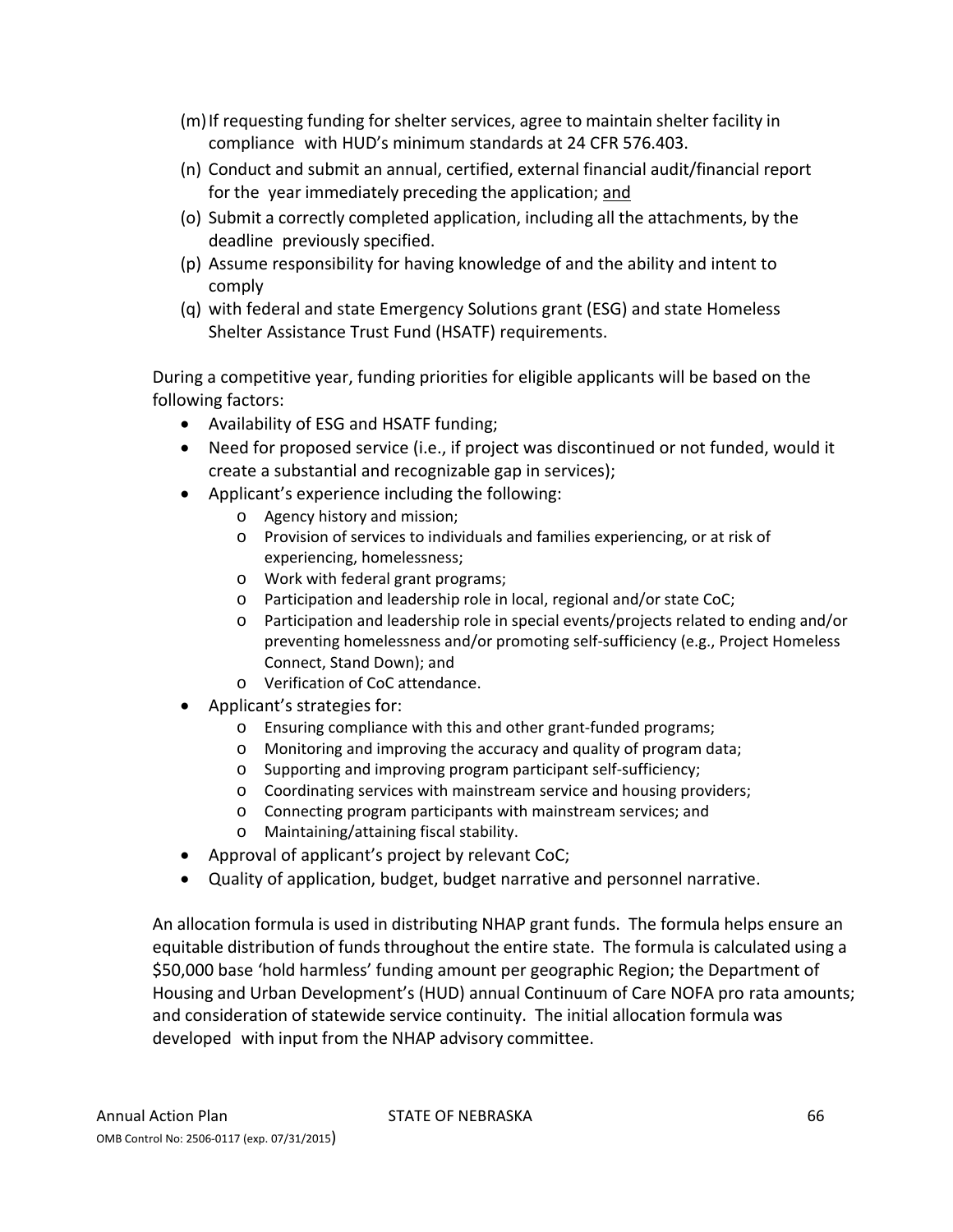The following NHAP plan was developed in consultation with Nebraska's Continua of Care:

Due to annual fluctuations in the pro rata need amounts and the need to help ensure statewide continuity of necessary services, should applying the formula result in a decrease in funding from the prior year for the majority of the regions, all other regions shall be limited to no more than the specific percentage increase that allows all regions to remain level or have an increase.

If ESG funding is less than anticipated, regional allocations shall be reduced by the same percent.

If ESG funding exceeds what is anticipated, regional allocations shall either be enhanced by the same percentage, an additional amount of HSATF shall be added to the Special Needs funding or a combination of both. Nebraska's CoCs shall be consulted in making this determination.

ESG Funding allocations for Street Outreach and Emergency Shelter services are not allowed to go over 60 percent of the total ESG award.

Applications for the competitive grant process are reviewed by teams composed of representatives of the governor‐appointed Nebraska Commission on Housing and Homelessness; State, Regional or Local Continuum of Care Committees; Department of Health and Human Services; and/or other agencies or organizations with experience in service delivery to those experiencing, or at risk of experiencing homelessness. NHAP will facilitate the review process.

Using the criteria performance criteria identified, which were developed based on input from the Continuums of Care via electronic survey, the grant review teams assigns points to each application, up to a maximum total of 100 points, and provides recommendations on funding to NHAP.

## **4. If the jurisdiction is unable to meet the homeless participation requirement in 24 CFR 576.405(a), the jurisdiction mustspecify its plan for reaching out to and consulting with homeless or formerly homeless individualsin considering policies and funding decisions regarding facilities and services funded under ESG.**

All NHAP sub‐recipients are expected to involve homeless or formerly homeless individuals on the Board or actively consult with them regarding ESG policies, funding and activities. During on‐site monitoring visits conducted by the State, NHAP sub‐recipients are required to be able to demonstrate this assurance is being met.